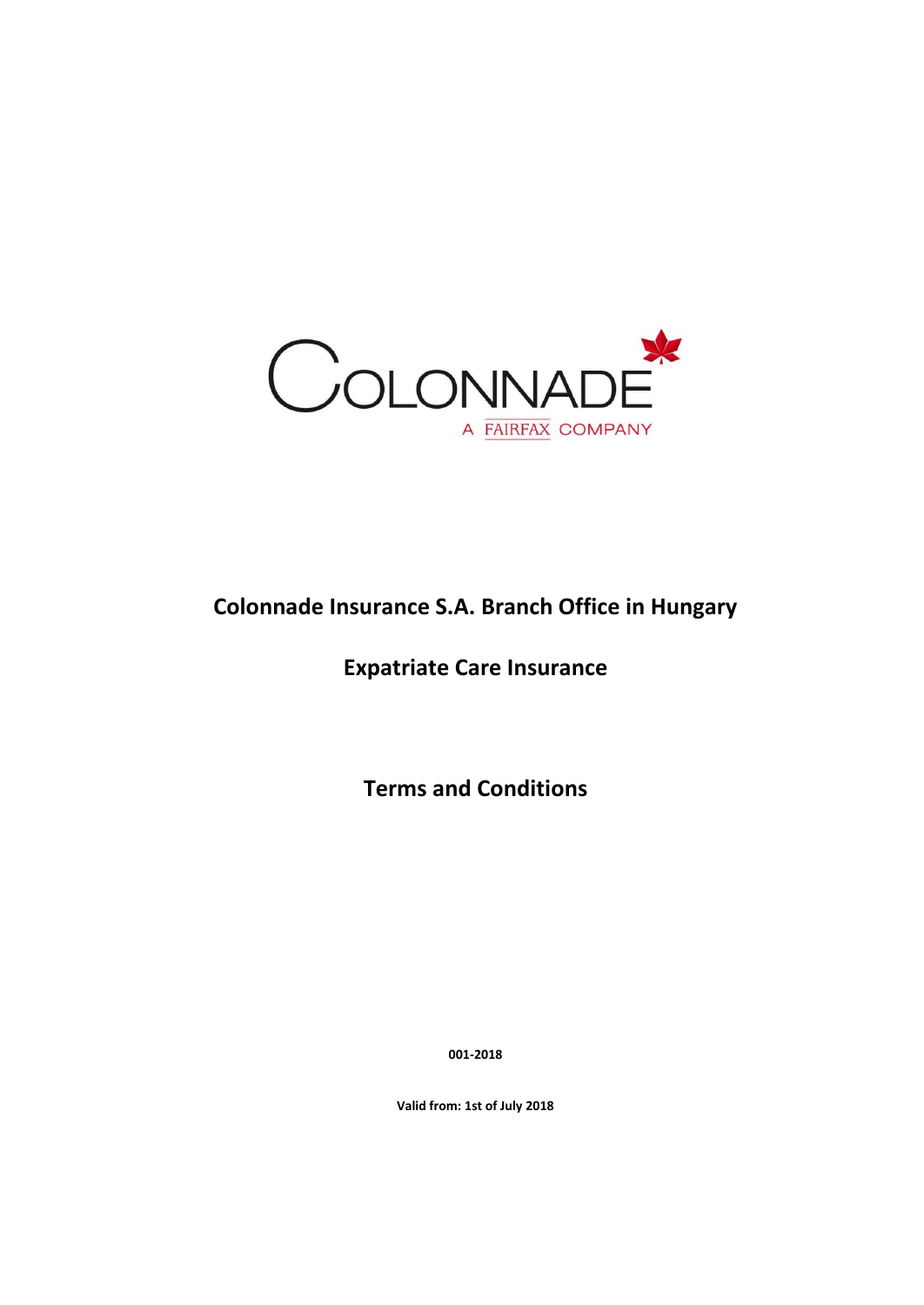

### **Table of Contents**

| ARTICLE 1- |  |
|------------|--|
| ARTICLE 2- |  |
| ARTICLE 3- |  |
|            |  |
|            |  |
|            |  |
| 4.1.       |  |
| 4.2.       |  |
| 4.3.       |  |
| 4.4.       |  |
|            |  |
| 5.1.       |  |
| 5.2.       |  |
| 5.3.       |  |
| 5.4.       |  |
| 5.5.       |  |
| 5.6.       |  |
|            |  |
| 6.1.       |  |
| 6.2.       |  |
| 6.3.       |  |
|            |  |
| 7.2.       |  |
| 7.4.       |  |
| 7.5.       |  |
|            |  |
| 8.1.       |  |
| 8.2.       |  |
| 8.3.       |  |
| 8.4.       |  |
|            |  |
|            |  |
|            |  |
| 9.1.       |  |
| 9.2.       |  |
| 9.3.       |  |
| 9.4.       |  |
| 9.5.       |  |
|            |  |
| 10.1.      |  |
| 10.2.      |  |
| 10.3.      |  |
| 10.4.      |  |
|            |  |
| 11.1.      |  |
| 11.2.      |  |
| 11.3.      |  |
| 11.4.      |  |
| 11.5.      |  |
|            |  |
| 12.1.      |  |
| 12.2.      |  |
| 12.3.      |  |
| 12.4.      |  |
|            |  |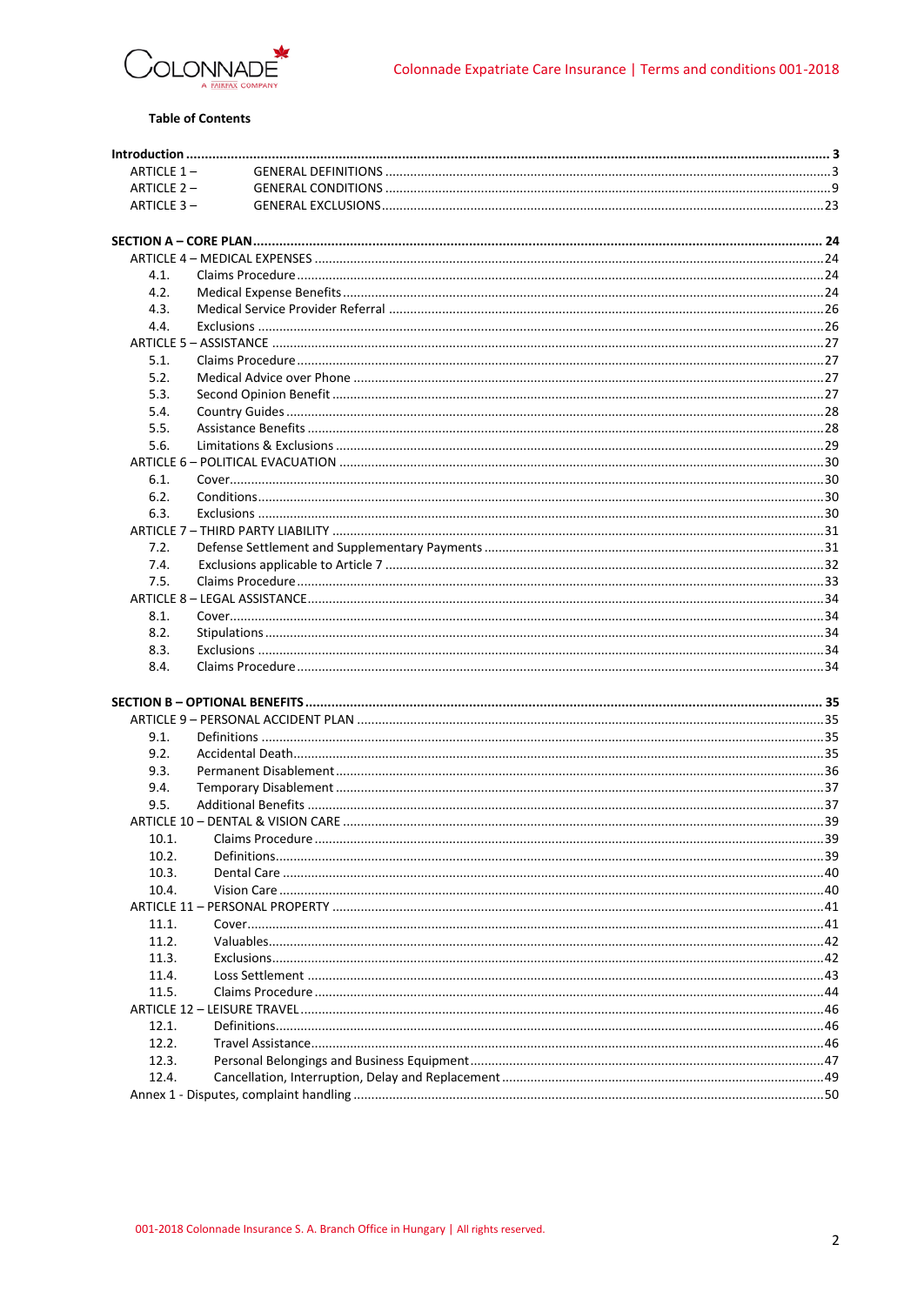

# <span id="page-2-0"></span>**Introduction**

This policy is a contract between the policyholder and Colonnade Insurance S.A. Branch Office in Hungary.

The Company agrees to give the insurance cover set out in this policy under the sections (and subsections) of cover that are shown as being included on the Schedule. This policy, the Schedule and all attached memoranda and endorsements detail the entire cover provided and the terms and conditions applying to it.

The Company will only provide cover for those people who are shown as being insured on the Schedule and/or have been enrolled on the platform of the Medical Plan Administrator, or any attached memoranda or endorsements for the period of insurance as long as the required premium has been paid and the Company has accepted it.

The policyholder should read this policy to make sure that they understand the cover provided and the limitations applying. If there are any elements of the cover that require clarification or do not meet the needs of the policy holder, the policy holder should in the first instance raise these with their insurance intermediary, where applicable.

## <span id="page-2-1"></span>*ARTICLE 1 – GENERAL DEFINITIONS*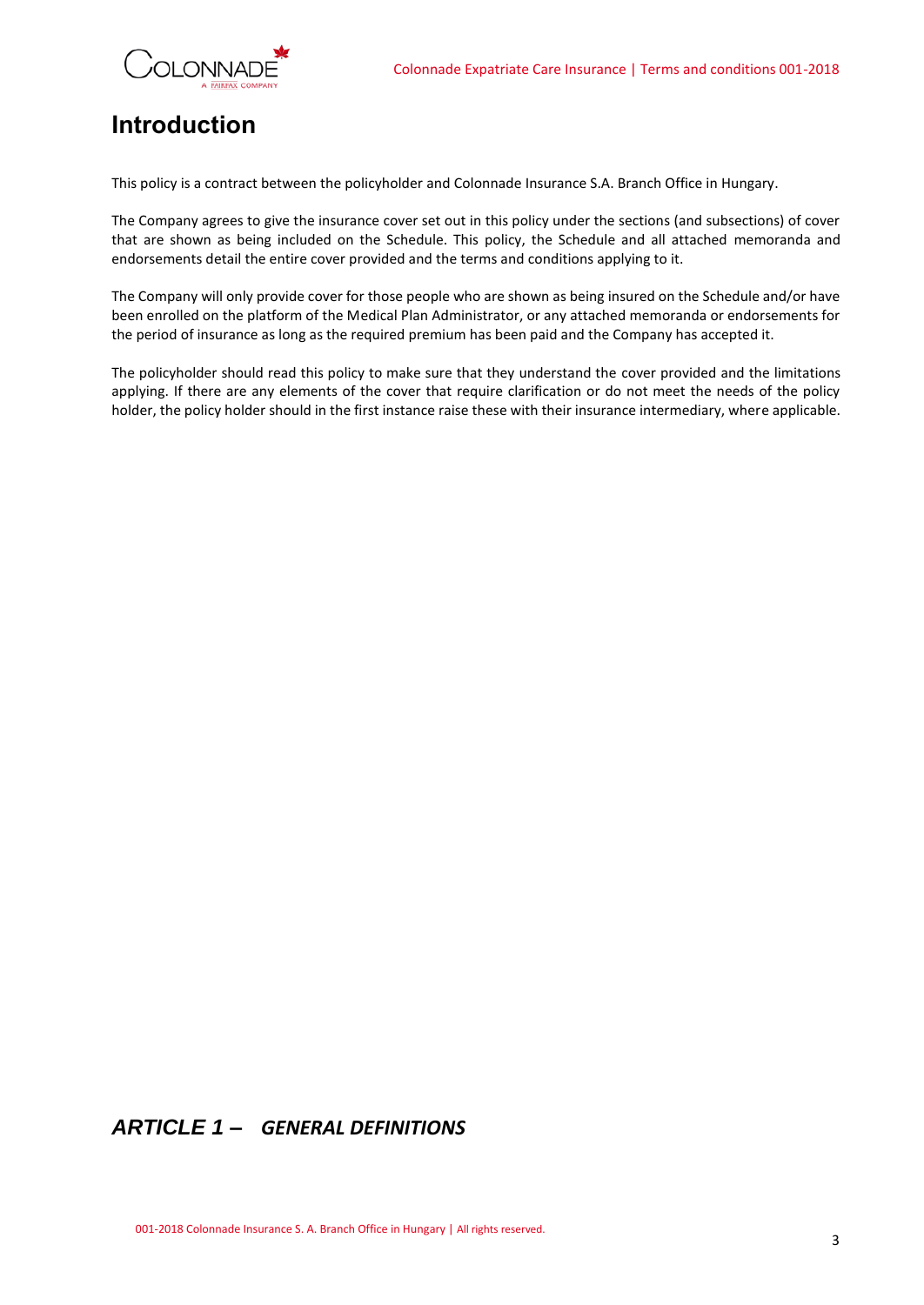

The following definitions apply to the policy, and have the same meaning wherever they are used in the policy, policy schedule or endorsements.

**1.1 Accident** means a sudden, violent external event which results directly and immediately in Injury to the Insured Person, and which may or may not result in death, provided that the nature and location of the Injury or the cause of death can be medically established.

Accident shall also be taken to mean:

- a. Health disorders that are directly and solely due to an insured Accident;
- b. Injury resulting from lawful self-defense, or rescue or attempted rescue of endangered persons or goods;
- c. Acute and unintentional ingestion of solid, liquid and/or gaseous substances that are injurious to a person's health.
- d. Dislocations, sprains, muscle strains or ruptures caused by a sudden exertion;
- e. Disorders due as a result of extreme weather conditions;
- f. Drowning;
- g. Rabies or tetanus as the result of an insured Accident;
- h. Death of the Insured Person as a result of a traffic Accident, due to cardiac arrest, myocardial infarct or cardiac artery rupture of the Insured Person.

### **1.2 AIDS/HIV**

Human Immunodeficiency Virus ("HIV") related Illnesses including Acquired Immune Deficiency Syndrome ("AIDS"), AIDS Related Complex and/or any mutation, derivation, or variation thereof which occurs during the period of insurance of this policy or any subsequent renewal of this policy and manifests itself at any time after the Effective Date of this policy.

### **1.3 Area of Cover**

The policy covers the Insured Person within his Area of Cover as mentioned in the policy schedule.

Cover outside the Insured Person's Area of Cover is limited to emergencies in case of leisure or business travel, taking place during the Benefit Period and lasting no longer than 90 consecutive days, and excluding any travel if the purpose of the trip is to obtain medical treatment or medical advice or in case the Insured Person is traveling against the advice of a Physician.

- **1.4 Assistance Centre** means the organization that provides the assistance services described in this policy on behalf of the Company.
- **1.5 Colonnade Atlasz Assistance** means the organization that provides the assistance services described in this policy on behalf of the Company.
- **1.6 Automobile** means a land motor vehicle, trailer or semi-trailer. The term does not refer to crawler or farmtype tractors or farm equipment nor to any other equipment which is designed for use primarily away from public streets or highways and which is not subject to motor vehicle registration.
- **1.7 Bodily Injury** to the body caused by an Accident which occurs during the Period of Insurance and not by any gradual cause. It does not include:
	- Sickness, unless this results from injury to the body;
	- post-traumatic stress disorder; or
	- a psychological or psychiatric illness or condition except and incurable insanity where such condition is a direct consequence of an Accident
- **1.8 Beneficiary** means the person who is designated as such in the policy; in the absence thereof:
	- In the event of death: the legal heirs with the exclusion of the Sovereign State;
	- In all other cases: the Insured Person.
- **1.9 Benefit Period** means the period between the Effective Date of the cover and the termination of the benefits (Point 2.4) for the concerned Insured Person.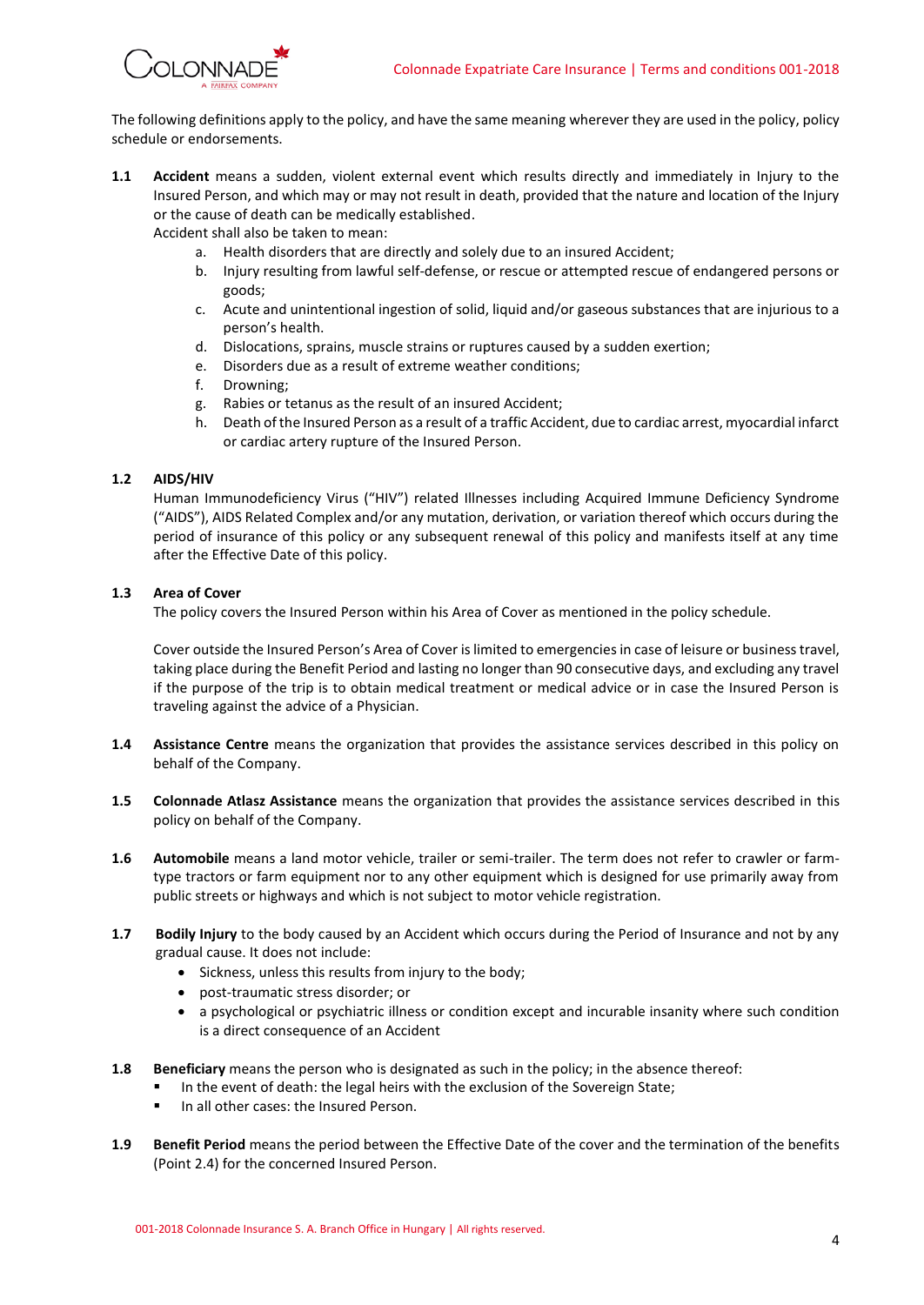

**1.10 Business Property** means property on which a business is conducted; and property rented in whole or in part to others, or held for such rental by the Insured Person.

It does not include the Insured Person's residence if it is rented only occasionally; or if it is a two family dwelling usually occupied in part by the Insured Person. It does also not include garages or stables, if not more than 3 car spaces or stalls are so rented or held for rental.

**1.10.1 Company** or **Insurer** *means Colonnade Insurance S.A. Branch Office in Hungary (H-(1139 Budapest, Váci út 99.; Company registration number: Registry Court 01-17-000514; Phone number: +36 1 460 1400; Mailing address: 1426 Budapest, Pf. 153.) Founder of Colonnade Insurance S.A. Branch Office in Hungary: Colonnade Insurance S.A. (1, rue Jean Piret, L-2350 Luxembourg), registered by Registre de Commerce et des Sociétés, Luxemburg, register number: B 61605, licence issued by Grand-Duche de Luxemburg, Minister des Finances, Commissariat aux Assurances (L-1840 Luxemburg, Bureaux: 7, Boulevard Joseph II.) licence number: S 068/15.*

Please find the annual report covering their financial situation and solvency on our website: ww.colonnade.hu/rolunk.

### **1.11 Competent Supervisory Authority National Bank of Hungary (Magyar Nemzeti Bank)**

- **1.12 Complementary Medicine** means consultation services and medication provided by a physiotherapist, chiropractor, acupuncturist, bonesetter, osteopath, homoeopath or Chinese medicine practitioner, who is fully trained, who is licensed by the competent medical authorities of the country in which treatment is provided, and who is practicing within the scope of his or her licensing and graduation.
- **1.13 Complications of Pregnancy** are conditions whose diagnoses are distinct from pregnancy but are adversely affected or caused by pregnancy, such as: acute nephritis, nephrosis, cardiac decompensation, missed abortion, and similar medical and surgical conditions of comparable severity. They include ectopic pregnancy which is ended, spontaneous ending of pregnancy at a time when a viable birth is not possible, puerperal infection, eclampsia, and toxemia. They do not include complications or Illness from IVF induced pregnancy, caesarean section, false labor, occasional spotting, Physician prescribed rest during pregnancy, morning sickness, and similar conditions associated with the management of a difficult pregnancy, but which are not medically distinct conditions.
- **1.14 Congenital Condition** means a physical or mental abnormality existing at time of birth or manifesting itself within six months of birth.
- **1.15 Co-Payment** means the share of the Covered Charges the Insured Person will pay, after application of Deductible if any. This is usually expressed as a percentage.
- **1.16 Cosmetic Surgery** means any treatment performed to reshape normal structures of the body in order to improve the physical appearance.
- **1.17 Covered Charge** means a reasonable and customary charge for a Medical Necessary service prescribed by a Physician.
- **1.18 Date of Service** means the date on which a medical service is rendered.
- **1.19 Deductible** means an amount stipulated in the schedule which shall be deducted from any Covered Charges, before application of the Co-Payment, if any.
- **1.20 Dependant** means an Insured Person who is the adult partner, dependent child or child under 23 years in fulltime education of the Expatriated Employee and who is residing with him in the Host Country.
- **1.21 Effective Date** means the date on which the period of cover commences for the Insured Person under this policy.
- **1.22 Emergency** means a sudden change in a person's health which requires urgent medical or surgical intervention to avoid permanent damage to life or health.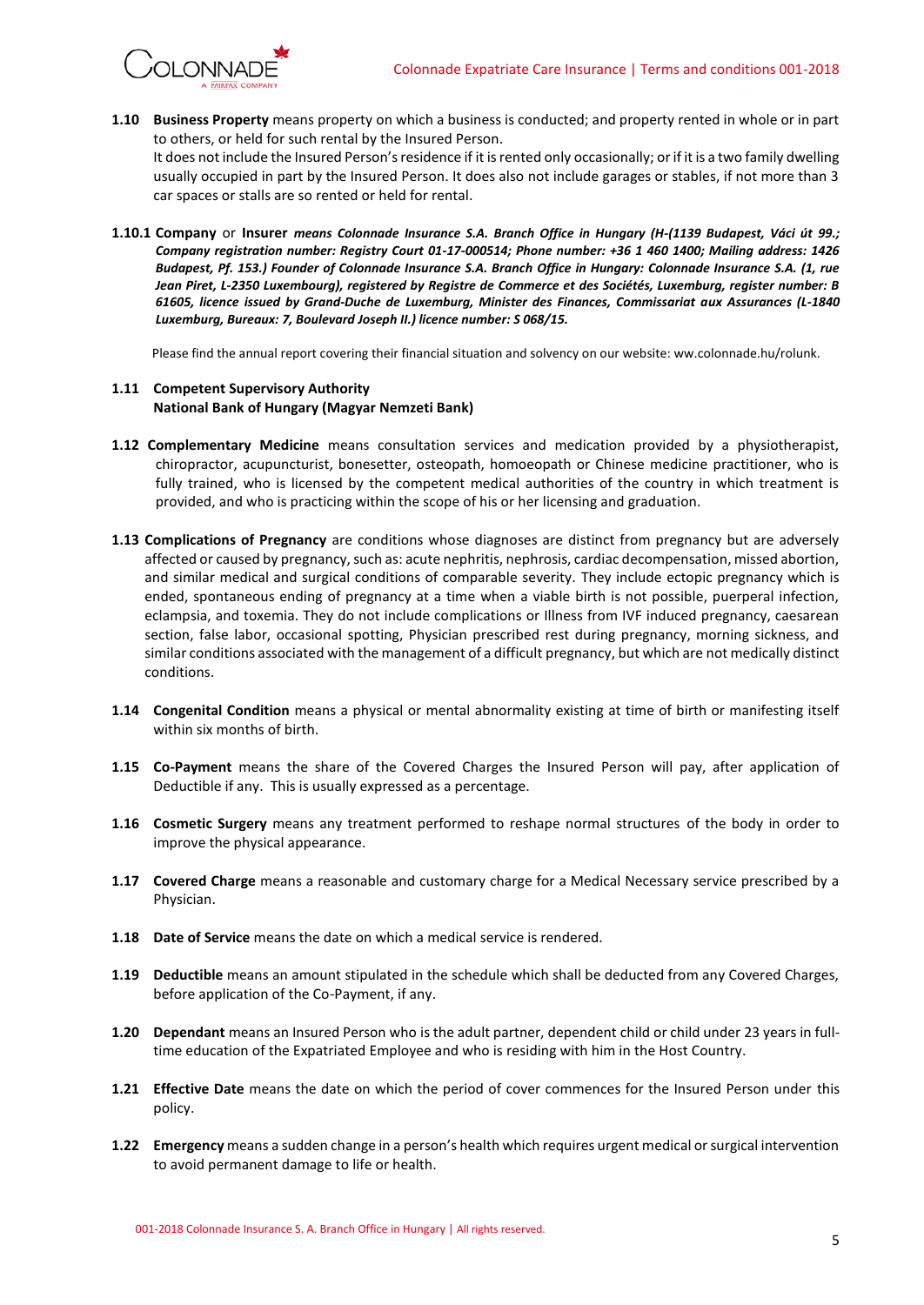

- **1.23 Expatriated Employee** means an Insured Person who is an employee of the Policyholder and who is on an expatriate assignment on behalf on the Policyholder.
- **1.24 Home Country** means the country of which the Insured Person holds a passport and to which the Insured Person would want to be repatriated. For an insured child holding more than one passport, the Home Country will be the Home Country of an Insured parent.
- **1.25 Hospital** means an establishment duly constituted and registered as a facility for the care and treatment of sick or injured persons as paying bed patients and which:
	- a. has organized diagnostic and surgical facilities,
	- b. provides 24 hour a day nursing services by Registered Nurses,
	- c. is supervised by a staff of Physicians, and
	- d. is not a nursing home, rest home, convalescence home, place for custodial care, home for the aged, institution for Mental or Behavioral Disorders, sanatorium, or a place for the treatment of alcoholics or drug addicts; even if located at the same place.
- **1.26 Hospitalisation** means admission in a Hospital as a registered bed patient for an overnight stay upon the written advice from the Physician and for which the Hospital imposes a room and board charge.
- **1.27 Host Country** means the country where the Insured Person is expatriated to.
- **1.28 Illness** means a physical condition marked by a pathological deviation from the normal healthy state, and which is not an Injury.
- **1.29 Injury** means physical damage arising wholly and exclusively from a covered Accident.
- **1.30 Insured Person** means every person designated as such in the policy schedule, who has applied for cover by this policy and for whom coverage has been confirmed in writing by the Company or the Medical Plan Administrator.
- **1.31 Insured Premises** means the habitable premises where the Insured Person resides in his Host Country. It includes private approaches to such residence; and other premises and approaches used in connection with such residence, other than Business Property and farms.
- **1.32 Legal Expenses** means
	- The fees, expenses and other costs that can reasonably be charged by the Representative in connection with a cause for action, including the reasonable expenses of experts and of the Company incurred in this connection.
	- The legal costs incurred by or on behalf of the Insured Person and the extra-judicial costs after settlement out of court.
	- **•** The fees, expenses and other costs that can reasonably be charged by the Representative for appeal proceedings, provided that prior written permission from the Company has been obtained for such proceedings and provided that they are connected with the cause of action referred under the first bullet point of this definition.
- **1.33 Medical Consultant** means a Physician advising the Company, Assistance Centre or the Medical Plan Administrator.
- **1.34 Medically Necessary** means for therapeutic services that the Insured Person has a covered Illness or Injury and that the services are requested by the attending Physician to prevent permanent damage to life or health. For diagnostic services, Medically Necessary means that the Insured Person has active symptoms of unknown cause and suggestive of a covered Illness or Injury, and that the services are requested by the attending Physician to determine whether therapeutic services are required.
- **1.35 Medical Plan Administrator** means the organization that provides the medical administration services described in this policy on behalf of the Company.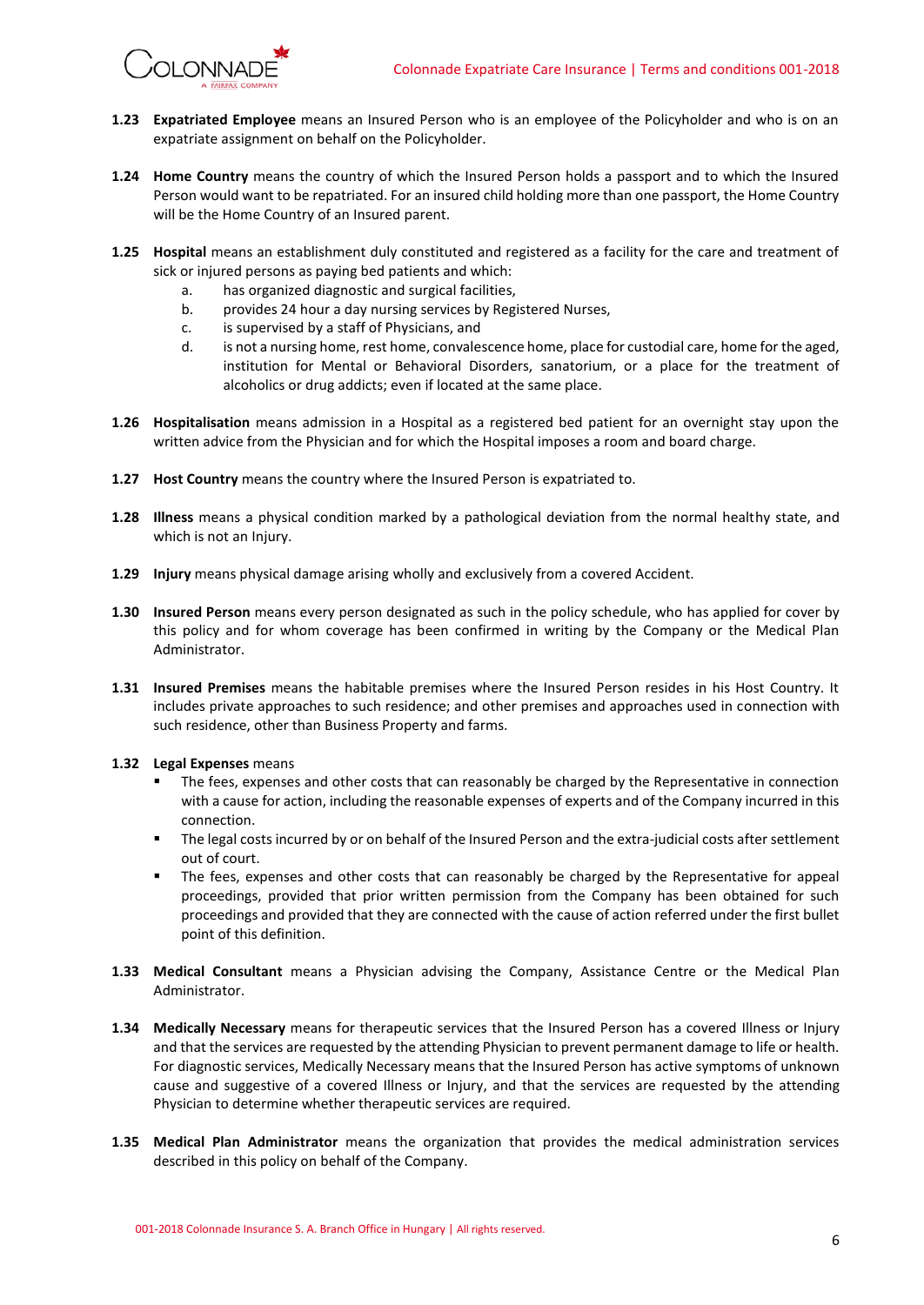

- **1.36 Medicines and Drugs** are those for which a Physician's prescription is required for purchase, which have been prescribed by a Physician for treatment of a covered Illness or Injury, and which have been dispensed by a Physician's office or by a licensed pharmacist.
- **1.37 Mental and Behavioral Disorder** means a psychiatric, psychological, affective, mental or behavioral disorder, irrespective of whether a physiologic cause is known or suspected. It includes any condition listed as Mental and Behavioral Disorder in the International Classification of Diseases of the World Health Organization.
- **1.38 Operative Time** is the period of time during the Period of Insurance during which the Policyholder or an Insured Person is covered by this policy (as outlined in the Schedule and described later in this policy wording).
- **1.39 Outpatient Surgery** means the surgery that does not require an Overnight Hospital stay, but may require the use of a recovery facility for at least 4 hours. Surgery shall mean treatment by incisions or shockwaves or lasers, including endoscopic procedures requiring the professional services of a qualified Physician or surgeon.
- **1.40 Overnight** means an inpatient admission before 7pm with release no earlier than 8am the following morning.
- **1.41 Palliative Care** means the services prescribed by the attending Physician, of an institution duly constituted and registered to provide a centralized program of palliative and supportive services to dying persons in the form of physical, psychological, social and spiritual care.
- **1.42 Parental Accommodation** means costs for an added bed in the same room for a parent or legal guardian.
- **1.43 Period of Insurance** is the period shown in the Schedule.
- **1.44 Physician** means a medical practitioner graduated from a recognized medical school listed in the Directory of Medical Schools of the World Health Organization, who is licensed by the competent medical authorities of the country in which treatment is provided, and who is practicing within the scope of his licensing and graduation.
- **1.45 Policyholder** means the person who has taken out this insurance with the Company and who is named as such in the policy schedule.
- **1.46 Post-hospitalization Services** mean medical services immediately following a covered stay in a Hospital, and that are provided by or ordered by the attending Physician as a direct consequence of the covered Illness or Injury which necessitated such hospitalization.
- **1.47 Preceding Policy** means an expatriate healthcare policy covering Illness and Injury which terminates no earlier than the day prior to the Effective Date for the Insured Person, and a copy of which has been provided to the Company upon application.
- **1.48 Pre-hospitalization Services** mean medical services incurred within 30 days prior to and directly related to a covered stay in a Hospital which are provided by or ordered by a Physician.
- **1.49 Reasonable and Customary Expenses** mean insured medical expenses which do not exceed the general level of fees for comparable services by similar healthcare providersin the same region for a similar Illness or Injury, irrespective of availability of insurance. In case of an unusual nature of service or supply, the Medical Plan Administrator will determine to what extent the charge is reasonable and customary, taking into account the complexity involved, the degree of professional skills required and other pertinent factors.
- **1.50 Reconstructive Surgery** means any treatment performed on abnormal structures of the body, whether caused by Congenital Conditions, developmental abnormalities, Injury or Illness, in order to improve function or approximate a normal appearance.
- **1.51 Registered Nurse** is a graduate trained nurse who has passed a state registration examination and has been licensed to practice nursing.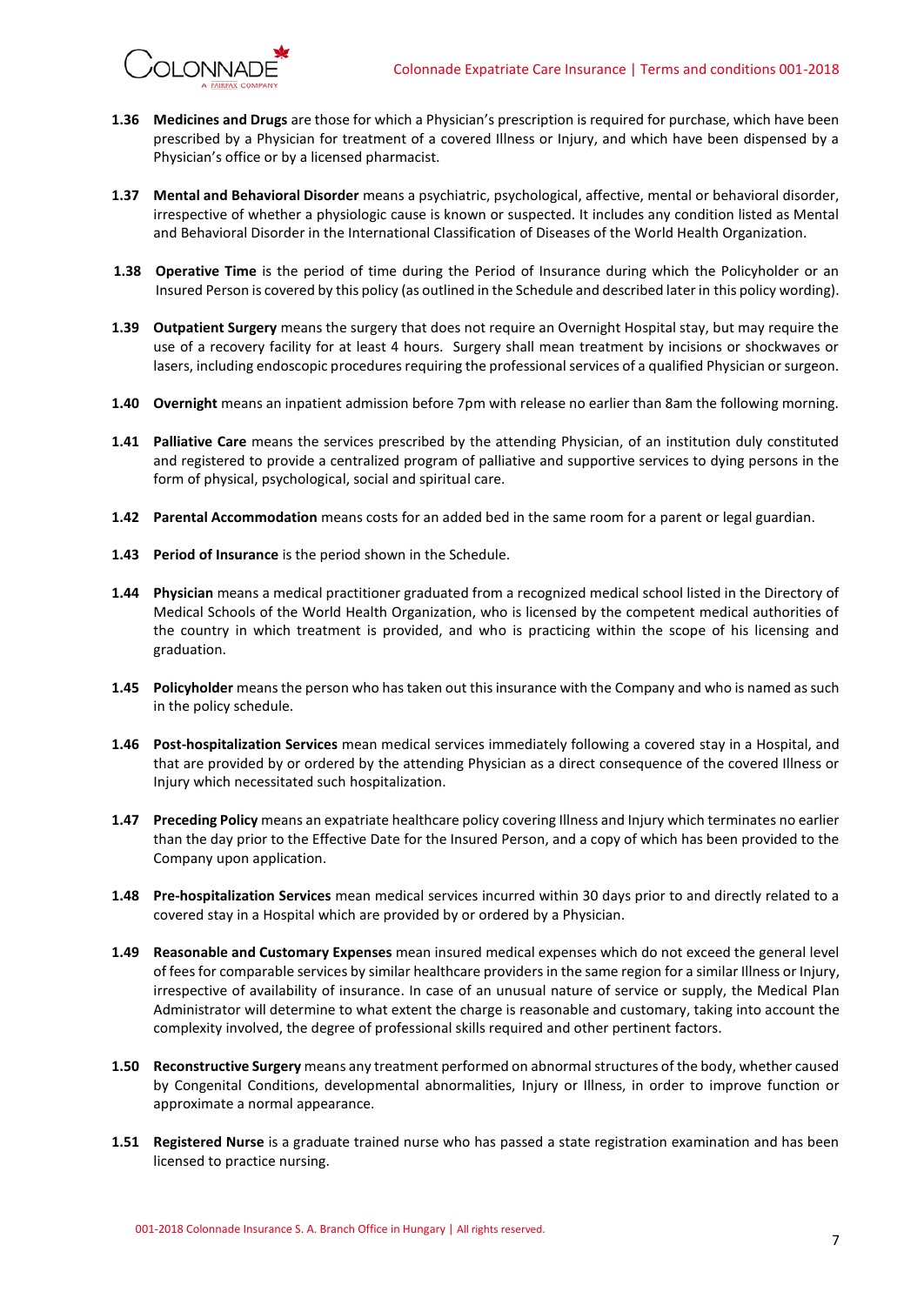

- **1.52 Representative** means a licensed attorney or similar professional who has been authorized to act on behalf of the Insured Person in accordance with the conditions of this insurance policy.
- **1.53 Residence Employee** means an employee of an Insured Person whose duties are incidental to the Insured Premises or who covers duties elsewhere of a similar nature and not associated with the conduct of an Insured Person's business.
- **1.54 Sickness** means any fortuitous bodily illness or sickness, diagnosed during the Period of Insurance.
- **1.55 Schedule** means the document showing details of the period of insurance, insured persons, included policy sections and the sums insured which should be read with this policy.
- **1.56 Sound Natural Tooth** means a tooth with no decay, no filling on more than two surfaces, no gum disease associated with bone loss, no root canal therapy, that is not a dental implant and that functions normally in chewing and speech.
- **1.57 Standard Private Room** is the lowest rated room with a single bed in that Hospital.
- **1.58 Terrorism:** is an act, including threats of or actual force or violence by, of any person or group of persons, whether acting alone or on behalf of or in connection with any organisation or Government, committed for political, religious, ideological or ethical purposes or reasons including the intention to influence any government and/or to put the public or any section of the public in fear.
- **1.59 Venereal Disease** means an Illness which has been transmitted by sexual contact, or any of the following Illnesses whether sexually transmitted or not: syphilis, gonorrhea, venereal warts including genital HPV (human papillomavirus), genital herpes, granuloma inguinale, chancroid, trichomona, pubic lice (phthirus pubis) infestation, and Chlamydia.
- **1.60 War** means any activity arising out of military force or an attempt to participate in military force by a nation, and will include civil war, revolution and invasion.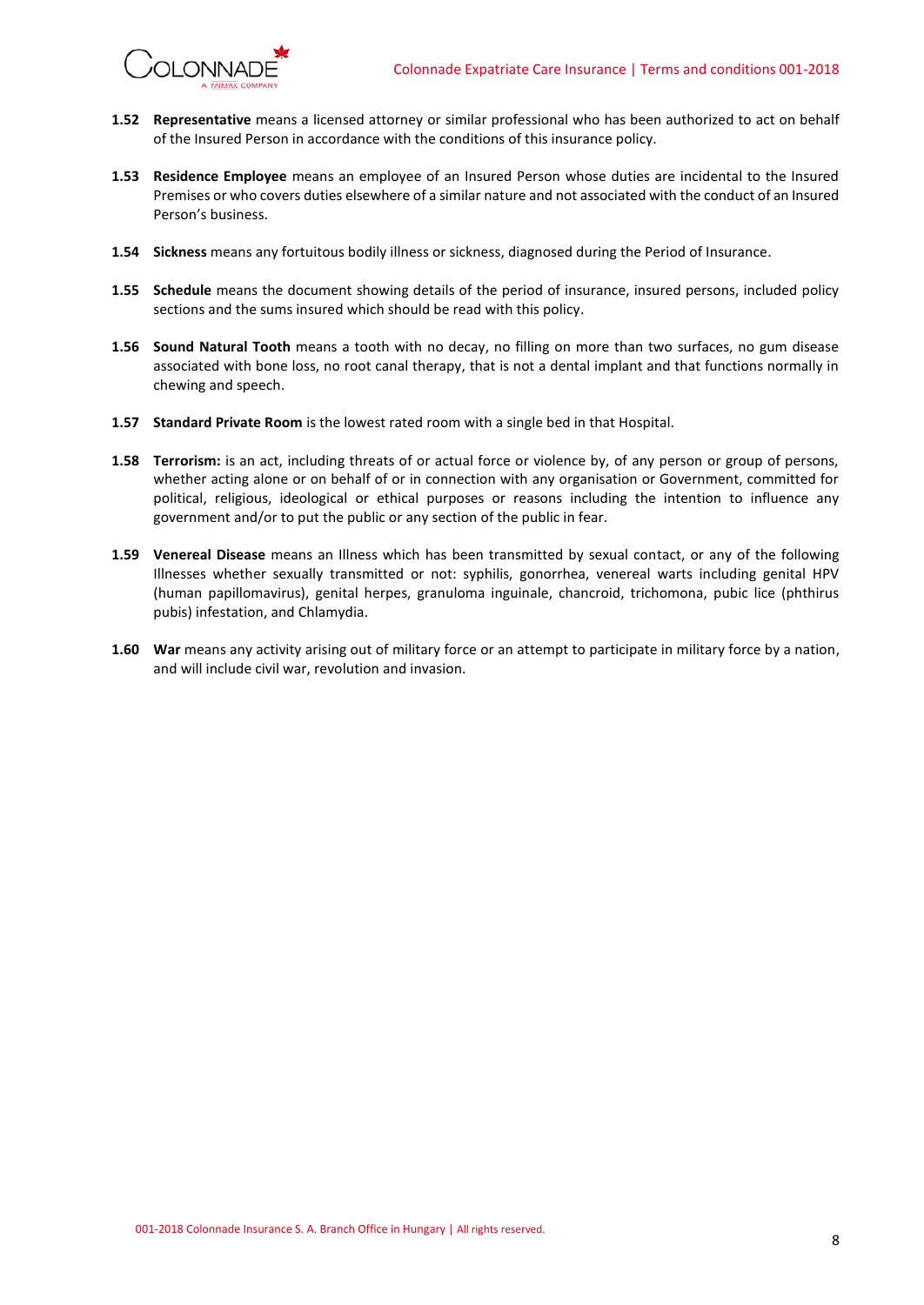

## <span id="page-8-0"></span>*ARTICLE 2 – GENERAL CONDITIONS*

### **2.1 Policy Period**

The insurance policy shall take effect on the date stated in the policy schedule and continue for a fixed period of 12 months. The policy is tacitly renewed on each expiry for a period of 12 months unless the Company or the Policyholder cancels the policy by registered letter at least 30 days before the end of such period.

### **2.2 Eligibility**

The policy is open to employers located in the European Economic Area to cover their Expatriated Employees and their Dependants, while on foreign expatriate assignment outside their Home Country. The age limit for enrolment of an Insured Person is 65 years.

The Effective Date of the cover is the day immediately following the acceptance by the Company of the completed application form and, based on the medical formalities, the acceptance by the Medical Consultant of the Company.

The medical formalities are:

• *In case of compulsory affiliation by the employer of a group of more than 5 employees:* No medical questionnaire will, in principle, be required for the core plan as set out in Section A of this Policy.

For the optional benefits as set out in Section B of this Policy, however, the completion of a medical questionnaire might be required, and the Medical Consultant can at his discretion define partial or total exclusion of cover or propose additional premium to waive exclusions.

• *In all other cases:*

A medical questionnaire has to be completed by each Insured Person and has to be submitted to the Medical Consultant of the Company. The Medical Consultant can at his discretion define partial or total exclusion of cover or propose an additional premium to waive exclusions.

The Effective Date for a newborn child of an Insured Person is the moment of birth, provided notification was given to the Company within 4 weeks of the date of birth and a parent was insured for at least 10 continuous months immediately prior to the date of birth.

In case of compulsory affiliation by the employer of a group of more than 5 employees:

If an Insured Person was covered by a Preceding Policy and that Insured Person was afflicted with an Illness or Injury at the time of the Effective Date for which benefits would have been available under the Preceding Policy had it remained in force, the Insured Person will be covered for the existing Illness or Injury under this policy**.** The cover will not exceed the limits of the provisions of the Preceding Policy or the provisions of this Policy, whichever are the lesser.

### **2.3 Area of Cover**

The policy covers the Insured Person within his Area of Cover as mentioned in the policy schedule.

Cover outside the Insured Person's Area of Cover is limited to emergencies in case of leisure or business travel, taking place during the Benefit Period and lasting no longer than 90 consecutive days, and excluding any travel if the purpose of the trip is to obtain medical treatment or medical advice or in case the Insured Person is traveling against the advice of a Physician.

### **2.4 Termination of Benefits**

The benefits for the Insured Person under this Policy terminate on the earliest of the following moments:

- At midnight on the last day of the Policy Period
- **■** The moment the concerned benefit of this policy have been exhausted
- On the next annual policy renewal date following the 75th birthday of the Insured Person
- The moment the Expatriated Employee and his Dependants, become or could have become covered by the National Health Service of their Home Country in case of the ending of the expatriate assignment of the Expatriated Employee, and at the latest 6 months after the end of the expatriate assignment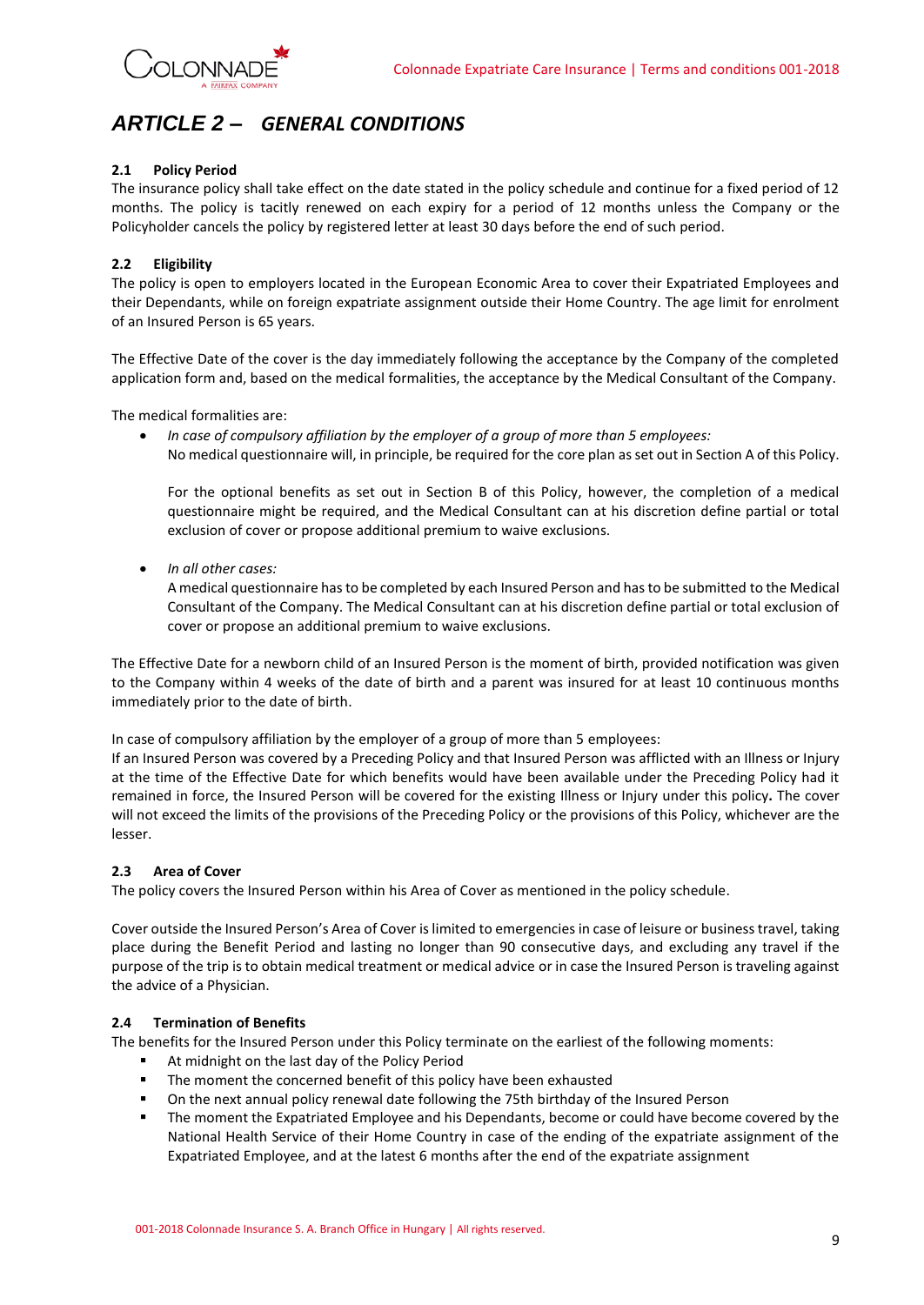

The moment the Insured Person becomes or could have become covered by the National Health Service of his Home Country in case of the relocation of the Insured Person to his Home Country, and at the latest 6 months after the relocation to his Home Country.

### **2.5 Payment of Premiums**

The *Policyholder* is liable to pay the *Premium* stated in the *Schedule* by the *Premium Due Date* as stated in the *Schedule,* unless otherwise agreed in writing by the *Policyholder* and the *Insurer*. Should the *Policyholder* fail to settle the insurance *Premium* on or before the due date, the *Insurer* shall be entitled to request payment in writing, by granting a 30-day grace period and also warning the *Policyholder* to the consequences of non-payment. The insurance contract shall terminate retroactively with effect of the original due date if the grace period expires without the *Policyholder* settling the insurance *Premium*, unless the *Insurer* takes legal action as to the enforcement of its claim before court without delay. In such case the *Policyholder* shall be entitled to request the *Insurer* to reactivate the insurance coverage within one hundred and twenty days from the date of termination of the insurance contract. The *Insurer* may reactivate the insurance coverage under the terms and conditions of the terminated contract on condition that the formerly due insurance premium is paid. Should the *Policyholder* fail to pay the due insurance *Premium* (premium installment) and the *Insurer* fail to send its request of payment as stated above, the contract shall terminate at the end of the insurance period.

### **2.6 Change of Risk**

The Policyholder and Insured Person shall inform the Company immediately of any significant change in circumstances or conditions that may increase the risk. This includes but is not limited to changes in business activities, change of Home Country, or change of Host Country.

If such change is not a change in the health state of the Insured Person and the change involves an increased risk, the Company has the right during 15 days to cancel the insurance cover with a 30-day notice or to increase the premium and the conditions of insurance, and this retroactively as from the moment of the aggravation of the risk.

The Policyholder shall have the right to refuse the amended premium and conditions of insurance by cancelling the policy within 60 days of the date on which the Policyholder was informed of the amendment. In this case the policy will terminate on the 60<sup>th</sup> day.

### **2.7 Change of Premium Rates and/or Conditions**

The premiums of the Core Plan and the Dental & Vision Care Plan may be adjusted at each annual renewal date, based on the attained age of each Insured Person on the renewal date and based on the increase in medical expenses.

The Company shall have the right to change the premium and/or conditions of certain insurance covers on a class basis for all similar covers.

The Company shall inform the Policyholder in writing at least 60 days before the next annual Policy Period. The Policyholder is deemed to have accepted this unless the Policyholder cancels the agreement as from the date on which the change takes effect with 30 days notice period. In the latter case, the insurance shall end at midnight of the last day of the previous annual Policy Period.

The Policyholder shall not have the right to cancel the policy if the change involves a reduction of the premium or an extension of the cover without premium increase.

### **2.8 Cancellation in the Event of War**

The Company and the Policyholder may cancel any cover for War if such risk is manifested or if this is about to happen, subject to 7 days' notice.

### **2.9 Sanctions Exclusion**

The Insurer shall not assume any payment obligation with respect to any damage otherwise covered by the Insurance Contract and its extensions if the Insured or the beneficiary is the national or a government agency of a country against which the laws and/or other regulations determining the present insurance coverage and/or the Insurer, its parent company or the operation of the company that has an influence ensuring qualified majority in the Insurer,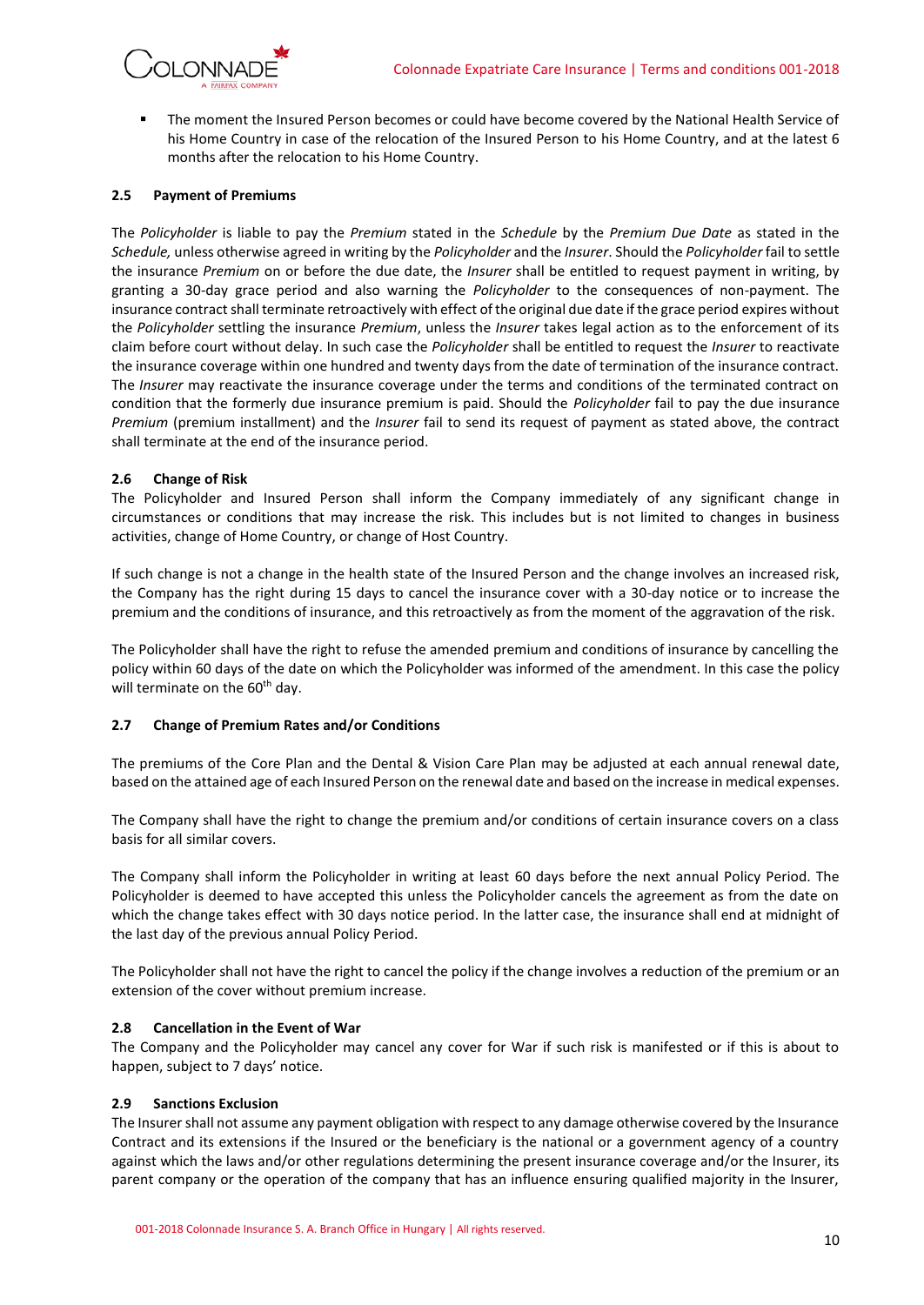

have introduced an embargo or another economic sanction that prohibits the Insurer from entering into insurance transactions or providing other economic benefits to the Insured or any other beneficiary.

Furthermore, no payments shall be made to the beneficiary/beneficiaries to whom/which no economic benefits shall be provided in accordance with the laws and/or other regulations pertaining to the Insurer, its parent company or the company having influence that ensures qualified majority in the Insurer.

### **2.10 Notification of Claim**

The Policyholder, Insured Person or Beneficiary shall respect the procedures mentioned under the title "Claims Procedure" of the concerned benefit, and shall notify the Company within 8 days following the occurrence of an event covered by this insurance policy if not regulated otherwise in the specific covers.

### **In case of a claim the following documents shall be provided to the Company**

### **General documents:**

- Completed and duly signed claim request form (policy number, address, data needed for the transfer of payments)
- Employer's certificate if the employee is covered by a company group insurance
- Medical documentation (ambulant sheet containing the diagnose of the disease/sickness, final report of the hospital, treatment sheet, histological findings, contact details of the doctor, medical case history, medical documentation of the PCP about any disease/sickness or accident preceding the travel, certification issued by the doctor about the expected recovery date, sick allowance documents, medical documentation stating the extent of the disability, decision of National Medical Expert Institute, medical expert opinion)
- Invoices (invoices about the hospitalization; invoices about the medicaments and the transportation of the patients that are required for the assessment of the insurance benefits, payment certificate, invoice about the issuance of the official documents; invoice about the reparation of baggage, invoice of accommodation, flight booking, taxi, phone, or fuel or any other invoice which proofs the claim)
- Policy report (if available), or other official report/report of any other authority (if available)
- Documents certifying the travel (booking, visa, boarding pass, baggage ticket, copy of the passport stamp, In case of travelling with car, declaration about the exact date of departure)
- Copy of the bank statement, any other certificate of the money exchange
- Description of the accident, or event including the names of possible eyewitnesses
- Medical case history, medical documentation of the PCP about any disease/sickness or accident preceding the travel

### **Documents requested in relation to the coverages beside the general documents:**

### **Accidental death:**

- Death certificate, autopsy report, medical certificate proving the reason of the death
- Certificate of inheritance, Grant of probate; decision or record of an official procedure (if any)

### **Permanent Disability (total or partial) due to an accident:**

- Medical documentation stating the extent of the disability, decision of National Medical Expert Institute, medical expert opinion;
- Invoices about retraining expenses, certification of the retraining institution on the training and the participation

#### **Recovery cash:**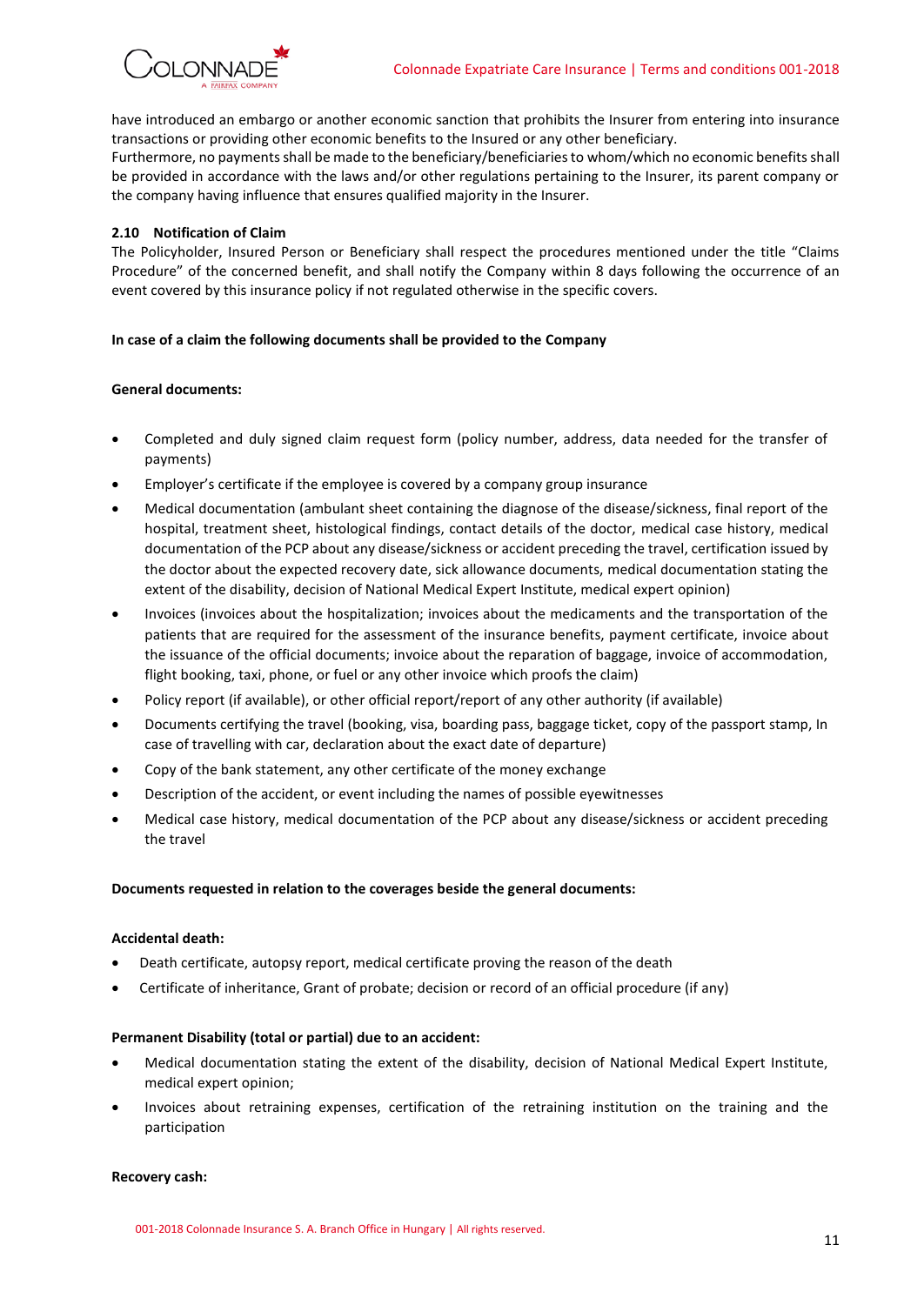

- Sick allowance documents
- Certification issued by the doctor about the expected recovery date

### **Temporary total disability due to sickness or accident:**

- Sick allowance documents
- Certification issued by the doctor about the expected recovery date
- In case the limit is based on the amount of the daily wage, the amount of the wage that was stated on the claim request form shall be officially certified by the employer

### **Accidental death in a plane crash:**

- Certification of the airline company that the Insured was on the passenger list and travelled on the plane
- Certification of the Ministry of Foreign Affairs about the plane crash

#### **Personal belongings, baggage, baggage delay:**

- Detailed description about the lost or damage of the baggage
- 'Passenger Irregularity Report', certification or statement of the airline/transportation company about the damage, lost or injury
- Certification of the airline/transportation company about the indemnification paid to the passenger
- Detailed list of the lost and damaged items, containing the purchase price and the date of purchase, Invoices certifying the purchase (if available)
- In case of any damage: invoice about the reparation, or statement that damaged item cannot be repaired
- check in receipt, baggage ticket, certification of costs and expenses of the reasonable required shopping abroad, certification of receipt of the baggage containing the date, time and name of the passenger

#### **Money:** documents certifying the financial loss, certification of the possession

**Cash:** certification of the cash withdrawal and the money exchange

### **Flight delay or cancellation, air-route change:**

• Certification of the airline/transportation company about the delay or cancellation, certification of the original flight with the original ticket or reservation and the new departure with the new boarding pass; flight number, destination country and city where the flight was delayed or cancelled

#### **Cancellation of the trip:**

- Document certifying the reason of cancellation (such as medical documentation, etc.)
- Original of the ticket reservation, invoice about the ticket
- Certification of payments of the items that can be reimbursed from other sources (for example reimbursement of the airline company, refund of the advance payments of booked services, etc.)

#### **Home transportation of corps and relics:**

• Birth certificate, marriage certificate, death certificate, medical certificate proving the reasons of the death, autopsy report

#### **Legal costs:**

• Certification of the power of attorney; certification of the arrest and its circumstances

#### **Bail bond:** Certification of the amount of the bail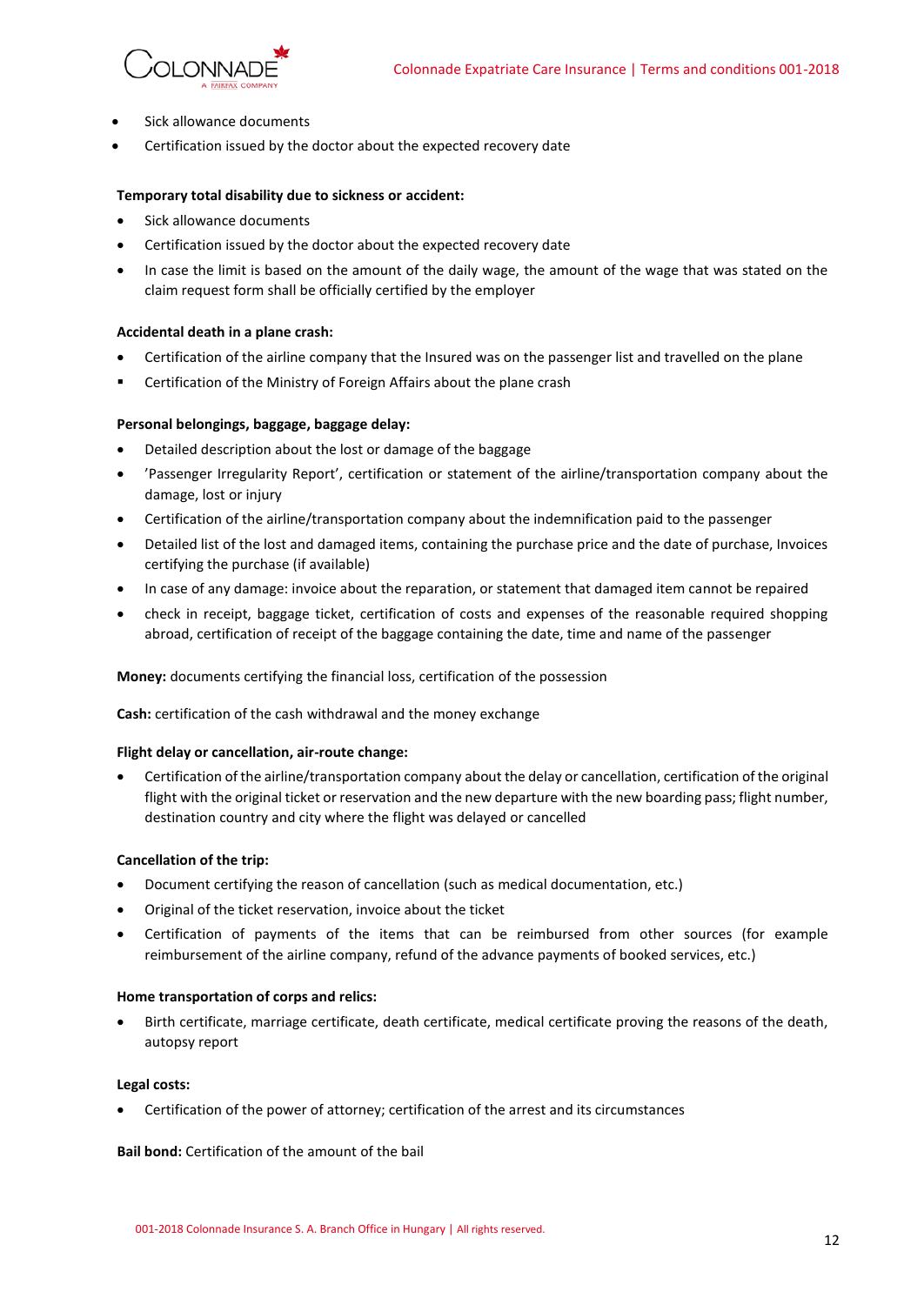

#### **Personal liability insurance:** Power of Attorney

#### **Liability insurance:**

- Power of Attorney; description of the extent of the damage in case of material damage
- expert opinion of the loss adjustor; opinion of the service center that the damaged good/thing cannot be repaired

### **2.11 Proof and Payment of Claims**

The Policyholder, Insured Person or Beneficiary shall provide at their own expense the above listed documents to substantiate the claim. They shall cooperate in medical or other examinations or enquiries related to the claim if the Company deems this necessary. The Company will pay the benefit following the receipt of all documents required for claim settlement within 15 days from the receipt of the last document, if not regulated otherwise in the specific covers.

### **2.12 Reasonable Care**

The Policyholder, Insured Persons and Beneficiaries must take all reasonable steps to avoid and/or minimize expenses, loss or damage and must also make every effort to recover any property covered by this policy which has been lost or stolen.

### **2.13 Obligations and Stipulations**

The Policyholder and the Insured Persons shall comply with the obligations and stipulations set out in the policy. If the Policyholder or the Insured Person fails to do so, the Company may deduct any consequential loss it has incurred.

### **2.14 Fraud**

The Policyholder, Insured Person or Beneficiary will lose any benefit in case of fraud, deliberate dishonesty or deliberate hiding of information, and they must pay back any benefit that the Company has already paid, and shall compensate the Company for the loss or damage incurred because of this situation. If this happens, the Company will not refund any premium and has the right to immediately cancel the policy.

#### **2.15 Interest on Payments**

The Company shall not pay interest on payments to be made.

### **2.16 Other Insurance and Subrogation**

If the liability, loss or damage that is covered under this policy is also covered by a National Health Service or under any other insurance policy, whether or not of an earlier date, or would have been covered under these had this insurance not been taken out, this insurance shall only provide cover in excess of what would have been covered by the National Health Service and such other insurance policy. The amounts paid under this insurance shall not exceed, when combined with the amounts paid by the National Health Service and under such other insurance policy, the maximum limits as mention on the policy schedule.

The Policyholder, Insured Person or Beneficiary shall inform the Company of such cover and provide the Company, at request, with a copy of the policy including the benefit schedules.

In the event of Injury, loss or damage involving the actions or negligence of a third party, the Policyholder, Insured Person or Beneficiary shall use their best endeavors to claim from such third party for the full amount of the loss. The Policyholder, Insured Person and Beneficiary shall not negotiate, settle, compromise, release, or otherwise discharge any claim against such a party without the Company's express written consent. The Company has full rights of subrogation and may take proceedings in the Insured Person's name, but at the Company's expense, to recover for the Company's benefit the amount of any payment made under the policy including but not limited to the cost of such proceedings.

#### **2.17 Transfer**

The policy cannot be transferred unless otherwise agreed upon in writing with the Company.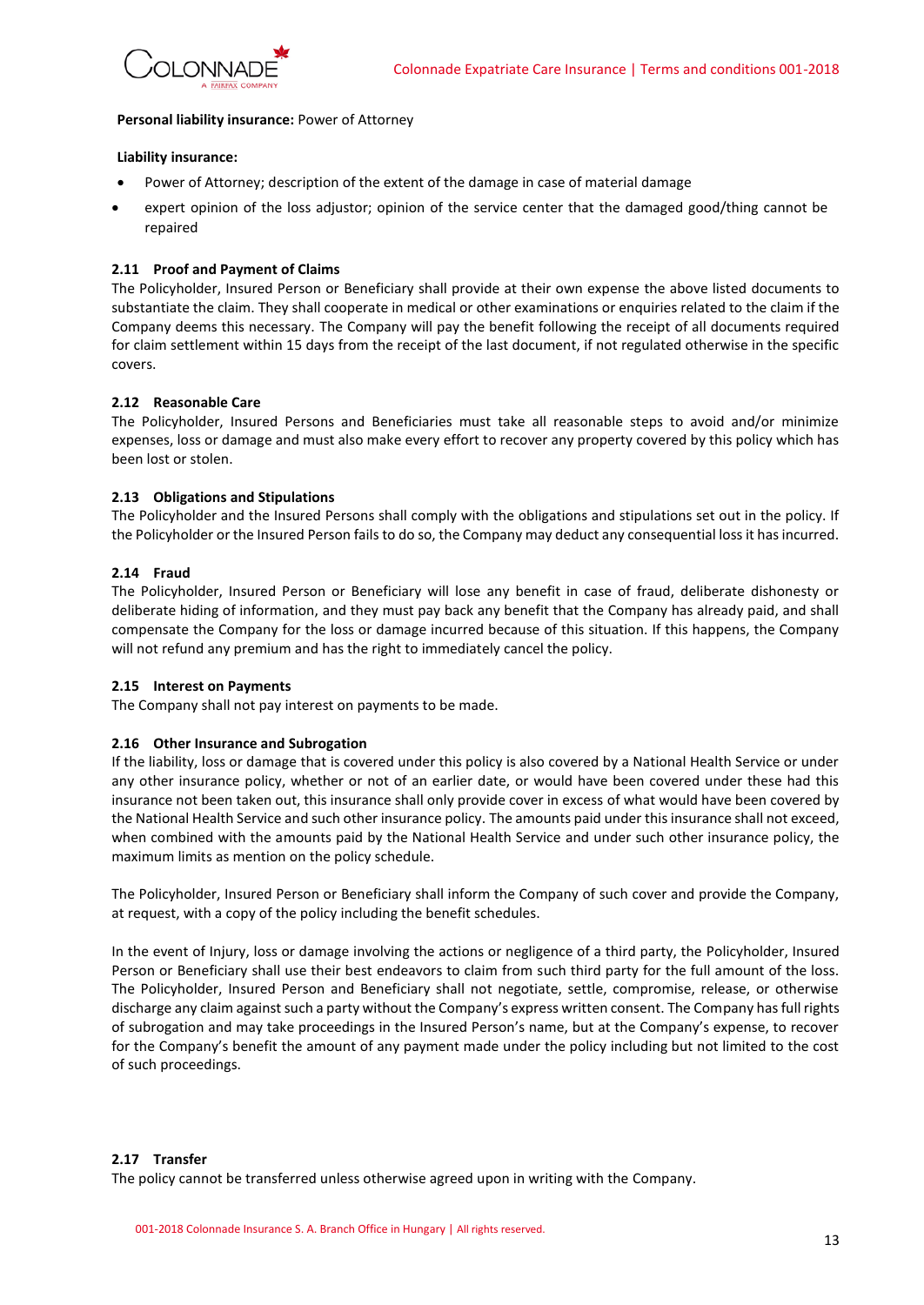

### **2.18 Term of Limitation**

A claim against the Company to make a payment shall lapse by the passage of 2 years after the start of the day following the day on which the person entitled to payment became aware of the payment being due and payable.

The period of limitation is interrupted by a written notification whereby a claim to payment is made. A new period of limitation shall commence with the start of the day following the day on which the Company either acknowledges the claim or announces by registered letter that it has rejected the claim, unambiguously stating that in the event of rejection the claim shall lapse by the passage of six months.

### **2.19 Address**

The Company can give valid notice to the Policyholder at his last address known by the Company.

### **2.20 Information on professional secrecy and personal data management**

Insurance secret shall mean all data - other than classified information - in the possession of insurance companies, reinsurance companies and insurance intermediaries that pertain to the personal circumstances and financial situations (or business affairs) of their clients (including claimants), and the contracts of clients with insurance companies and reinsurance companies.

Insurance and reinsurance companies are entitled to process the insurance secrets of clients only to the extent that they relate to the relevant insurance contract, with its creation and registration, and to the service. Processing of such data shall take place only to the extent necessary for the conclusion, amendment and maintenance of the insurance contract and for the evaluation of claims arising from the contract or for any other purpose specified in the Insurance Act.

Insurance and reinsurance companies shall obtain the data subject's prior consent for processing data for purposes other than what is contained in Subsection (1) Section 135 of Act LXXXVIII of 2014 (Insurance Act). The client shall not suffer any disadvantage if the consent is not granted, nor shall be given any advantage if it is granted.

Unless otherwise provided for by law, the owners, directors and employees of insurance and reinsurance companies, and all other persons having access to insurance secrets in any way during their activities in insurance-related matters shall be subject to the obligation of professional secrecy without any time limitation.

According to the Act on the Processing and Protection of Personal Data in the Field of Medicine (hereinafter referred to as "PDFM"), insurance companies shall be authorized to process any data pertaining to the medical condition of clients only for those 3 reasons set out in Subsection (1) of Section 135 of the Insurance Act, in accordance with the provisions of PDFM and only in possession of the express written consent of the data subject.

Insurance secrets may only be disclosed to third parties:

a) under the express prior written consent of the insurance or reinsurance company's client to whom they pertain, and this consent shall precisely specify the insurance secrets that may be disclosed;

b) if there is no obligation of professional secrecy under the Insurance Act.

c) if the certification body, including its subcontractor, hired by an insurance or reinsurance company, received such confidential information in carrying out the certification process.

The requirement of confidentiality concerning insurance secrets shall not apply to:

a) the Authority in exercising its designated functions;

b) the investigating authority and the public prosecutor's office after ordering the investigation;

c) the court of law in connection with criminal cases, civil actions or non-contentious proceedings, and administrative actions, including the experts appointed by the court, and the independent court bailiff, the administrator acting in bankruptcy proceedings, the temporary administrator, extraordinary administrator, liquidator acting in liquidation proceedings in connection with a case of judicial enforcement, the principal creditor in debt consolidation procedures of natural persons, the Családi Csődvédelmi Szolgálat (Family Bankruptcy Protection Service), the family administrator, the court;

d) notaries public, including the experts they have appointed, in connection with probate cases;

e) the tax authority in the cases referred to in Subsection (2);

the national security service when acting in an official capacity,

g) the Gazdasági Versenyhivatal (Hungarian Competition Authority) acting in an official capacity;

h) guardians acting in an official capacity,

i) the government body in charge of the healthcare system in the case defined in Subsection (2) of Section 108 of Act CLIV of 1997 on Health Care;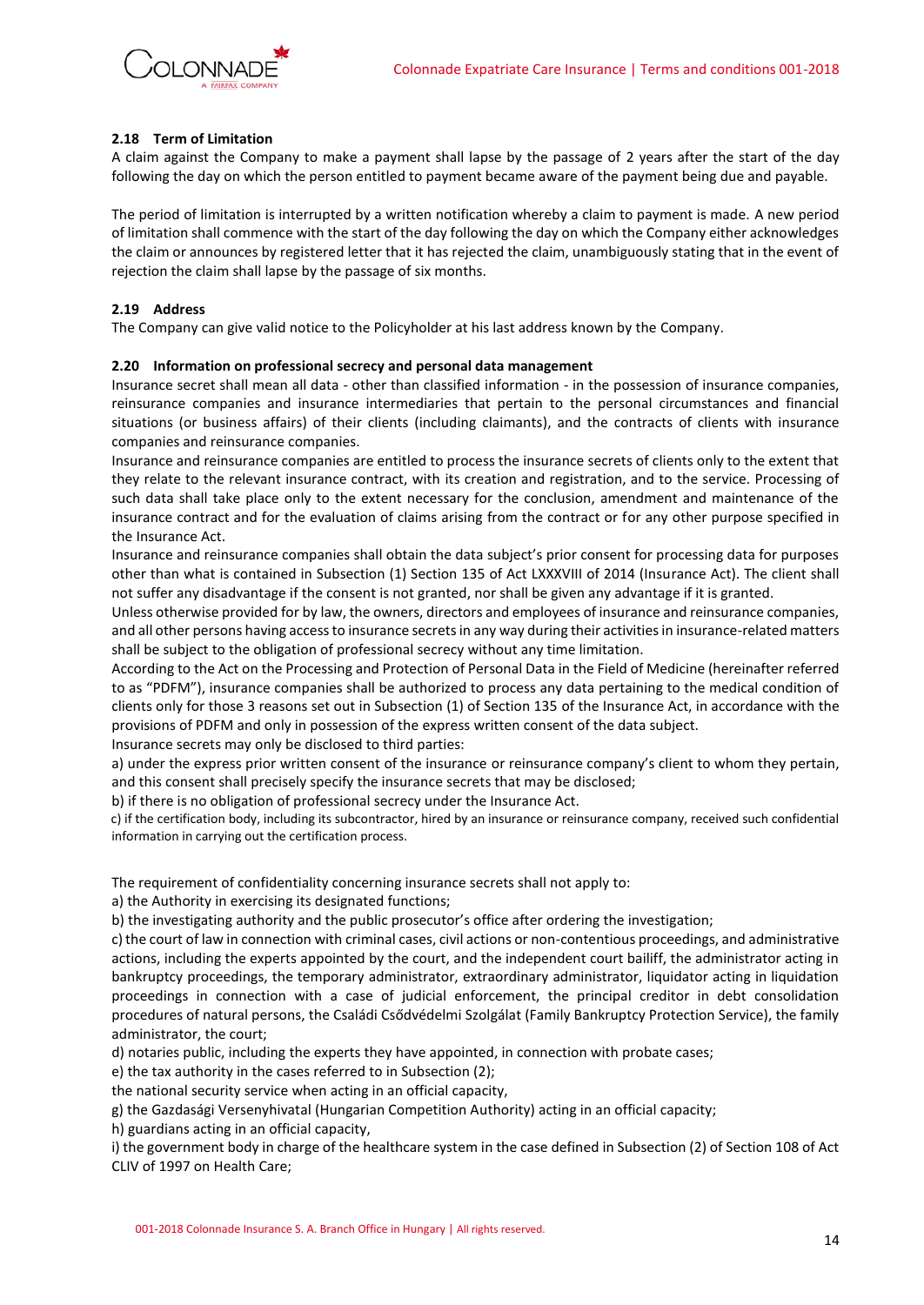

j) bodies authorized to use secret service means and to conduct covert investigations if the conditions prescribed in specific other act are provided for;

k) the reinsurer and in case of co-insurance, the insurers underwriting the risk,

l) with respect to data transmitted as governed by law, the bureau of insurance policy records maintaining the central policy records, the claims registry body operating the central claims history register, furthermore, the national transport authority and the Central Office for Administrative and Electronic Public Services in respect of any official affairs related to road traffic management tasks concerning motor vehicles not covered by the register [while upon receipt of a written request from a body or person referred to in Paragraphs a)-j), n) and s) of Subsection (1) of Section 138 of the Insurance Act indicating the name of the client or the description of the insurance contract, the type of data requested and the purpose of and the grounds for requesting data, with the exception that the bodies or persons referred to in Paragraphs p)-s) are required to indicate only the type of data requested and the purpose and grounds for requesting it. An indication of the statutory provision granting authorization for requesting data shall be treated as verification of the purpose and legal grounds.

m) the receiving insurance company with respect to insurance contracts conveyed under a portfolio transfer arrangement, as provided for by the relevant agreement;

n) with respect to the information required for settlement and for the enforcement of compensation claims, and also for the conveyance of these among one another, the body operating the Compensation Fund and/or the Claims Guarantee Fund, the National Bureau, the correspondent, the Information Centre, the Claims Organization, claims representatives and claims adjustment representatives, or the responsible party if wishing to access - in exercising the right of self-determination - the particulars of the other vehicle that was involved in the accident from the accident report for the purpose of settlement;

o) the outsourcing service provider with respect to data supplied under outsourcing contracts; the tax auditor in respect to data supplied under tax audit agreements [while, upon receipt of a written request from a body or person referred to in Paragraphs a)-j), n) and s) of Subsection (1) of Section 138 of the Insurance Act indicating the name of the client or the description of the insurance contract, the type of data requested and the purpose of and the grounds for requesting data, with the exception that the bodies or persons referred to in Paragraphs p)-s) are required to indicate only the type of data requested and the purpose and grounds for requesting it. An indication of the statutory provision granting authorization for requesting data shall be treated as verification of the purpose and legal grounds.] p) third-country insurance companies and insurance intermediaries in respect of their branches, if they are able to satisfy the requirements prescribed by Hungarian law in connection with the management of each datum and the country in which the third-country insurance company is established has regulations on data protection that conform to the requirements prescribed by Hungarian law;

q) the commissioner of fundamental rights when acting in an official capacity;

r) the Nemzeti Adatvédelmi és Információszabadság Hatóság (the National Authority for data Protection and Freedom of Information) when acting in an official capacity;

s) the insurance company in respect of the bonus-malus system and the bonus-malus rating, and the claims record and the bonus-malus rating in the cases specified in the decree on the detailed rules for the verification of casualties, upon receipt of a written request from a body or person referred to in Paragraphs a)-j), n) and s) of Section 138 of the Insurance Act indicating the name of the client or the description of the insurance contract, the type of data requested and the purpose of and the grounds for requesting data, with the exception that the bodies or persons referred to in Paragraphs p)-s) are required to indicate only the type of data requested and the purpose and grounds for requesting it. An indication of the statutory provision granting authorization for requesting data shall be treated as verification of the purpose and legal grounds.

- t) the agricultural damage survey body, the agricultural administration body, the agricultural damage compensation body, and the institution delegated to conduct economic assessments under the supervision of the ministry directed by the minister in charge of the agricultural sector in respect of insured persons claiming any aid for the payment of agricultural insurance premiums;
- u) the authority maintaining a register of liquidator companies;

upon receipt of a written request from a body or person referred to in Paragraphs a)-j), n), s), t) and u) indicating the name of the client or the description of the insurance contract, the type of data requested and the purpose of and the grounds for requesting data, with the exception that the bodies or persons referred to in Paragraphs p)-s) are required to indicate only the type of data requested and the purpose and grounds for requesting it. An indication of the statutory provision granting authorization for requesting data shall be treated as verification of the purpose and legal grounds.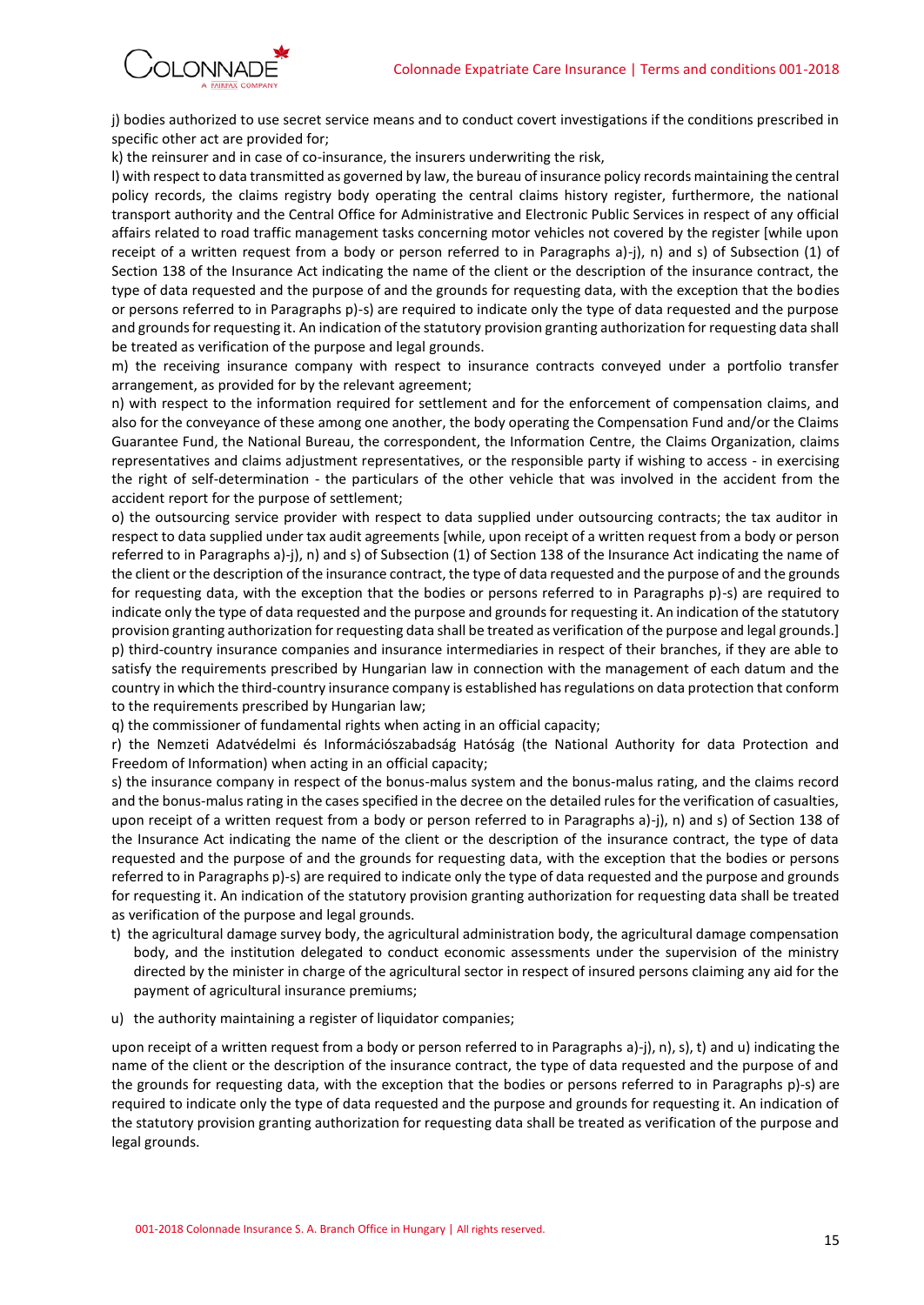

Pursuant to Paragraph e) of Subsection (1) of Section 138 of the Insurance Act, there shall be no confidentiality obligation concerning insurance secrets in connection with tax matters where the insurance company is required by law to disclose specific information to the tax authority upon request and/or to disclose data concerning any payment made under an insurance contract that is subject to tax liability.

The requirement of confidentiality concerning insurance secrets shall not apply to financial institutions stipulated by the Act on Credit Institutions and Financial Enterprises with regard to an insurance contract related to any receivable arising out of financial service, provided that the financial institution submits its request in writing to the insurance company which contains the name of the client or the insurance contract, all types of data requested, the purpose of the information request and its title.

The disclosure made by the insurance company to the tax authority in compliance with the obligation prescribed in Sections 43/B-43/C of Act XXXVII of 2013 on International Administrative Cooperation in Matters of Taxation and Other Compulsory Payments (hereinafter referred to as "IACA") in accordance with Act XIX of 2014 on the Promulgation of the Agreement between the Government of Hungary and the Government of the United States of America to Improve International Tax Compliance and to Implement FATCA, and on the Amendment of Certain Related Acts (hereinafter referred to as "FATCA Act") shall not be construed as violation of insurance secrets.

Insurance and reinsurance companies shall be authorized to disclose the personal data of clients in the cases and to the agencies indicated in Subsections (1) and (6) of Section 138 and in Sections 137, and 140 of the Insurance Act.

The obligation of insurance secrecy shall apply to the employees of the agencies specified in Subsection (1) of Section 138 of the Insurance Act beyond the purview of any legal process.

Insurance and reinsurance companies shall be required to supply information forthwith where so requested in writing by the national security service, the public prosecutor or the investigating authorities under the prosecutor's consent if there is any suspicion that an insurance transaction is associated with:

a) misuse of narcotic drugs, illegal possession of new psychoactive substances, acts of terrorism, criminal misuse of explosives or blasting agents, criminal misuse of firearms and ammunition, money laundering, or any felony offense committed in criminal conspiracy or within the framework of a criminal organization under Act IV of 1978 in force until 30 June 2013,

b) unlawful drug trafficking, possession of narcotic drugs, inciting substance abuse, aiding in the manufacture or production of narcotic drugs, illegal possession of new psychoactive substances, acts of terrorism, failure to report a terrorist act, terrorist financing, criminal misuse of explosives or blasting agents, criminal misuse of firearms and ammunition, money laundering, or any felony offense committed in criminal conspiracy or within the framework of a criminal organization under the Criminal Code.

The obligation of confidentiality concerning insurance secrets shall not apply where an insurance or reinsurance company complies with the obligation of notification prescribed in the Act on the Implementation of Restrictive Measures Imposed by the European Union Relating to Liquid Assets and Other Financial Interests.

The disclosure of the group examination report to the dominating member of the financial group during the supervisory oversight proceedings in the case of group supervision shall not constitute a breach of confidentiality concerning insurance secrets and trade secrets.

The disclosure of information provided in compliance with Section 164/B shall not be construed a breach of insurance secrets.

The obligation to keep insurance secrets shall not apply when: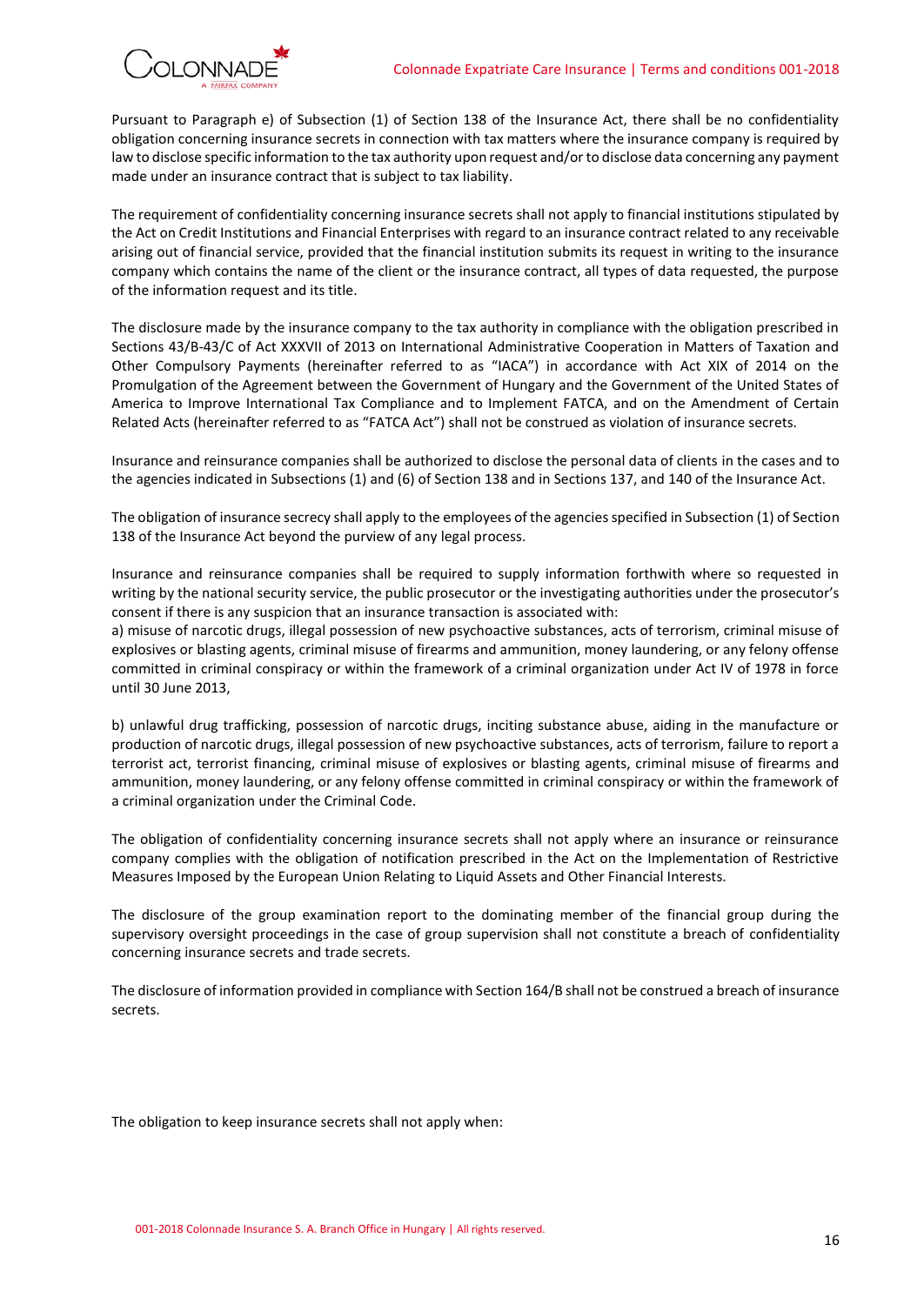

a) a Hungarian law enforcement agency makes a written request for information - that is considered insurance secret - in order to fulfil the written requests made by a foreign law enforcement agency pursuant to an international agreement;

b) the national financial intelligence unit makes a written request for information - that is considered insurance secret - acting within its powers conferred under the Act on the Prevention and Combating of Money Laundering and Terrorist Financing or in order to fulfil the written requests made by a foreign financial intelligence unit.

It shall not constitute a violation of insurance secrecy where an insurance or reinsurance company supplies information to a third-country insurance or reinsurance company or a third-country data processing agency:

a) if the client to whom such information pertains (hereinafter referred to as "data subject") has given his prior written consent, or

b) if - in the absence of the data subject's consent - the data is disclosed within the scope, for the purposes and on the legal grounds specified by law, and the level of protection available in the third-country satisfies either of the requirements prescribed in Subsection (2) of Section 8 of Act CXII of 2011 on the Right of Informational Self-Determination and on Freedom of Information (hereinafter referred to as "Info Act").

The provisions governing data disclosure within the domestic territory shall be observed when sending data that is treated as an insurance secret to another Member State.

The following shall not be construed a breach of insurance secrecy:

a) the disclosure of data compilations from which the clients' personal or business data cannot be identified;

b) in respect of branches, transfer of data for the purpose of supervisory activities to the supervisory authority of the country where the registered address (main office) of the foreign-registered company is located, if such transfer is in compliance with the agreement between the Hungarian and the foreign supervisory authorities;

c) disclosure of information, other than personal data, to the minister for legislative purposes and in connection with the completion of impact assessments;

d) the disclosure of data in order to comply with the provisions contained in the Act on the Supplementary Supervision of Financial Conglomerates.

(2) Insurance and reinsurance companies may not refuse to disclose the data specified in Subsection (1) of Section 141 of the Insurance Act on the grounds of protection of insurance secrets.

The personal data indicated in the data transfer records and the data covered by Section 136 of the Insurance Act, or the data treated as special data under the Info Act shall be deleted, respectively, after five years and twenty years following the date of disclosure.

The insurance or reinsurance company shall not be authorized to notify the data subject when data is disclosed pursuant to Paragraphs b), f) and j) of Subsection (1) of Section 138 or Subsection (6) of Section 138 of the Insurance Act.

Insurance and reinsurance companies shall be entitled to process personal data during the life of the insurance or reinsurance contract or other contractual relation, and as long as any claim can be asserted in connection with the insurance, reinsurance or contractual relation.

Insurance and reinsurance companies shall be entitled to process personal data relating to any unconcluded insurance or reinsurance contract as long as any claim can be asserted in connection with the failure of the contract. Insurance and reinsurance companies shall be required to delete all personal data relating to their current or former clients or to any frustrated contract in connection with which the data in question is no longer required, or the data subject has not given consent, or if it is lacking the legal grounds for processing such data.

(3) Within the meaning of the Insurance Act, the processing of data related to deceased persons shall be governed by the statutory provision on the processing of personal data. The rights of a deceased person in terms of data processing may be exercised by the heir or by the person named as the beneficiary in the insurance contract.

### **Trade secrets of insurance companies and reinsurance companies**

Insurance and reinsurance companies and their owners, any proposed acquirer of a share in an insurance or reinsurance company, as well as the senior executives, non-management officers and employees, agents of insurance or reinsurance companies shall keep any trade secrets made known to them in connection with the operation of the insurance or reinsurance company confidential without any time limitation.

The obligation of confidentiality prescribed in Section 144 of the Insurance Act shall not apply to the following in exercising their designated functions:

a) the Authority;

- b) the national security service;
- c) the Állami Számvevőszék (State Audit Office);

d) the Gazdasági Versenyhivatal (Hungarian Competition Authority);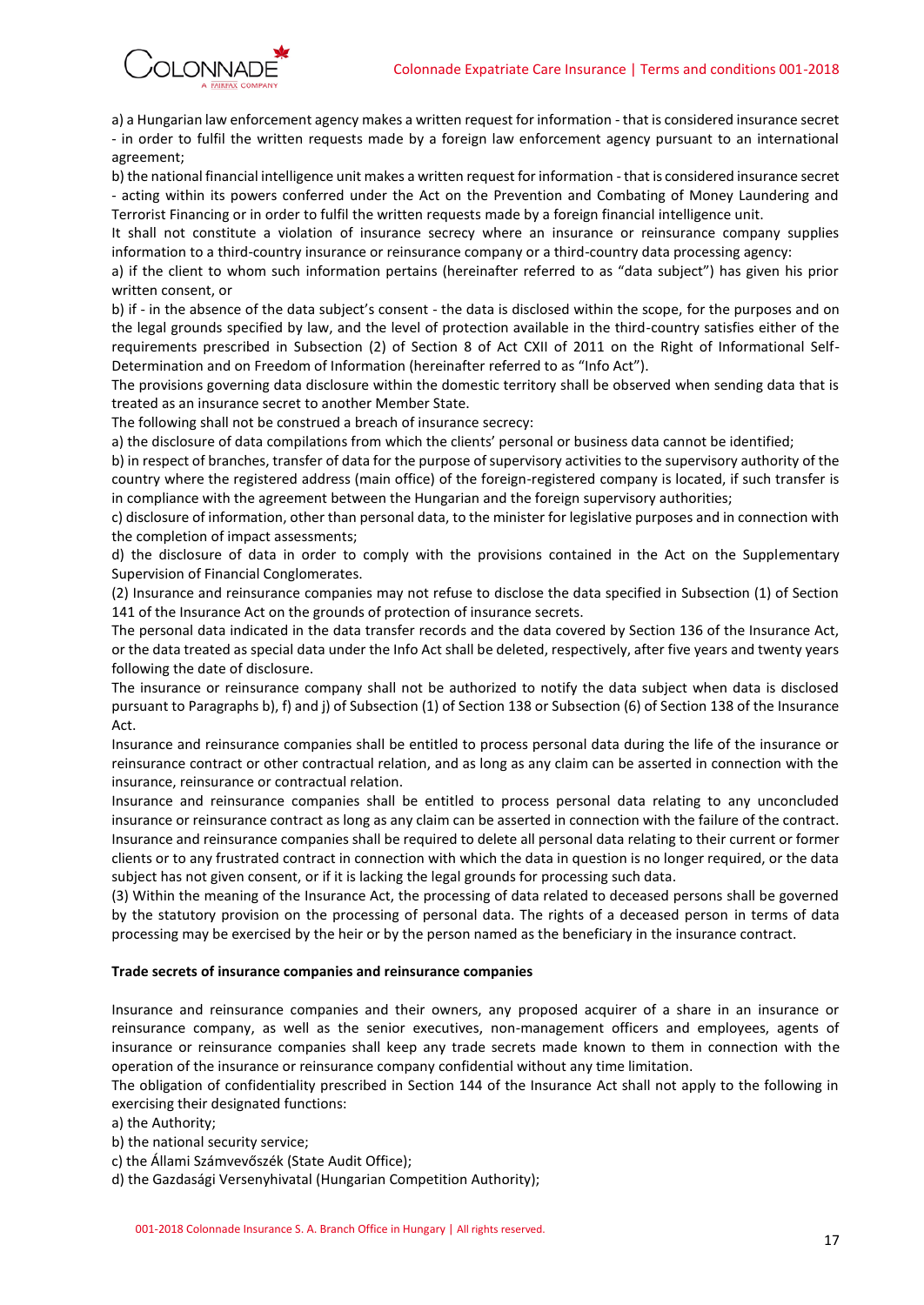

e) the internal oversight agency tasked by the Government, which controls the legality and propriety of the use of central budget funds;

f) property administrators;

g) the Információs Központ (Information Center);

h) the agricultural damage survey body, the agricultural damage compensation body, the agricultural administration body, and the institution delegated to conduct economic assessments under the supervision of the ministry directed by the minister in charge of the agricultural sector in respect of insured persons claiming any aid for the payment of agricultural insurance premiums.

The disclosure made by an insurance company to the tax authority in compliance with the obligation prescribed in Sections 43/B-43/C of the IACA in accordance with the FATCA Act shall not be construed as violation of trade secrets. (3) The disclosure of information by the Authority to the European Insurance and Occupational Pensions Authority (hereinafter referred to as "EIOPA") as provided for in Regulation (EU) No. 1094/2010 of the European Parliament and of the Council of 24 November 2010 establishing a European Supervisory Authority (European Insurance and Occupational Pensions Authority), amending Decision No. 716/2009/EC and repealing Commission Decision 2009/79/EC (hereinafter referred to as "Regulation 1094/2010/EU") shall not be construed as violation of trade secrets.

The obligation of confidentiality prescribed in Section 144 of the Insurance Act shall not apply to:

a) the investigating authority and the public prosecutor's office after ordering the investigation;

b) the court of law in connection with criminal cases, civil actions and non-contentious proceedings, and the judicial review of administrative decisions, including the experts appointed by the court, and the independent court bailiff in connection with a case of judicial enforcement, and to the court in local government debt consolidation procedures.

(5) The disclosure of information by the Authority to the minister in charge of the money, capital and insurance markets on insurance and reinsurance companies, enabling individual identification, for legislative purposes and in connection with the completion of impact assessments shall not be construed a breach of trade secrecy.

(6) The disclosure of information by the Information Centre in an official capacity shall not be construed a breach of trade secrecy.

The person acquiring any trade secrets shall keep them confidential without any time limitation.

By virtue of the obligation of secrecy, no facts, information, know-how or data within the sphere of trade secrets may be disclosed to third parties beyond the scope defined in the Insurance Act without the consent of the insurance or reinsurance company, or the client concerned, or used beyond the scope of official responsibilities.

The person acquiring any trade secrets may not use such for his own benefit or for the benefit of a third person, whether directly or indirectly, or to cause any disadvantage to the insurance or reinsurance company affected, or its clients.

In the event of dissolution of an insurance or reinsurance company without succession, the business documents managed by the insurance or reinsurance company and the documents containing trade secrets may be used for archival research conducted after sixty years of their origin.

Any information that is declared by the Info Act to be information of public interest or public information, and as such is rendered subject to disclosure may not be withheld on the grounds of being treated as a trade secret or insurance secret.

Other matters relating to insurance secrets and trade secrets shall be governed by the relevant provisions of the Hungarian Civil Code.

#### **Data management relating to data exchange between Insurance Companies**

In discharging the obligations delegated by law, or fulfilling their contractual commitments, in order to provide services in compliance with the relevant legislation or as contracted, and to prevent insurance fraud, the Insurance Company shall - in order to protect the interest of risk groups of insureds - have the right to make a request to another insurance company from 1 January, 2015 with respect to data processed by this insurance company and referred to in Subsections (3)-(5) of Section 149 of the Insurance Act in accordance with Subsection (1) of Section 135 thereof, taking into account the unique characteristics of insurance products affected. The request shall contain the information necessary for the identification of the person, property or right defined therein, it shall specify the type of data requested and the purpose of the request. Making a request and complying with one shall not be construed a breach of insurance secrecy.

In this context the Insurance Company may request the following data from other insurance companies: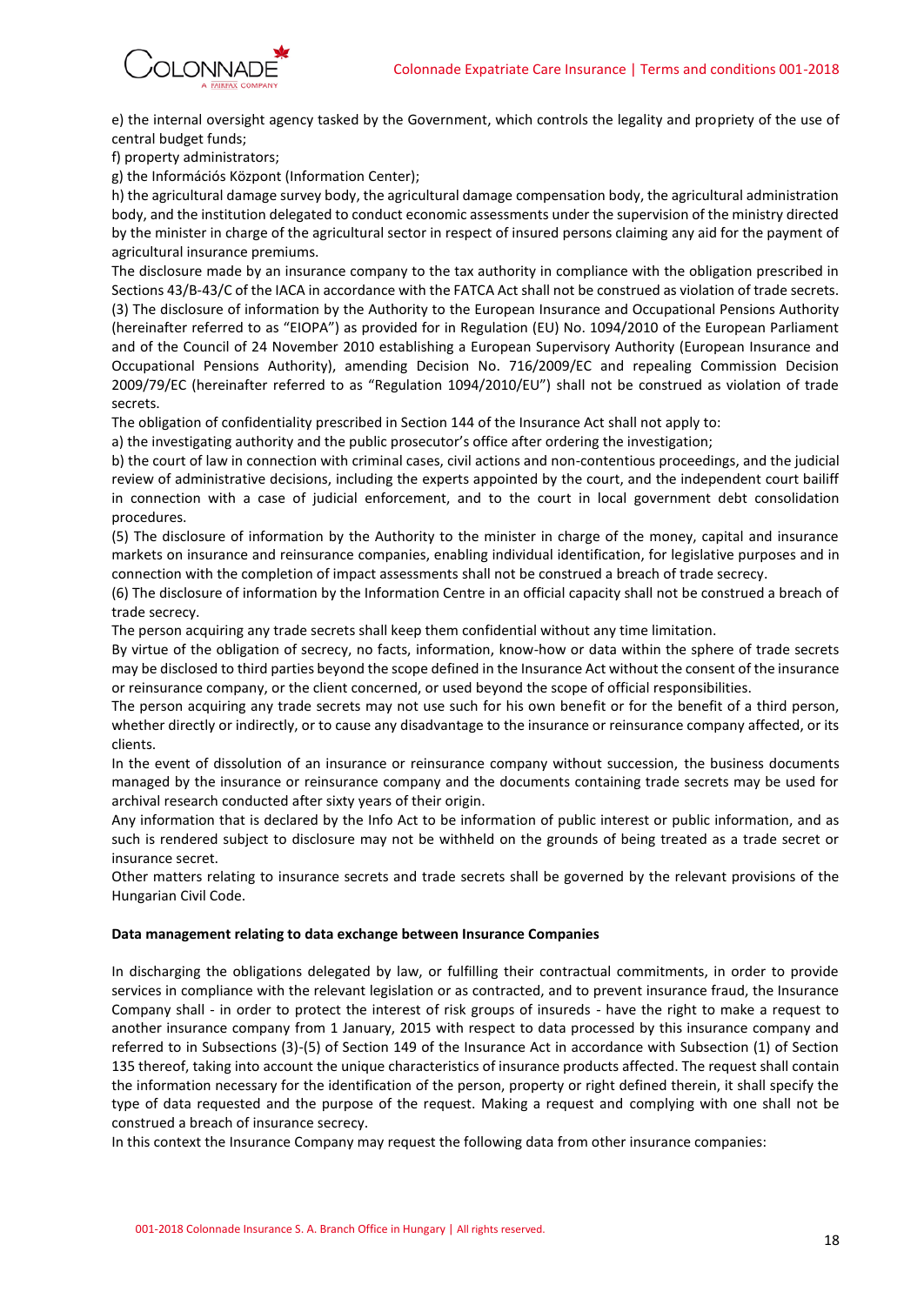

Data listed in Paragraphs a) to e) of Subsection 3 of Section 149 of the Insurance Act relating to the conclusion and performance of the insurance contracts pertaining to the insurance class stipulated in points 1 and 2 of Section A of Annex 1 of the Insurance Act;

Data listed in Paragraphs a) to e) of Subsection 4 of Section 149 of the Insurance Act relating to the conclusion and performance of the insurance contracts pertaining to the insurance class stipulated in points 5, 6, 7, 8, 9, 16, 17 and 18 of Section A of Annex 1 of the Insurance Act; and

Data listed in Paragraphs a) to c) of Subsection 5 of Section 149 of the Insurance Act relating to the conclusion and performance of the insurance contracts in case of the prior consent of the claimant pertaining to the insurance class stipulated in points 11, 12, and 13 of Section A of Annex 1 of the Insurance Act.

The requested insurance company shall make available to the requesting Insurance Company the data requested in due compliance with the law, inside the time limit specified in the request, or failing this, within fifteen (15) days from the date of receipt of the request.

The requesting Insurance Company shall be allowed to process data obtained through the request for a period of ninety (90) days from the date of receipt. If the data obtained by the requesting Insurance Company through the request is necessary for the enforcement of that Insurance Company's lawful interest, the time limit specified above for data processing shall be extended until the enforceable conclusion of the procedure opened for the enforcement of such claim.

If the data obtained by the requesting Insurance Company through the request for the enforcement of the insurance company's lawful interest, and the procedure for the enforcement of such claim is not opened inside a period of one (1) year after the data is received, such data may be processed for a period of one (1) year from the date of receipt. The requesting Insurance Company shall inform the client affected by the request concerning this request and also if the request is satisfied, on the data to which it pertains, at least once during the period of insurance cover.

If the client asks for information regarding his data in accordance with the Info Act and the requesting insurance company no longer has the data to which the request pertains having regard to Subsections 8-10 of Section 149 of the Insurance Act, the client shall be informed thereof.

The requesting Insurance Company shall not be allowed to connect the data obtained through the request relating to an interest insured, with data it has obtained or processed, for purposes other than the above. The requested insurance company shall be responsible for the correctness and relevance of the data indicated in the request."

#### **Information on handling of personal data**

Data controller: Colonnade Insurance S.A.

Contact details of the data protection officer:

email: dpo@colonnade.hu, Phone number: (06-1) 460-1400, Mailing address: 1442 Budapest, Pf.:101

#### **Categories of data:**

*personal data*: any information relating to an identified or identifiable natural person ('data subject'); an identifiable natural person is one who can be identified, directly or indirectly, in particular by reference to an identifier such as a name, place and time of birth, an identification number, address, an online identifier

#### *special data:* medical data

#### **Purposes of the processing**

The Insurance Company has the right to process confidential insurance information of clients in relation to the insurance contract, its establishment, its registry and the service provided. Processing of such data shall take place only to the extent necessary for the conclusion, amendment and maintenance of the insurance contract and for the evaluation of claims arising from the contract or for any other purpose specified in the Act LXXXVIII of 2014.

Data processing purposes include ensuring to comply with restrictive economic measures and anti-money laundering and terrorist financing obligations imposed by the United Nations, the European Union, or other relevant organisations. The Insurance Company shall transfer personal data (name) to its data processors residing in the United States according to the adequacy decision by the Commission and according to the Privacy Shield Framework.

Contracts established online via colonnade.hu are subject to the Act XXV of 2005 and to the Act CVIII of 2001, thus the purpose of data processing includes proving the compliance with the obligation to provide consumer information; proving the establishment of the contract; establishing, modifying and monitoring the fulfilment of a service provisioning contract in relation to the information society; billing for the services provided under the contract; and enforcing the related claims.

The Insurance Company's data processing is either based on the establishment of the contract, or on the voluntary consent made by the client during the submission of claims, service requests, information requests regarding the contract. If transferring the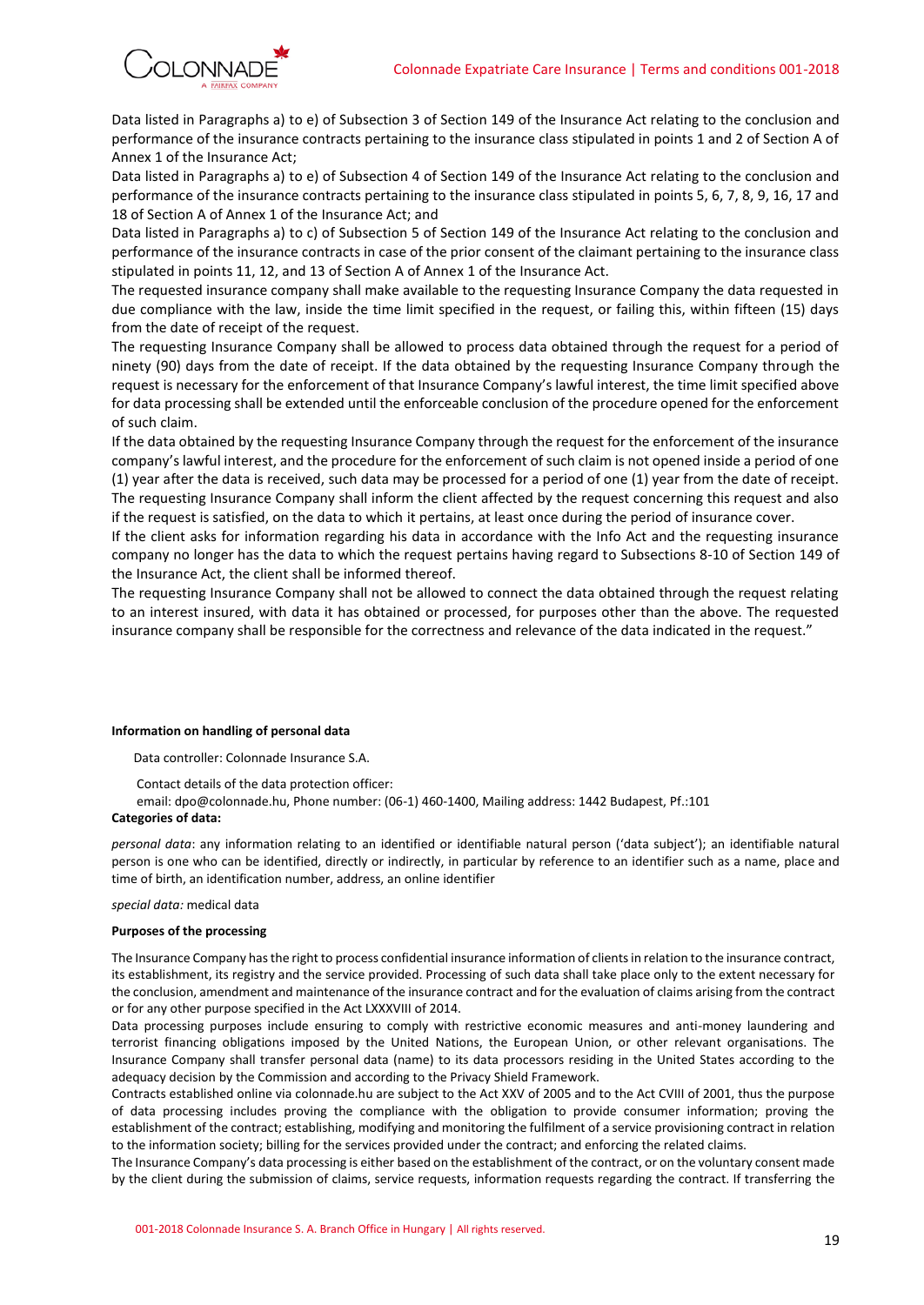

medical data of a client outside the European Union is necessary in order to protect the vital interests of the data subject regarding a travel insurance contract, the Insurance Company shall inform the data subject of the transfer.

The Insurance Company processes personal data obtained during complaint handling to comply with the Act LXXXVIII of 2014, Section 159, and keeps a record of its clients' complaints, and of actions taken to remedy these complaints. The Insurance Company's data processing is based on this provision of the Act LXXXVIII of 2014.

According to the above cited paragraph of the Act LXXVIII of 2014, if the complaints are handled by telephone, the Insurance Company shall record the conversation between the Insurance Company and the client.

#### **Period of data processing**

Insurance company shall be entitled to process personal data - medical data – concerning insurance secrets during the life of the insurance contract, and other contractual relation, as long as any claim can be asserted in connection with the contractual relation. Insurance company shall be entitled to process personal data relating to any unconcluded insurance contract as long as any claim can be asserted in connection with the failure of the contract. According to the Act C of 2000 on accounting Section 169, the accounting records in relation to the establishment of the insurance contract, its registry and the insurance services are retained by the Insurance Company for eight years.

The Insurance Company handles the information received from other insurance companies during data exchanges with the conditions and within the time periods set out in the "Data protection in relation to data exchanges between insurance companies" section.

During complaint handling, the sound recordings are retained by the Insurance Company for five years. The Insurance Company retains the complaint and the reply provided for a period of five years, and shall make them available at the request of the authorities.

#### **Legal basis for data processing**

The legal bases of data processing in relation to handling insurance contracts, registering insurance contracts, and telephone customer services are the followings: the consent of the data subjects; the Act LXXXVIII of 2014 Section 135; the Act C of 2000 Section 169. In case of online contracting or contracting via telephone, the legal bases of data processing are the Act XXV of 2005 Section 2 and the Act CVIII of 2001, Section 13/A. Data in relation to a client's health condition shall only be processed with the expressed written consent of the data subject, in accordance with the Act XLVII of 1997.

The legal basis for data processing in relation to customer complaints is the Act LXXXVIII of 2014 Section 159.

In case of restrictive economic measures (embargo) imposed by the United Nations, the European Union, or other relevant organisations, the legal basis for data processing is the legitimate interest of the Insurance Company and the compliance with its legal obligation.

### **The data subject rights and exercising these rights**

1. The data subjects' rights include the followings:

- a) The client has the right to request access from the controller regarding his/her personal data;
- b) The client has the right to request the rectification of inaccurate personal data or to have incomplete personal data completed;
- c) The client has the right to request from the controller the erasure of personal data or the restriction of processing his/her data;
- d) The client has the right to object to the processing of personal data;
- e) The client has the right to lodge a complaint with a supervisory authority (NAIH);
- f) The client has the right to data portability; and
- g) The client has the right to prohibit the usage of personal data for direct marketing purposes.

a) Upon the request of the client, the Insurance Company shall provide information in writing on any and all Personal Data of him/her within 15 days about the followings:

- the source and categories of personal data;
- the purposes and legal bases of data processing;
- where possible, the envisaged period for which the personal data will be stored, or, if not possible, the criteria used to determine that period;
- the recipients or categories of recipient to whom the personal data have been or will be disclosed;
- the name and address of the Data controller, and the issues relating to processing.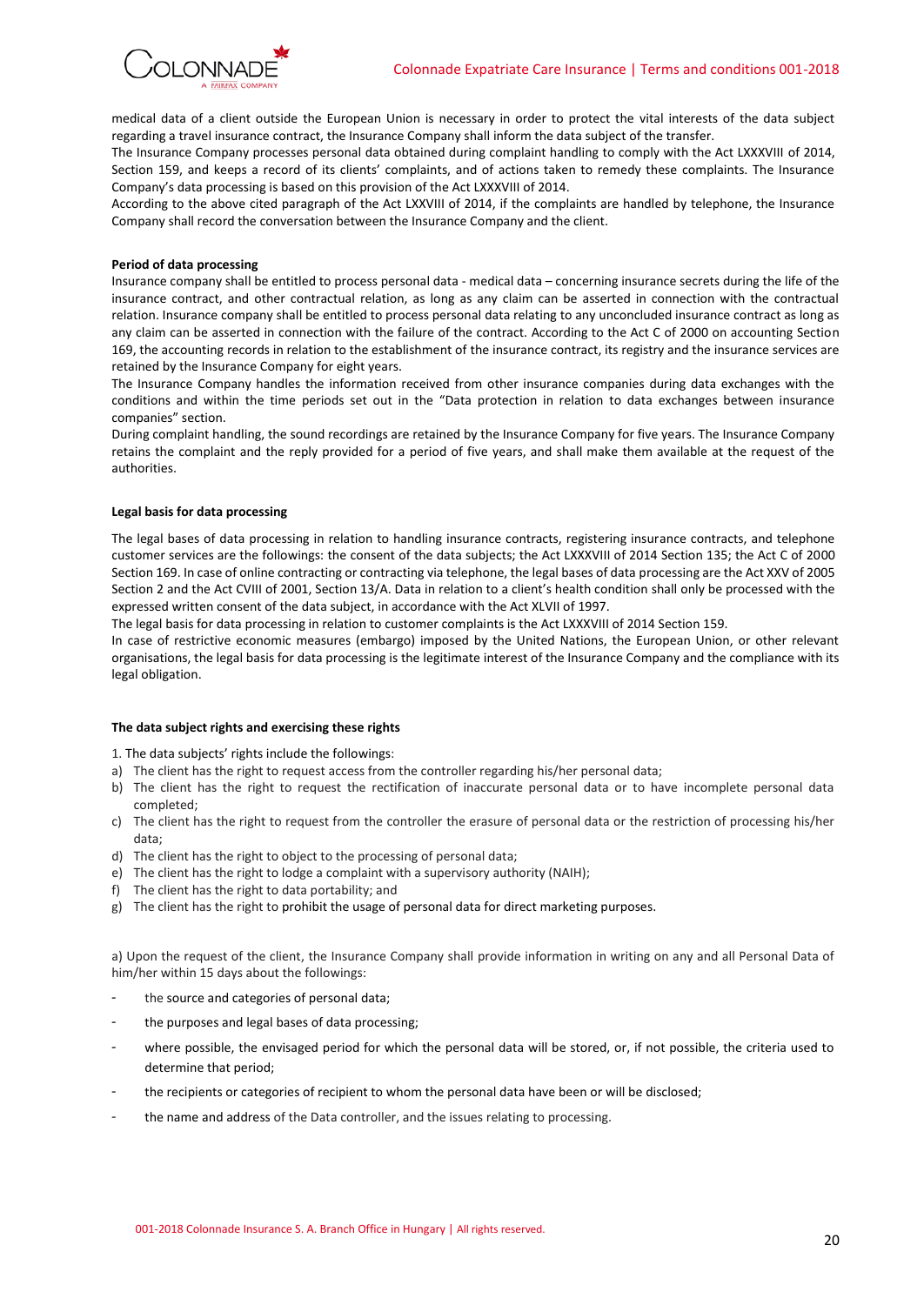

The Insurance Company shall provide these information free of charge, if the client (natural person) has not submited a request on the same data within the scope in the same year. In other cases, a reasonable fee can be charged taking into account the administrative costs of providing the requested information.

In addition to this, at the client's request the copy of the personal data shall be made available.

b) If a data concerned is inaccurate, the client shall have the right to request and have it promptly updated.

c) The Insurance Company erase the personal data without undue delay if one of the following grounds applies:

- the personal data are no longer necessary in relation to the purposes for which they were collected; or
- the data subject withdraws consent, and there is no other legal ground for the processing;

unless, the data is for the establishment, exercise or defence of legal claims, or for compliance with a legal obligation.

The Insurance Company erase the personal data without undue delay for compliance with a legal obligation to which the controller is subject, or if the personal data have been collected in relation to the offer of information society services referred to the Act CVIII of 2001 section 8 paragraph 1.

The client shall have the right to obtain restriction of processing from the controller where one of the following applies:

- the accuracy of the personal data is contested by the client, in that case restriction applies for a period enabling Controller to verify the accuracy of the personal data concerned;
- the processing is unlawful, and the data subject opposes the erasure of the personal data and requests the restriction of their use instead;
- the controller no longer needs the personal data for the purposes of the processing, but they are required by the data subject for the establishment, exercise or defence of legal claims;
- the data subject has objected to processing pursuant to Article 21(1) pending the verification whether the legitimate grounds of the controller override those of the data subject;
- the data subject has objected to processing, in that case restriction applies for the period during which it is verified whether the legitimate grounds of controller may override those of the client.

Where processing has been restricted, such personal data shall be processed with the data subject's consent or for the establishment, exercise or defence of legal claims or for the protection of the rights of another natural or legal person or for reasons of important public interest of the Union or of a Member State. A data subject who has obtained restriction of processing pursuant shall be informed by the controller before the restriction of processing is lifted.

d) If the processing is necessary for the purposes of the legitimate interests pursued by the controller or by a third party, the data subject shall have the right to object, on grounds relating to his or her particular situation, at any time to processing of personal data concerning him or her, including profiling based on those provisions.

The controller shall no longer process the personal data unless the controller demonstrates compelling legitimate grounds for the processing which override the interests, rights and freedoms of the data subject or for the establishment, exercise or defence of legal claims. The Insurance Company examine the claim within 15 days and if it finds it a reasoned objection, the Company shall inform the Client about the decision in writing.

Should any complaint arise regarding the processing of the personal data, we undertake the obligation to inform our client on the right to object or submit a complaint orally (in person, by telephone) or in writing to the Data controller of Colonnade Insurance S.A. (email: dpo@colonnade.hu, Mailing address: 1442 Budapest, Pf.: 101)

e) The client shall have the right to lodge a complaint before the supervisory authority (NAIH; H - 1125 Budapest, Szilágyi Erzsébet fasor 22/c.; Mailing address: 1530 Budapest, Pf. 5.; Phone number: (+36) 1 391 1400, Fax: (+36) 1 391 1410, E-mail: ugyfelszolgalat@naih.hu, Web: naih.hu) about the handling his or her complaint or objection relating to the personal data carried out by Controller, or if the client finds any violation relating to the processing of the personal data or an immediate risk of that.

The client shall have the right to submit the claim to the Court. Cases related to data protection fall within the scope of regional courts. Litigation depending from the plaintiff's choice may be initiated before the regional court competent for the plaintiff's permanent or habitual residence.

f) The data subject shall have the right to receive the personal data concerning him or her, which he or she has provided to a controller, in a structured, commonly used and machine-readable format and have the right to transmit those data to another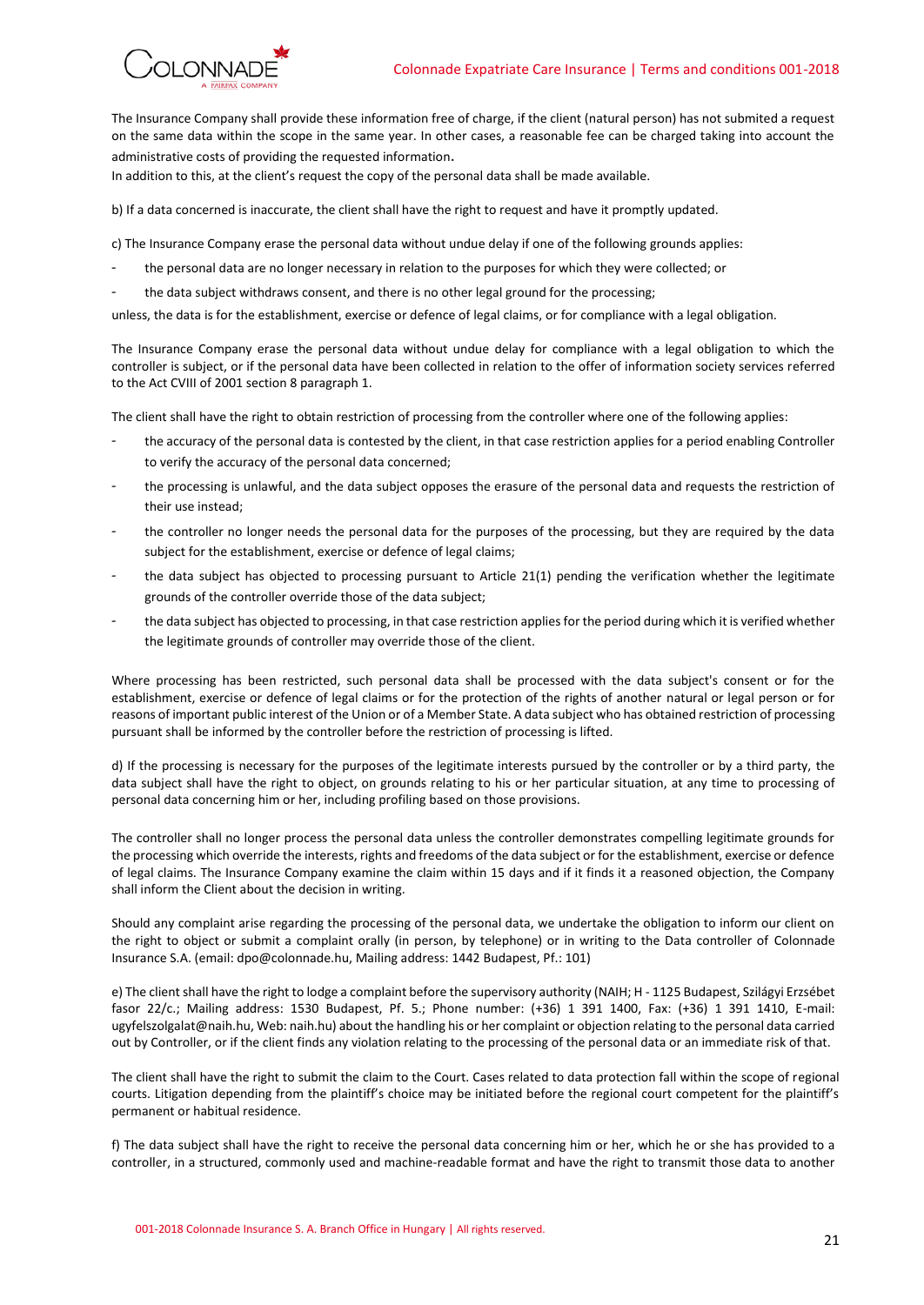controller without hindrance from the controller to which the personal data have been provided. The client shall have the right to have the personal data transmitted directly from one controller to another, where technically feasible.

#### **Further data processing activity**

If the Insurance Company shall provide information to the Authority specified in Section 138, Bit having regard to the personal data, the Insurance Company shall inform the data subject about the recipient and the grounds of the data. The Insurance company shall not be authorized to notify the data subject when data is disclosed pursuant to Paragraphs b), f) and j) of Subsection (1) of Section 138 or Subsection (6) of Section 138, Bit.

Controller shall only provide the requested data in case the actual purpose and the datasets concerned are clearly indicated by the authority, and shall only provide data that is strictly necessary for fulfilling the purpose of the request.

#### **Notification of a Personal Data Breach to the Supervisory Authority, Communication to the Data Subject**

In the case of a personal data breach, Controller shall without undue delay and, where feasible, not later than 72 hours after having become aware of it, notify the personal data breach to the competent supervisory authority, unless the personal data breach is unlikely to result in a risk to the rights and freedoms of natural persons. Controller records any personal data breaches, comprising the facts relating to the personal data breach, its effects and the remedial actions taken.

Controller shall communicate the personal data breach to the data subjects without undue delay if the personal data breach is likely to result in a high risk to the rights and freedoms of the concerned data subjects.

In addition to the above, Controller takes every possible measure to avert the personal data breach in the most efficient way and to ensure the protection of personal data at the highest level.

#### **2.21 Governing Law and Jurisdiction**

This policy is a contract of insurance between the Policyholder and the Company. It will be governed by the laws of Hungary and will be subject to the exclusive jurisdiction of Hungarian Courts.

#### **2.22 Complaints**

The Company will make every effort to ensure that the *Policyholder* or an *Insured Person* receives a good standard of service. If the *Policyholder* or an *Insured Person* is not satisfied with the Company*'s* service he or she should contact the following organization personally, by phone or written:

#### **- The General Manager of Colonnade Insurance S. A. Branch Office in Hungary**

(H: 1139 Budapest, Váci út 99.,) Mailing address: 1426 Budapest, Pf. 153.; Phone: +36 1 460 1400, Fax: +36 1 460 14- 99.; email: info@colonnade.hu

#### **- Hungarian National Bank**

(H: 1013 Budapest, Krisztina krt. 39.). Mailing address: Magyar Nemzeti Bank, 1850 Budapest, Phone.: +36 (1) 428 2600; +36 (80) 203 776; Fax: + 36 1 489 9102; e-mail: ugyfelszolgalat@mnb.hu

#### **- Financial Arbitration Board**

(H: 1013 Budapest, Krisztina krt. 39.) Mailing address: 1525 Budapest, Pf.: 172, Phone +36 (80) 203-776; Fax:+ 36 1 489 9102; e-mail: ugyfelszolgalat@mnb.hu

The *Insurer*s' customer complaints policy is attached as Annex 1 to the present Terms and Conditions.

The *Insurer* will do its best to resolve any difficulty direct with the *Policyholder* or an *Insured Person*, but if the *Insurer* is unable to do this to the *Policyholder* or an *Insured Persons* satisfaction, he or she may be entitled to refer any dispute to the Court.

### **The language of client declaration and communication**

The contact and information between the *Insurer* and *Insured Person* occurs in Hungarian, and information shall be made available free of charge.

The insurance company does not provide advice about the insurance products sold.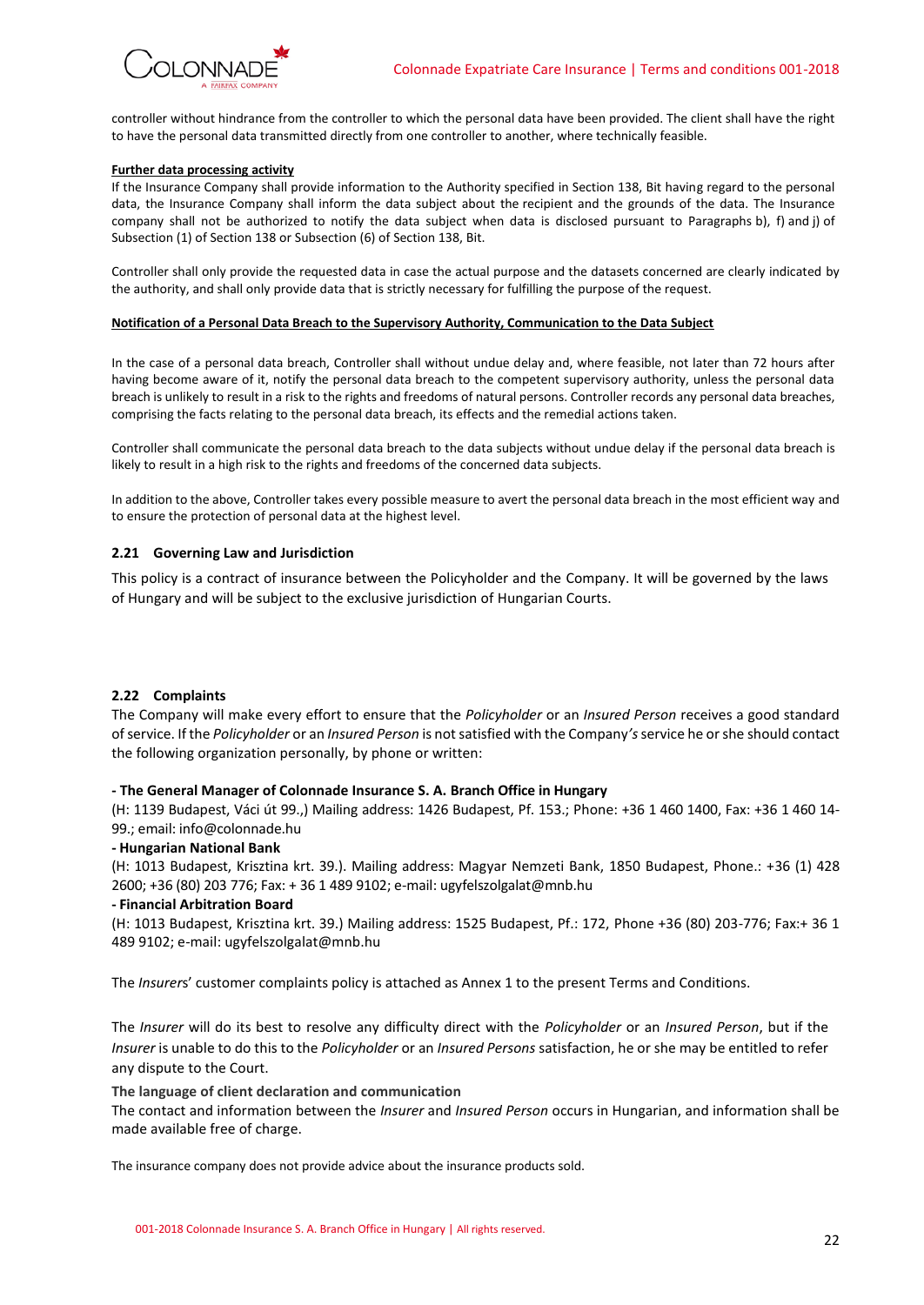

### **2.23 The language**

The language of the insurance policy is English.

## <span id="page-22-0"></span>*ARTICLE 3 – GENERAL EXCLUSIONS*

The Company shall not pay any benefit if related to:

- Suicide, attempted suicide or self-inflicted injury.
- Excessive consumption of alcohol (higher than 0.8‰ alcohol in the blood), misuse of medication, or use of narcotics, illegal drugs or agents.
- Learning difficulties or developmental disorders.
- Participation in any professional sport.
- Aviation or aeronautics other than as a passenger in a properly licensed aircraft.
- War in the Home Country, Host Country, Afghanistan, Chechnya, Iraq, North Korea and Somalia, unless otherwise accepted in writing by the Company.
- Disabilities while serving in any branch of the military or armed forces of any country, or international authority while on duty, or participation in War, civil war, invasion, insurrection, revolution, use of military power, usurpation of government or military power, or Participation in an actual or attempted riot or any loss directly or indirectly caused by or attributable to any criminal or intentional illegal act or the Insured Person or Policyholder breaking any government laws and regulations or any known or suspected terrorist act.
- Any disability, damage or legal liability sustained directly or indirectly by the insured person if the insured person is a terrorist or a member of a terrorist organisation, or a narcotics trafficker, or a purveyor of nuclear, chemical or biological weapons;
- If, by virtue of any law or regulation which is applicable to the Company, the parent company or the ultimate controlling entity, at the inception of this Policy or at any time thereafter, providing coverage to the company is or would be unlawful because it breaches an applicable embargo or sanction, the Company shall provide no coverage and have no liability whatsoever nor provide any defense to the Company or make any payment of defense costs or provide any form of security on behalf of the Company to the extent that it would be in breach of such embargo or sanction.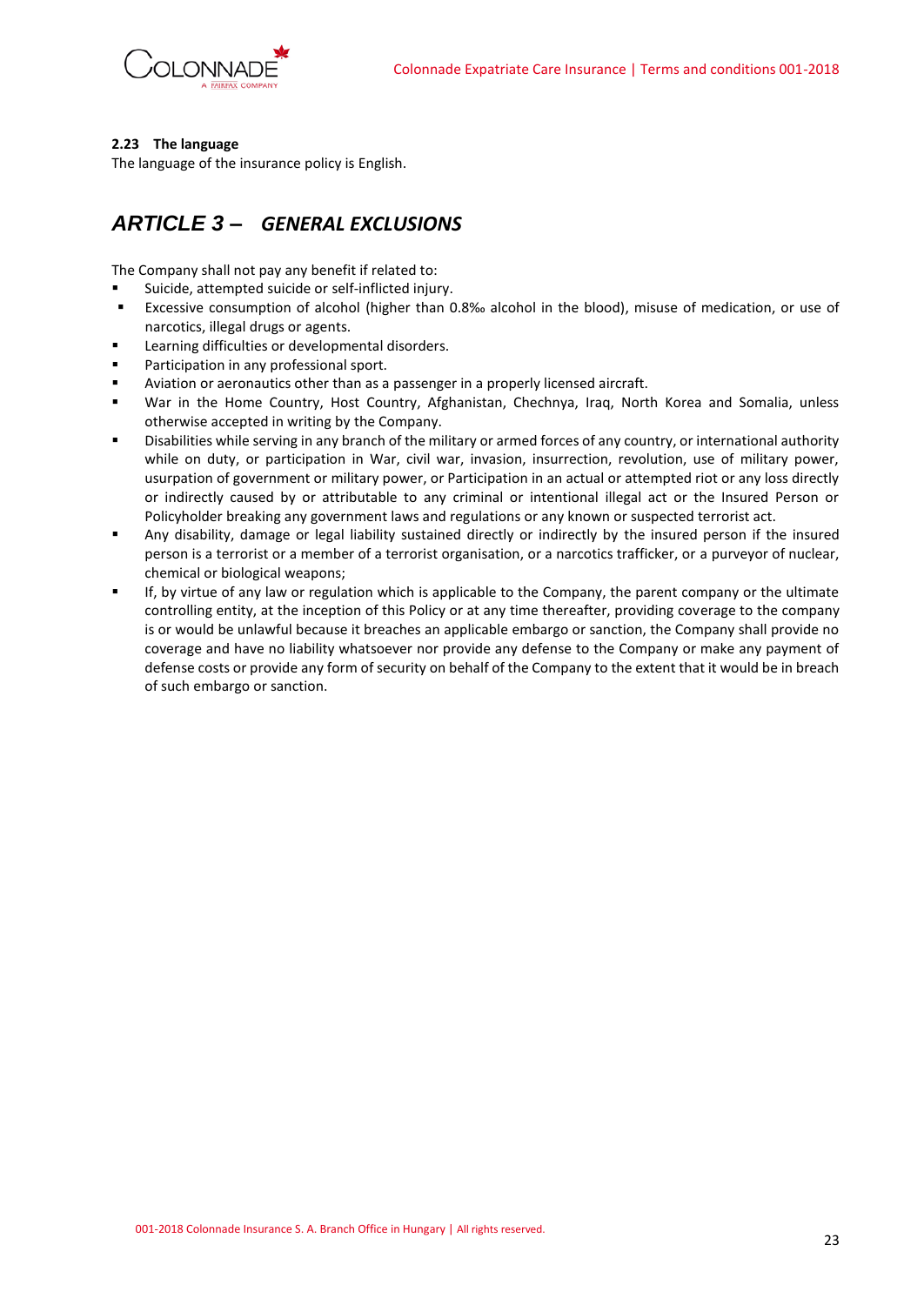

# **SECTION A – CORE PLAN**

## <span id="page-23-1"></span><span id="page-23-0"></span>*ARTICLE 4 – MEDICAL EXPENSES*

### <span id="page-23-2"></span>**4.1. Claims Procedure**

Contact information: The Medical Plan Administrator 24/365 telephone number: **(+351) 21 829 03 70** Email: [colonnade.expat@henner.com](mailto:colonnade.expat@henner.com) Website: [http://www.henner.com](http://www.henner.com/)

An ID will be communicated to the Insured Person with the Welcome Package.

Non-Emergency Hospitalization and Outpatient Surgery need pre-certification from the Medical Plan Administrator. The Medical Plan Administrator will guarantee the medical expenses to the Hospital.

The Insured Person must pay other expenses to the provider and submit a claim for reimbursement in writing to the Medical Plan Administrator within 90 days of the Date of Service.

Claim forms can be obtained by contacting the 24/365 telephone number or can be found on the website. The claim form must be completed and sent to the Medical Plan Administrator together with the original documentation, invoices and receipts (photocopies or scans are not accepted).

In case the Insured Person can claim from the National Health Service or any other insurance policy, he should first request reimbursement from that organization. The Insured Person shall afterwards forward the original settlement confirmation from that organization with photocopy of the submitted documentation, invoices and receipts to the Medical Plan Administrator. The Medical Plan Administrator shall deduct the amounts that are or could have been received from that organization.

### <span id="page-23-3"></span>**4.2. Medical Expense Benefits**

This Policy shall provide cover:

- within the limitations stated in the policy and the policy schedule;
- **•** for the actual, Reasonable and Customary Expenses incurred by the Insured Person;
- for the services listed below:
- that directly relate to a covered Injury or Illness suffered by the Insured Person;
- that are prescribed and certified Medically Necessary by the attending Physician;
- that are general accepted and scientifically recognized medical services, excluding any experimental or pioneering services; and
- that have a Date of Service during the Benefit Period.

Insured services in case of:

### **a. Hospitalization & Outpatient Surgery:**

- Hospital accommodation costs including general nursing in a Standard Private Room.
- Parental Accommodation costs for one parent or legal guardian staying with an Insured Person who is under 18 years of age.
- Expenses related to theatre fees; intensive care; medical imaging; diagnostic and laboratory tests; prescribed medicines and drugs, blood and plasma; surgical appliances; rental of medical aids; surgical appliances.
- **EREP.** Fees of Physicians, including anesthetist, surgeon, specialist, radiologist, physiotherapist and pathologist fees.
- Fees of Physicians for Pre-and Post-Hospitalization Services.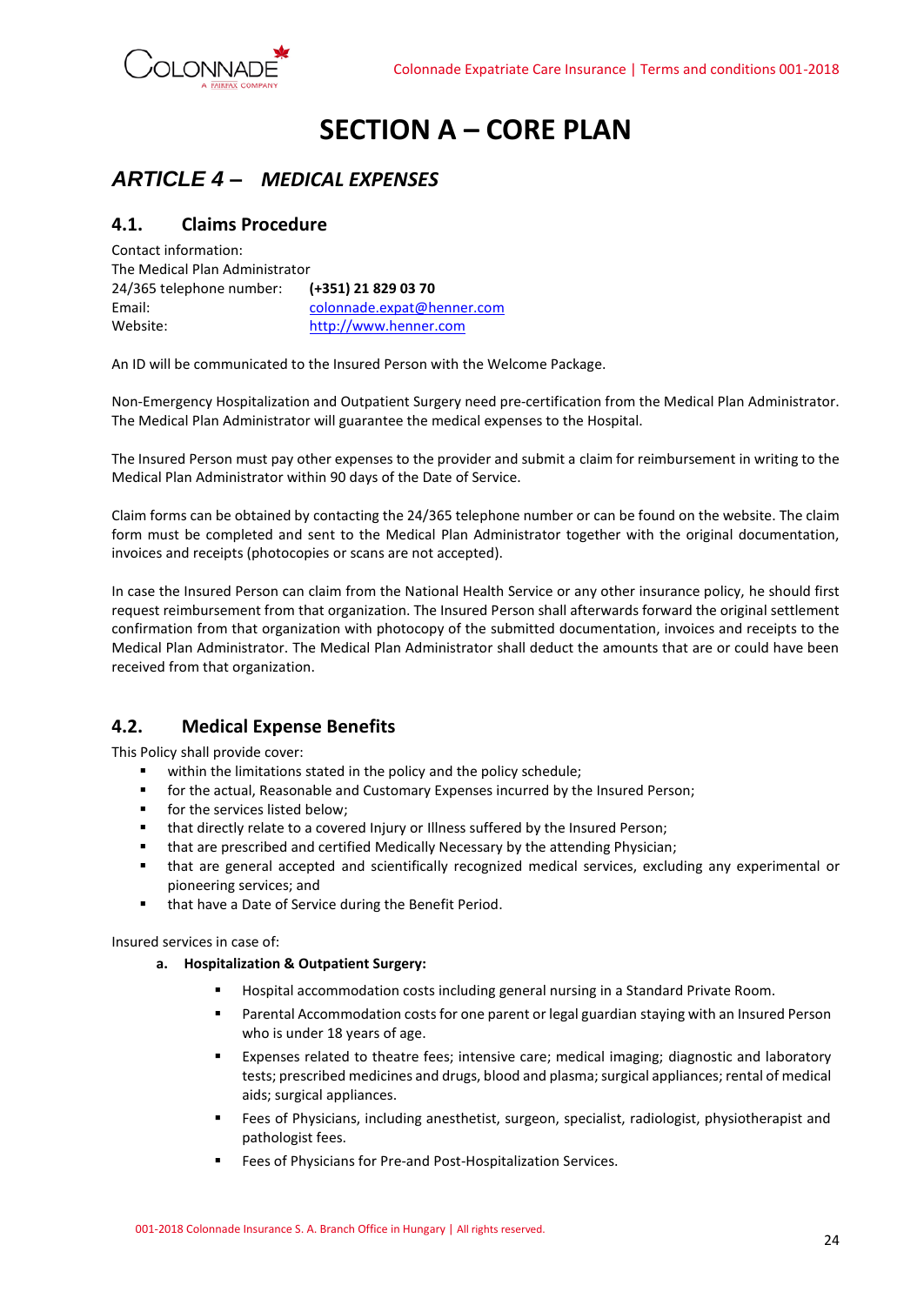

### **b. Hospital Cash Benefit:**

- Benefit per night for the Insured Person that stays as inpatient for more than 48 hours in a Hospital. The benefit is limited to 30 nights per policy year.
- The benefit per night will be doubled in case of a coma.

### **c. Outpatient Benefit:**

- Fees of a family Physician.
- Fees of Physicians and specialist consultations.
- **■** Prescribed Medicines and Drugs that cannot be purchased without prescription.
- Medical imaging, diagnostic and laboratory tests, and surgical appliances.
- Medical aids.
- Non-experimental preventive care and examinations.
- Complementary medicine.

### **d. Local Ambulance:**

■ Local Emergency medical transport.

### **e. Private Nursing Benefit:**

- Inpatient in hospital or nursing home.
- Home nursing costs by a Registered Nurse, up to 60 days per policy year.
- Palliative Care.

#### **f. Maternity and Childbirth Benefit:**

- Expenses covered under the points "a" to "e" above that are related to:
	- o Pregnancy, prenatal, childbirth and post-natal treatment,
	- o Complications of Pregnancy, and
	- o Congenital Conditions.
- **•** These benefits are limited to costs resulting from pregnancy and childbirth after the first 10 months following the Effective Date of the cover for the mother, unless the waiting period was waived by the Company because of a Preceding Policy.

#### **g. Cancer Treatment Benefit:**

Expenses covered under the points "a" to "e" above that are related to cancer inpatient and outpatient treatment, including specialist fees, medical imaging, diagnostic and laboratory tests, radiotherapy, chemotherapy and hospital charges.

### **h. Organ Transplant Benefit:**

- **Expenses covered under the points "a" to "e" above that are related to operations, treatments** and testing involved with the transplantation of organs from a human donor.
- The Policy does not cover the costs of acquisition of the organ or expenses incurred by the donor, except for direct costs of surgery to remove such organ for transplantation but not to exceed 30% of the total treatment costs.

#### **i. Mental and Behavioral Disorders Benefit:**

- Expenses covered under the points "a" to "e" above that are related to the treatments of mental and behavioral disorders.
- **■** The inpatient treatment is limited to Mental and Behavioral Disorders that begin more than 10 months after the Effective Date of the cover, unless the waiting period was waived by the Company because of a Preceding Policy.
- **•** The outpatient treatment is limited to mental and behavioral disorders that begin more than 18 months after the Effective Date of the cover, unless the waiting period was waived by the Company because of a Preceding Policy.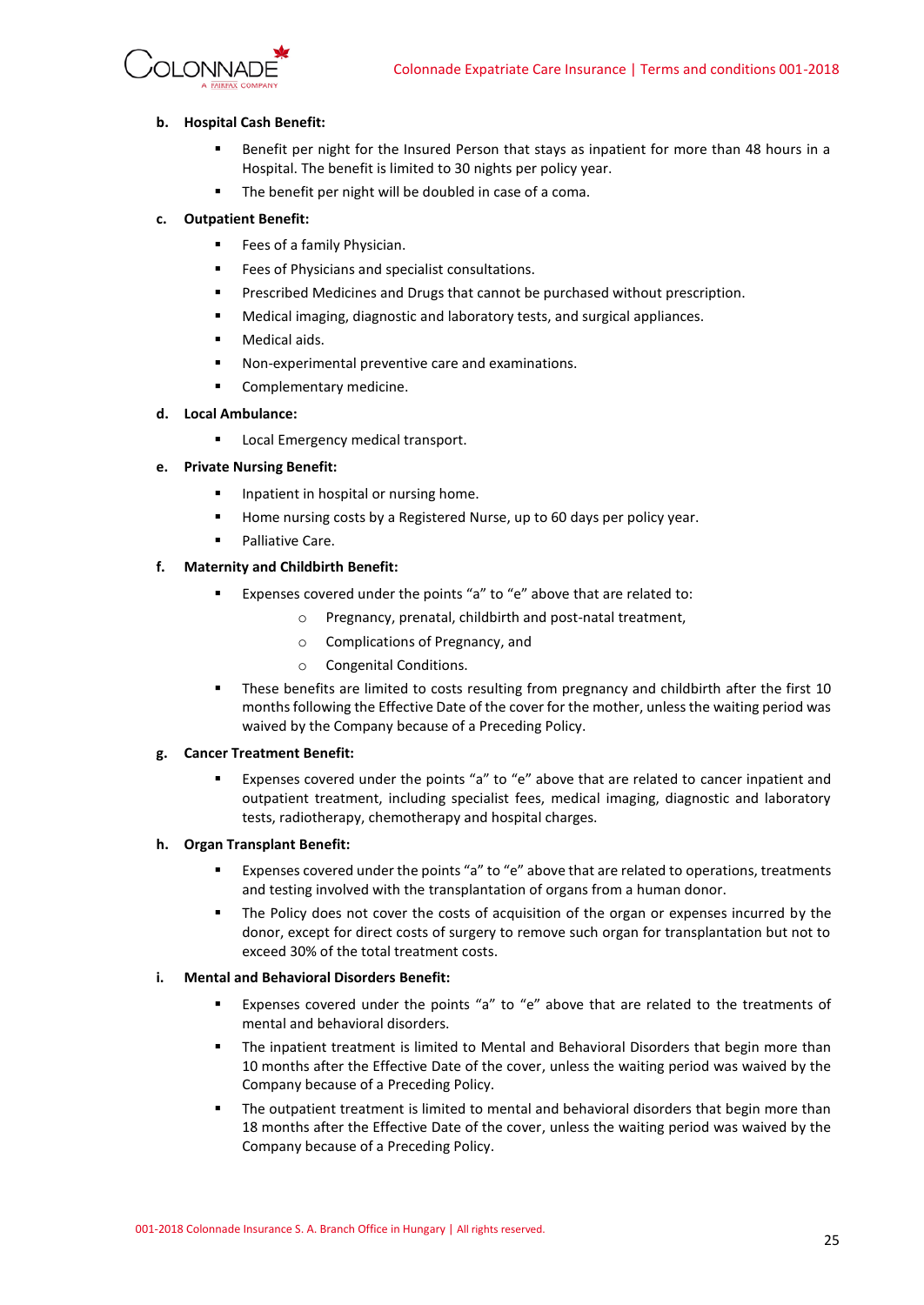

### **j. AIDS/HIV Benefit:**

Expenses covered under the points "a" to "e" above that are related to the treatment of Human Immunodeficiency Virus ("HIV") related illnesses including Acquired Immune Deficiency Syndrome ("AIDS"), AIDS Related Complex and/or any mutation, derivation, or variation thereof which manifests itself for the first time after the Effective Date of the cover.

#### **k. Emergency Dental Benefit:**

Expenses covered under the points "a" to "e" above that are related to emergency dental treatment required for Accidental damage to Sound Natural Teeth.

### **l. Emergency Vision Benefit:**

Expenses covered under the points "a" to "e" above that are related to emergency vision treatment required for Accidental damage to an eye.

### <span id="page-25-0"></span>**4.3. Medical Service Provider Referral**

The Medical Plan Administrator can refer the Insured Person, upon request, to a suitable Hospital. The information can be obtained by contacting the 24/365 telephone number or can be found on the website.

While the Medical Plan Administrator exercise care and diligence in selecting the Medical Service Providers, the Company or the Medical Plan Administrator cannot guarantee and is not responsible for the service obtained from the Medical Service Providers.

### <span id="page-25-1"></span>**4.4. Exclusions**

The Company shall not pay any benefit if related to:

- Any insured services not explicitly listed under the Medical Expense benefit section.
- Vitamins and minerals (except if prescribed and certified Medically Necessary by the attending Physician to treat significant vitamin or mineral deficiency syndromes), nutritional and dietary supplements, baby food.
- Cosmetic Surgery.
- Reconstructive Surgery, unless the treatment is Medically Necessary and carried out as part of the original treatment of the Congenital Conditions, developmental abnormalities, Injury or Illness.
- Relieving symptoms caused by ageing, puberty or other natural physiological cause.
- Outpatient treatment of sleep disorders.
- Treatment of weight loss or weight problems.
- Mental and Behavioral Disorders listed as F10 till F19, F45, F52, F55, F59 or F99 in the International Classification of Diseases of the World Health Organization.
- Expenses incurred where an Insured Person has not followed the medical advice of the Physician.
- Experimental or pioneering techniques.
- Products that can be obtained without a Physician's prescription.
- Any sexual problem including impotence (whatever the cause), sex change or gender reassignment.
- Venereal Diseases.
- Cure centre, bath centre, spa, health resort and recovery centre, even if the stay is medically prescribed.
- Fertility, complications or Illness from IVF induced pregnancy, impotence or erectile dysfunction, contraception, sterilization, elective cesarean, or termination of pregnancy that is not Medically Necessary.
- **•** Dental and vision treatment, except the Emergency Dental Benefit and the Emergency Vision Benefit as mentioned above.
- Batteries, electricity, maintenance expenses and recharging of appliances or medical aids (including hearing and visual aids).
- Transfer, transport or travel expenses (except those for local Emergency medical transport or insured under the Assistance benefit).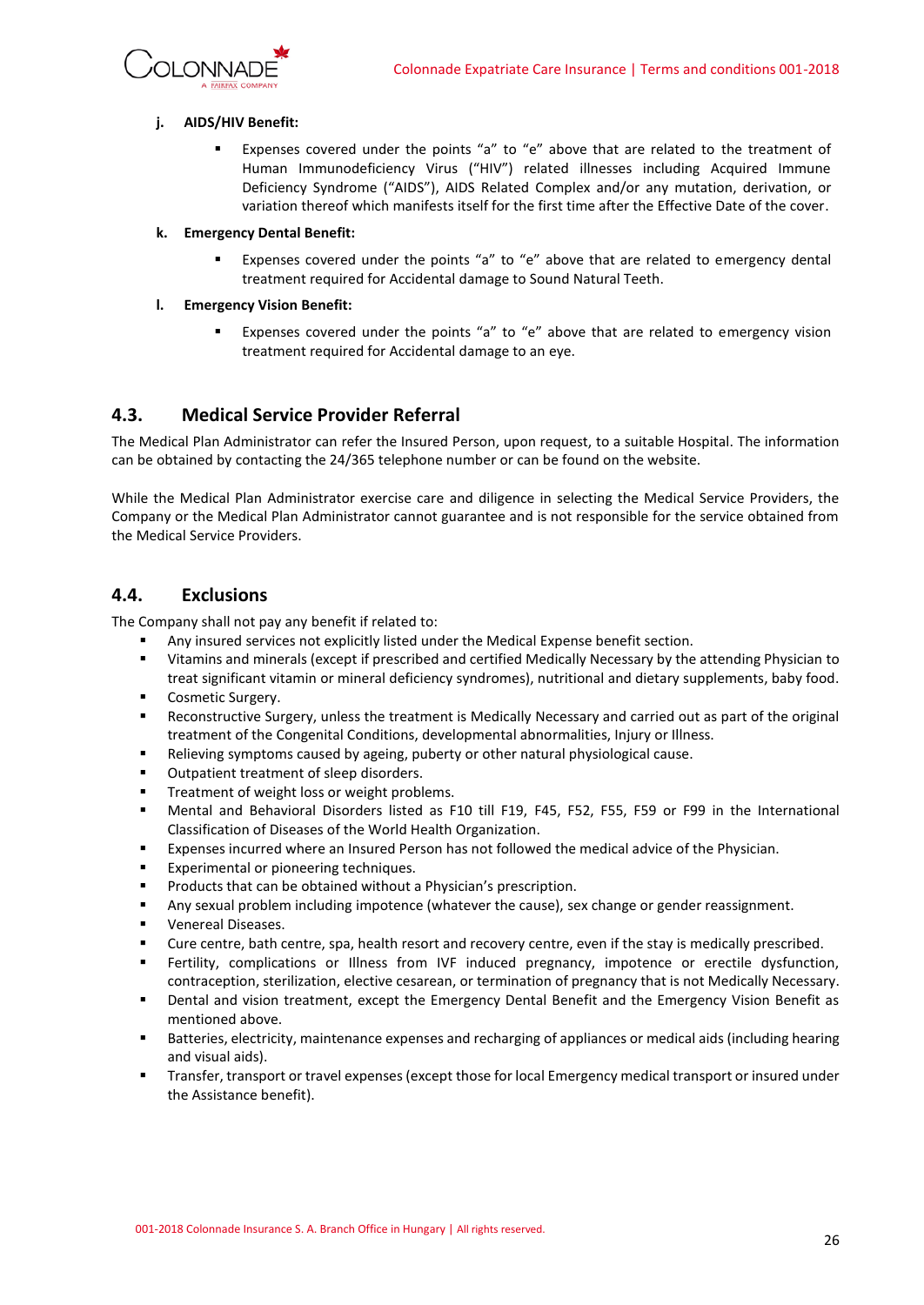

## <span id="page-26-0"></span>*ARTICLE 5 – ASSISTANCE*

### <span id="page-26-1"></span>**5.1. Claims Procedure**

Contact information:

Assistance Centre for Colonnade Insurance S. A. Branch Office in Hungary 24/365 Telephone Number: +36 1 460 1500

The Assistance Centre operates a telephone emergency service that is staffed 24 hours a day, 365 days a year by multilingual assistants who are familiar with the procedures of medical and other assistance.

### Medical Staff:

The Assistance Centre has a team of highly qualified medical advisers who are available to provide advice regarding the most appropriate assistance and treatment.

The Assistance Centre must be contacted as soon as possible.

When assistance is required, the following information must always be provided to The Assistance Centre:

- a. Concerning the Insured Person:
	- The name of the Insured Person,
	- The telephone number on which the Insured Person can be contacted
	- The address where the Insured Person is staying.
- b. Concerning the Policyholder:
	- The name of the Policyholder,
	- The policy number.
- c. The nature of the incident.

### <span id="page-26-2"></span>**5.2. Medical Advice over Phone**

The Assistance Centre will arrange medical advice over the phone.

### <span id="page-26-3"></span>**5.3. Second Opinion Benefit**

The Assistance Centre will help and guide the Insured Person in order to obtain 2 independent reviews of his medical file relating to an insured Illness or Injury. Those second opinions intend to assist the Insured Person and the attending Physician to decide upon the diagnosis and/or treatment protocols.

A second opinion consists of:

- A written evaluation of the Insured Person's medical file and supporting diagnostic information by appropriate specialists or sub-specialists.
- In complex cases, two independent second opinions.
- One follow-up written evaluation, if necessary, of additional reports or questions which are related to the initial second opinion request, obtained within 30 days of the first evaluation.
- A written report providing a diagnosis and/or treatment plan.

To obtain the Second Opinion, the Insured Person or his attending Physician should compile a complete, concise and recent medical record. The record must be typed in English. The record must at least include:

- Clinical reasons and objectives for the requested review.
- Recent physical examination report.
- Detailed history of present Illness or Injury (including signs, symptoms, chronological onset, diagnosis, treatment plan, response to treatment and current status of disease).
- Medical images and pathology samples, when appropriate with original reports, and laboratory results.
- Brief medical history (including daily routines, habits, surgeries, list of medications, chronic problems, allergies, and relevant family history).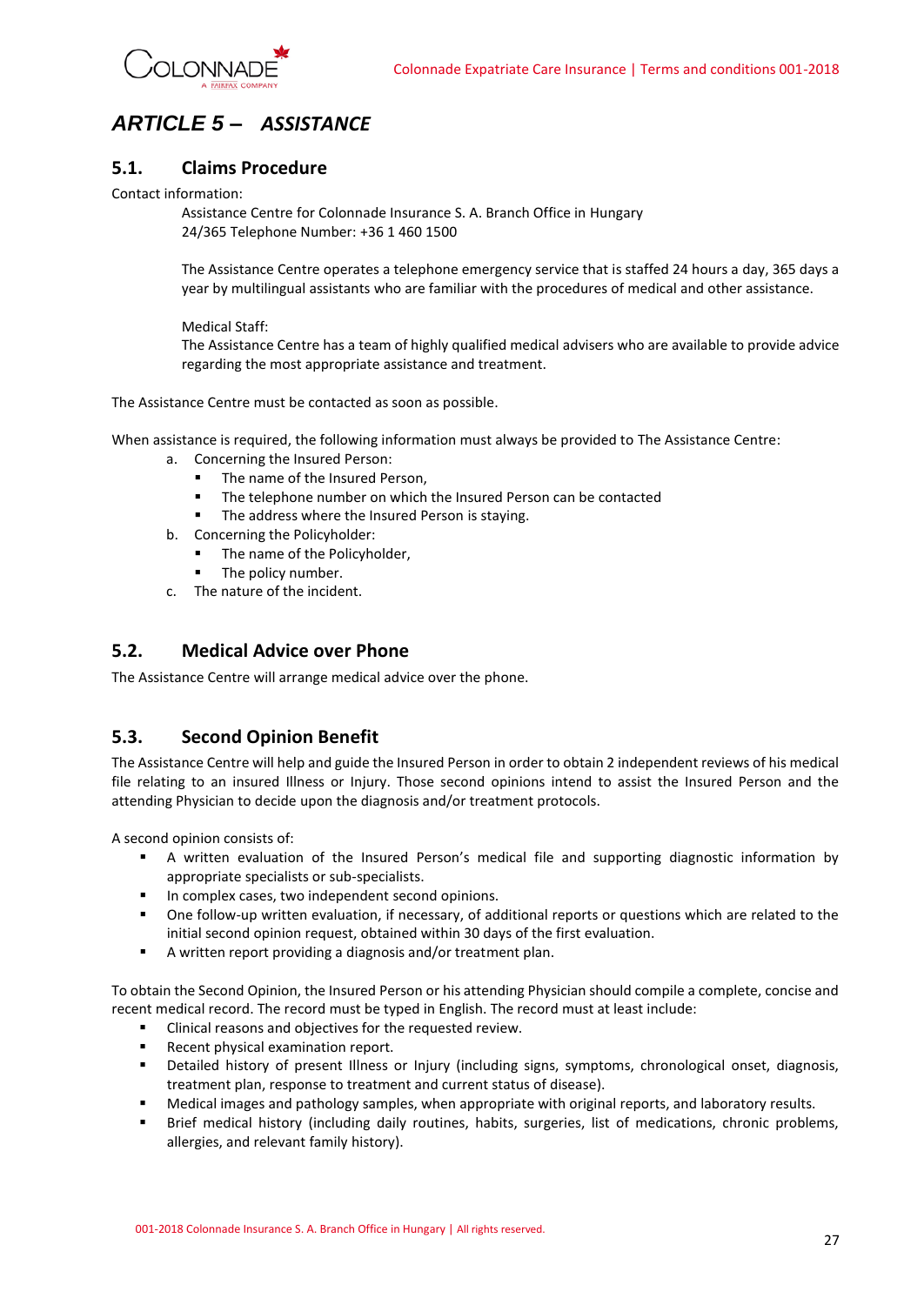

The Assistance Centre shall pay for the reasonable costs of preparing the medical report, subject to prior approval for any such costs being obtained from the Assistance Centre.

### <span id="page-27-0"></span>**5.4. Country Guides**

The Insured Person will have access to the country information. This is information on Hospitals and healthcare professionals.

The country information can be found on the websit[e www.henner.com](http://www.henner.com/)

### <span id="page-27-1"></span>**5.5. Assistance Benefits**

Assistance Centre shall use its best endeavours to provide assistance services, but any help and intervention depends upon, and is subject to local availability and has to remain within the scope of national and international law and regulations and intervention depends on Assistance Centre obtaining the necessary authorizations issued by the various authorities concerned.

Assistance Centre shall not be required to provide assistance services to the Insured Person, who is located in areas which represent war risks, political or other conditions that make assistance services impossible or reasonably impracticable.

The Insured Person is provided with the following assistance services:

### **1. Monitoring of Medical Condition**

Upon request, the Assistance Centre monitors the Insured Person's medical condition during hospitalization and keeps the relatives informed. The service is subject to the obligations in respect of confidentiality and relevant authorization.

### **2. Emergency Medical Evacuation**

The Assistance Centre shall organize and pay for, in accordance with the advice of its Medical Consultants, in case of an insured Injury or Illness that needs the emergency medical evacuation of the Insured Person to a more suitable and better-equipped local Hospital. Depending on the seriousness of the circumstances, the person is transported by air ambulance, a scheduled flight, an ambulance or any other means of transport, and if necessary under the supervision of a medical team that has the necessary medical equipment at its disposal. The Medical Consultants of the Assistance Centre shall decide, if necessary in consultation with the local Physician in attendance, if evacuation is needed, with which mode of transport and to what hospital.

In case the Insured Person was evacuated outside his Home or Host Country, the Assistance Centre shall organize and pay for the return the Insured Person to his Home or Host Country.

### **3. Compassionate Visit**

If the Insured Person is hospitalized for an insured Illness or Injury outside his Home Country and is not accompanied by relatives, the Assistance Centre shall arrange in consultation with the Insured Person, the Physician and the relatives of the Insured Person for a relative to travel and stay with the Insured Person during the time of the hospitalization. In addition, the Assistance Centre shall pay this relative's expenditure for travel and visa documents, transport, accommodation, taxi, telephone and childcare, incurred on the advice of the Medical Consultants of Colonnade Atlasz Assistance and within the limitations of the policy.

#### **4. Return of Children**

The Assistance Centre shall organize and pay for the escorted return of an under age Insured Persons to the Home or Host Country if the children are left unattended as the result of an insured Illness or Injury of the accompanying Insured Person.

#### **5. Delivery of Essential Medication**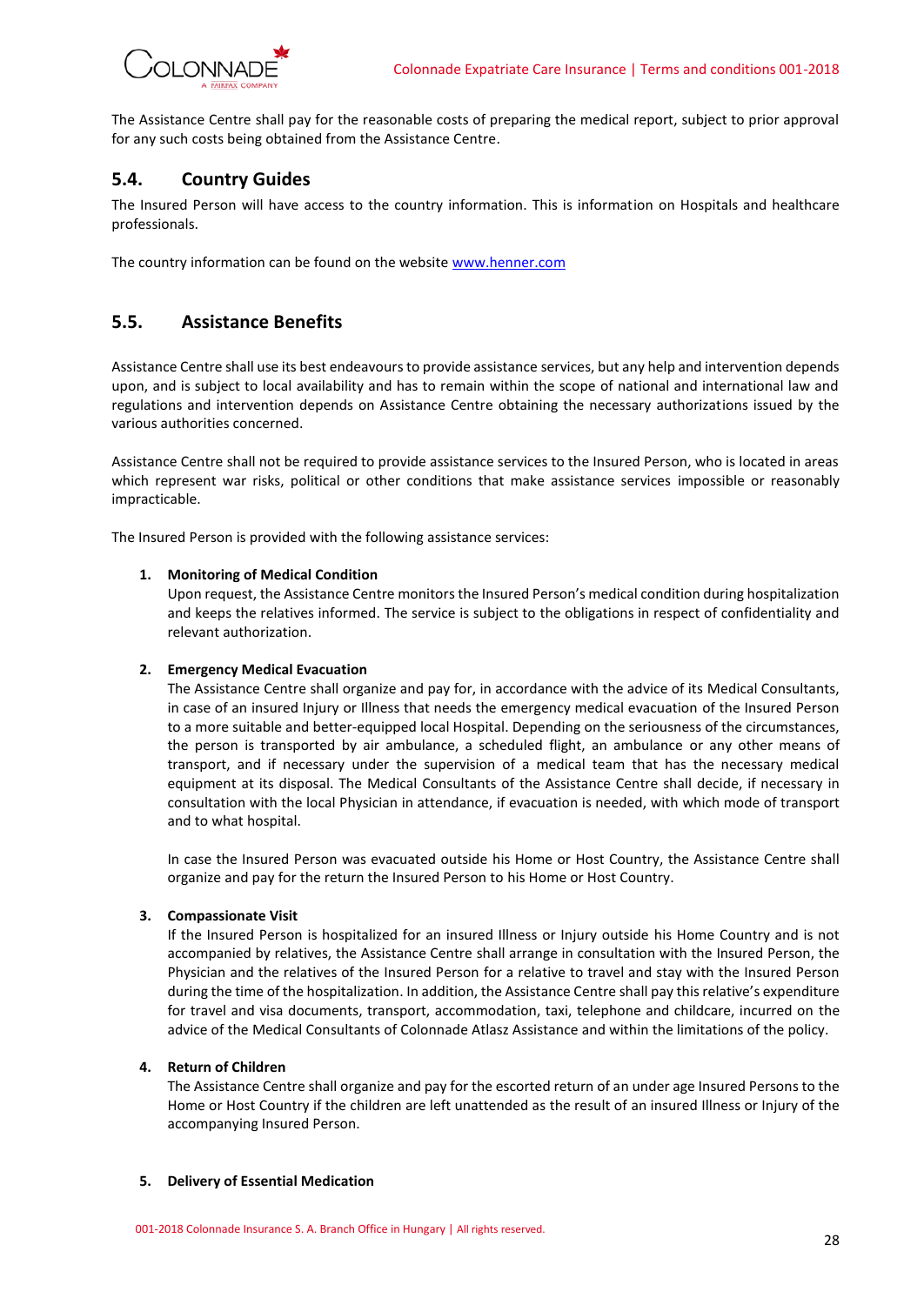

At the request of the Insured Person and in case of an emergency, the Assistance Centre shall assist in finding and sending essential medication or medical equipment if these are not available locally. The Assistance Centre shall pay for the shipping cost. In non-emergency cases, Assistance Centre can provide the same service but at the cost of the Insured Person.

### **6. Assistance in case of Death**

If the Insured Person dies, the Assistance Centre shall organize and pay for transportation of the mortal remains or the ashes, including the cost of the coffin needed for transport, and for transportation of the personal belongings of the Insured Person to his Home Country.

The Assistance Centre shall also organize and pay for the flight to the Home Country of the insured Dependants.

### **7. Interpreter Referral**

At the request of the Insured Person, the Assistance Centre assists the Insured Person in finding an interpreter.

### **8. Legal Referral**

At the request of the Insured Person, the Assistance Centre refers him to an embassy, consulate or other organization, including a lawyer who speaks the required language, if legal assistance is required.

### <span id="page-28-0"></span>**5.6. Limitations & Exclusions**

The benefit in case of flights is limited to public transport in economy class, unless the Medical Consultants of the Assistance Centre decide otherwise.

The Company shall not pay any benefit:

- For services that were not organized or approved in advance by the Assistance Centre.
- If the purpose of the trip is to obtain medical treatment or medical advice, unless in the course of an approved Emergency Medical Evacuation.
- **■** If the Insured Person is traveling against the advice of a Physician.
- For services that are excluded in the Medical Expense cover or have their Date of Service during a waiting period mentioned under the Medical Expense cover.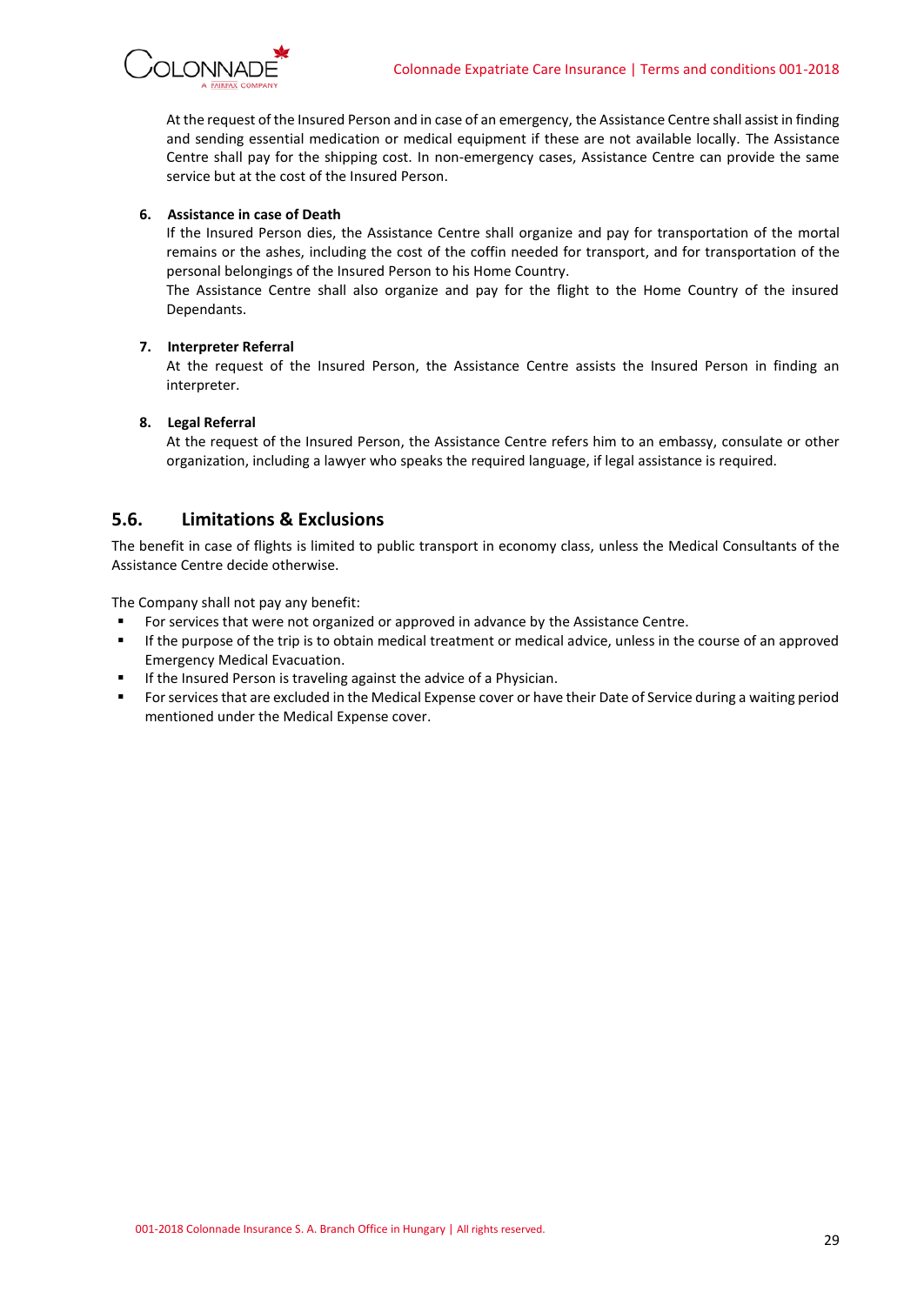

## <span id="page-29-0"></span>*ARTICLE 6 – POLITICAL EVACUATION*

### <span id="page-29-1"></span>**6.1. Cover**

The Company shall pay the cost of evacuation up to a maximum of EUR 50,000, or the sum insured stated in the policy schedule if different, per policy period for the Expatriate Employee and their Dependants together.

The Company shall use its best endeavours to provide political evacuation cover, but any help and intervention depends upon, and is subject to local availability and has to remain within the scope of national and international law and regulations and intervention depends on the Company obtaining the necessary authorizations issued by the various authorities concerned.

The Company shall not be required to provide political evacuation cover to the Insured Person, who is located in such areas which represent war risks, political or other conditions that make such evacuation impossible or reasonably impracticable.

### <span id="page-29-2"></span>**6.2. Conditions**

### **6.2.1. Evacuation**

The cover is provided for the following unforeseen events, insofar as these take place outside the control of the Policyholder and the Insured Person, and which require the immediate evacuation of the Insured Person:

- a. an Insured Person is banned or declared a persona non grata by the authorities of the recognized government of the Host Country, or
- b. the Ministry of Foreign Affairs or a comparable authority of the Home Country or the country of the Policyholder recommend evacuation due to political or military activities in the Host Country or in which a Host Country is involved within 10 days prior to the evacuation.

### **6.2.2. Cost of Evacuation**

The reasonable and inevitable costs incurred by the Policyholder or the Insured Person for the evacuation of the Insured Person to the nearest safe place and for repatriation of the Insured Person to his Home Country. This also includes reasonable transport and accommodation expenses incurred by the Policyholder and the Insured Person during the evacuation for a maximum period of two days.

### <span id="page-29-3"></span>**6.3. Exclusions**

No cover is provided for evacuation costs:

- for which the Policyholder as an employer is liable or which the Policyholder has to bear pursuant to legislation pertaining to unemployment, accident, illness, absenteeism or incapacity for work.
- **■** arising from a fraudulent, dishonest or criminal act, and committed or attempted by a Policyholder, an Insured Person or an authorized representative of one of them, acting alone or in a conspiracy with others.
- **■** arising from violation of the laws of the Host Country by the Policyholder or by an Insured Person.
- **■** arising from the Insured Person not possessing valid travel documents and a valid visa.
- arising from debt, insolvency, business failure, the exercise of any right of retention or security right, or another financial cause.
- arising from Illness, death or Injury of an Insured Person.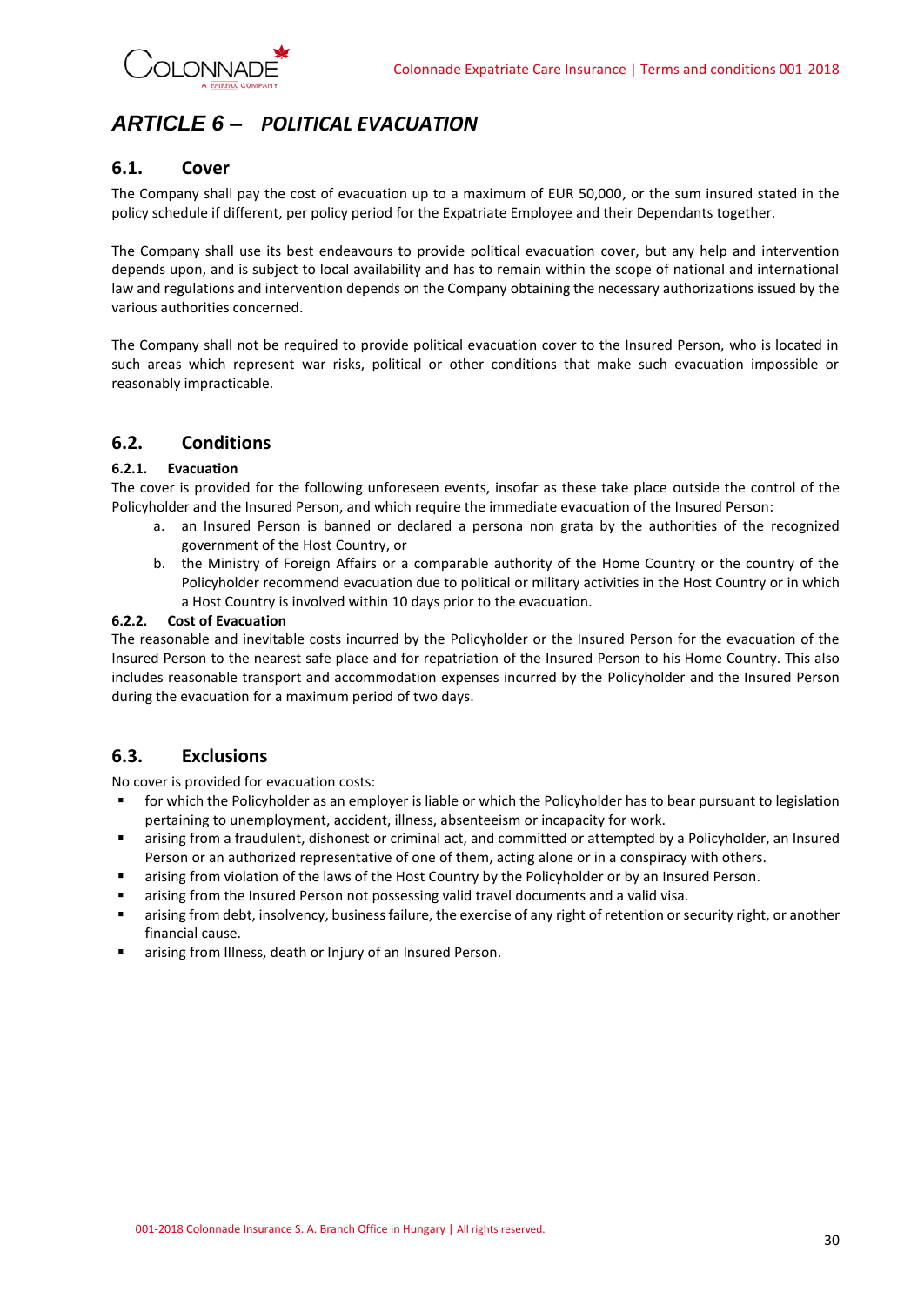

## <span id="page-30-0"></span>*ARTICLE 7 – THIRD PARTY LIABILITY*

The Insurer will indemnify an Insured Person for any legal liability incurred by that Insured Person during a trip during the Operative Time and Period of Insurance as the result of Bodily Injury or Sickness of any person, or accidental loss or damage to the property of any person, up to the sum insured in the schedule which is an aggregate limit for all losses under this policy occurring during each Period of Insurance.

The sum insured stated on the policy schedule is the limit of the Company's liability for all losses, including losses for care and loss of services, as the result of any one occurrence.

The term Insured Person is used severally and not collectively, but the inclusion herein of more than one Insured Person shall not operate to increase the limits of the Company's liability. The Company's total liability under Third Party Liability for all losses resulting from any one occurrence shall not be more than the sum insured stated on the policy schedule. This limit is the same regardless of the number of Insured Persons, claims made, or persons injured. All Injuries and property damage resulting from continuous or repeated exposure to substantially the same general harmful conditions shall be considered to be the result of one occurrence.

The Company's total liability for all medical expenses payable for Injuries to one person as the result of one Accident will not be more than the sum insured stated on the policy schedule.

**7.1** The Company will indemnify the Insured Person for sums which the Insured Person shall become legally obligated to pay due to Injury or Illness sustained by any person, including death at any time resulting there from, and as a loss due to damage to or destruction of property, including the loss of use thereof.

The Company will also cover the Insured Persons liability to pay Reasonable and Customary Expenses incurred within one year from the date of Accident for necessary medical, surgical and dental services, including prosthetic devices, and necessary ambulance, hospital, professional nursing and funeral services, to or for each person who sustains Injury or Illness caused accidentally:

- a) while on the Insured Premises with the permission of an Insured Person;
- b) while elsewhere if such Injury or Illness:
	- 1) Was caused out of the Insured Premises but due to conditions linked with the insured premises;
	- 2) Is caused by the activities of an Insured Person;
	- 3) Is caused by the activities of or is sustained by a Residence Employee, while engaged in the employment of an Insured Person.
	- 4) Is caused by an animal owned by or in the care of the Insured Person.

### <span id="page-30-1"></span>**7.2. Defense Settlement and Supplementary Payments**

With respect to such insurance as is afforded by this policy for liability coverage, the Company shall:

**7.2.1.** Cover any defense expenses occured any suit against the Insured Person alleging such Injury, Illness, damage or destruction and seeking losses on account thereof, even if such suit is groundless, false or fraudulent; but the Company may make such investigation, negotiation and settlement of any claim or suit as it deems expedient;

> With the respect to liability of the Insured Person to indemnify the sums which the Insured Person shall become legally obligated to pay as damages to the sustained person, the Company shall pay the following supplementary payments:

a) Premiums on bonds to release attachments for amounts not in excess of the applicable limit of the policy coverage, premiums on appeal bonds required in any such defended suit, but without any obligation to apply for or furnish any such bonds;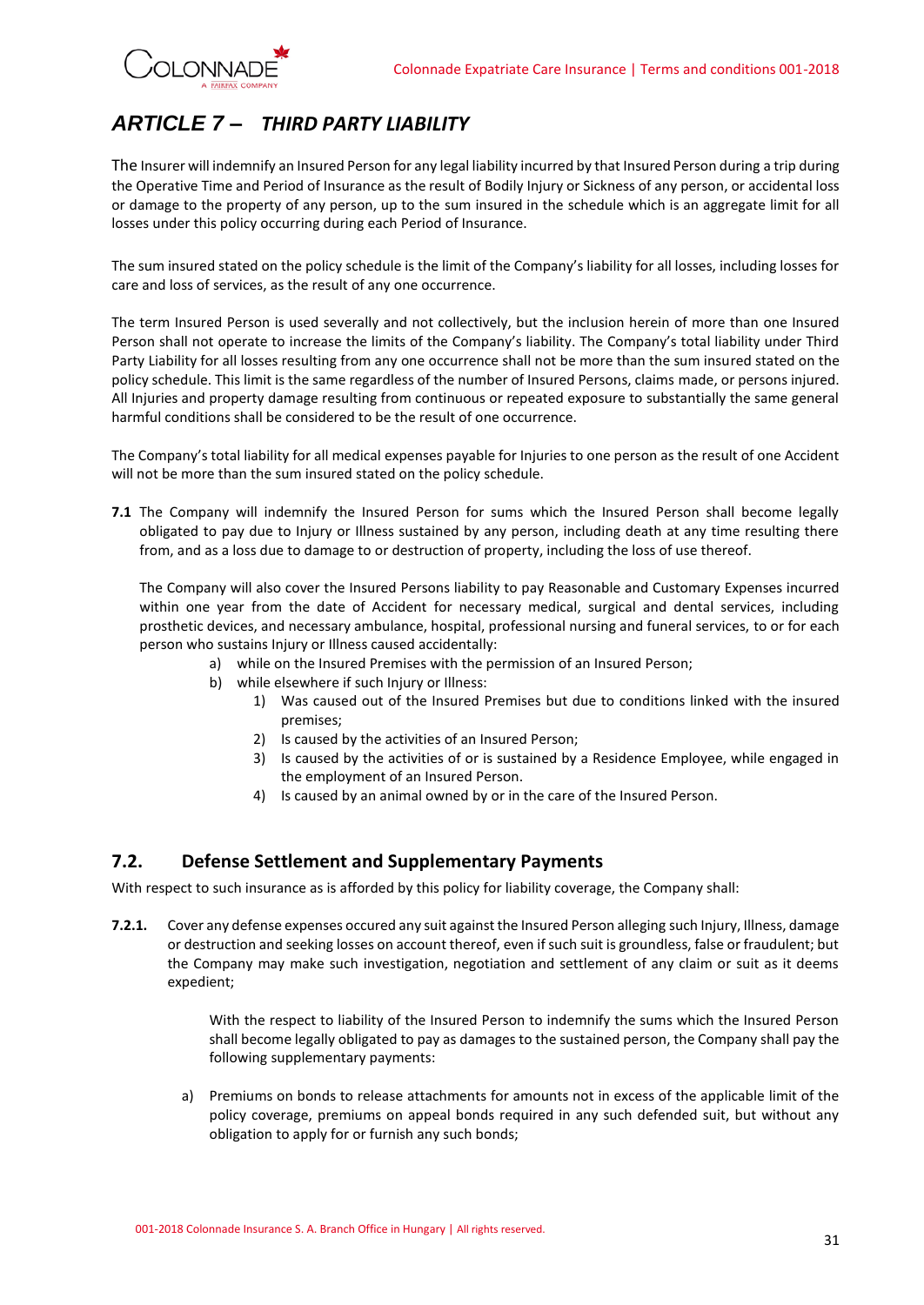

- b) Expenses incurred by the Company, costs taxed against the Insured Person in any such suit and interest accruing after entry of judgment until the Company has paid or tendered or deposited in court such part of such judgment as does not exceed the limit of the Company's liability thereon;
- c) Expenses incurred by the Insured Person in the event of an Accident causing Injury or Illness, for such immediate medical and surgical relief to others as shall be imperative at the time of the Accident; or
- d) All reasonable expenses, other than loss of earnings, incurred at the Company's request. And the amounts so incurred, except settlements of claims and suits, are payable by the Company in addition to the applicable limit of liability of this policy.

### **7.3. Provisions applicable to Article 7**

- 1. In addition the *Insurer* will pay all costs and expenses incurred with the written consent of the *Insurer* in connection with the defence of any claims against an *Insured Person* which may be the subject of indemnity under this Section.
- 2. No admission of liability, offer, promise or payment will be made without the written consent of the *Insurer*.
- 3. The *Insurer* will, if it considers it necessary, take over and conduct the defence or settlement of any claim against an *Insured Person* and for that purpose can use the *Insured Person's* name. The *Insurer* can conduct the defence however it sees fit. The *Insurer* can prosecute at its own expense and for its own benefit, any claim for indemnity or damages against any other persons.
- 4. The *Insured Person* will give the *Insurer* full assistance in defending or prosecuting any claim and will provide the *Insurer* with any information and documents available to him.

### <span id="page-31-0"></span>**7.4. Exclusions applicable to Article 7**

The Insurer will not pay for any liability which is the result of:

- 1. Bodily injury to, or illness or disease of, any person who is an employee of the *Policyholder* or an *Insured Person* when injury results from their employment by the *Policyholder* or an *Insured Person*,
- 2. Liability arising directly or indirectly by or through, or in connection with, any motorised craft.
- 3. Liability arising directly or indirectly by or through or in connection with:
	- a) the ownership, possession or occupation of land,
	- b) any deliberate or unlawful act,
	- c) the carrying on of any trade, business or profession,
	- d) any racing activity,
- 4. *Accidental* loss or damage to property belonging to, held in trust by, or in the custody or control of the *Policyholder* or an *Insured Person* or any of their employees or any member of an *Insured Person's* family or household,
- 5. Liability attaching to the *Policyholder* or an *Insured Person* under an express term of any contract, unless liability would arise whether or not the express term existed,
- 6. Liability for which payment should be more specifically claimed under any other contract of insurance in the name of the *Policyholder* or an *Insured Person,*
- 7. Any claim where an *Insured Person* is insane or which results from an *Insured Person* being under the influence of or affected by drugs (other than drugs taken under the direction of a *Medical Practitioner*), alcohol, or solvents,
- 8. Any claim resulting from any Acquired Immune Deficiency Syndrome (AIDS) or any AIDS related condition, or sexually transmitted disease suffered by an *Insured Person*
- 9. Liability in respect of fines, penalties or liquidated damages, punitive exemplary or aggravated damages.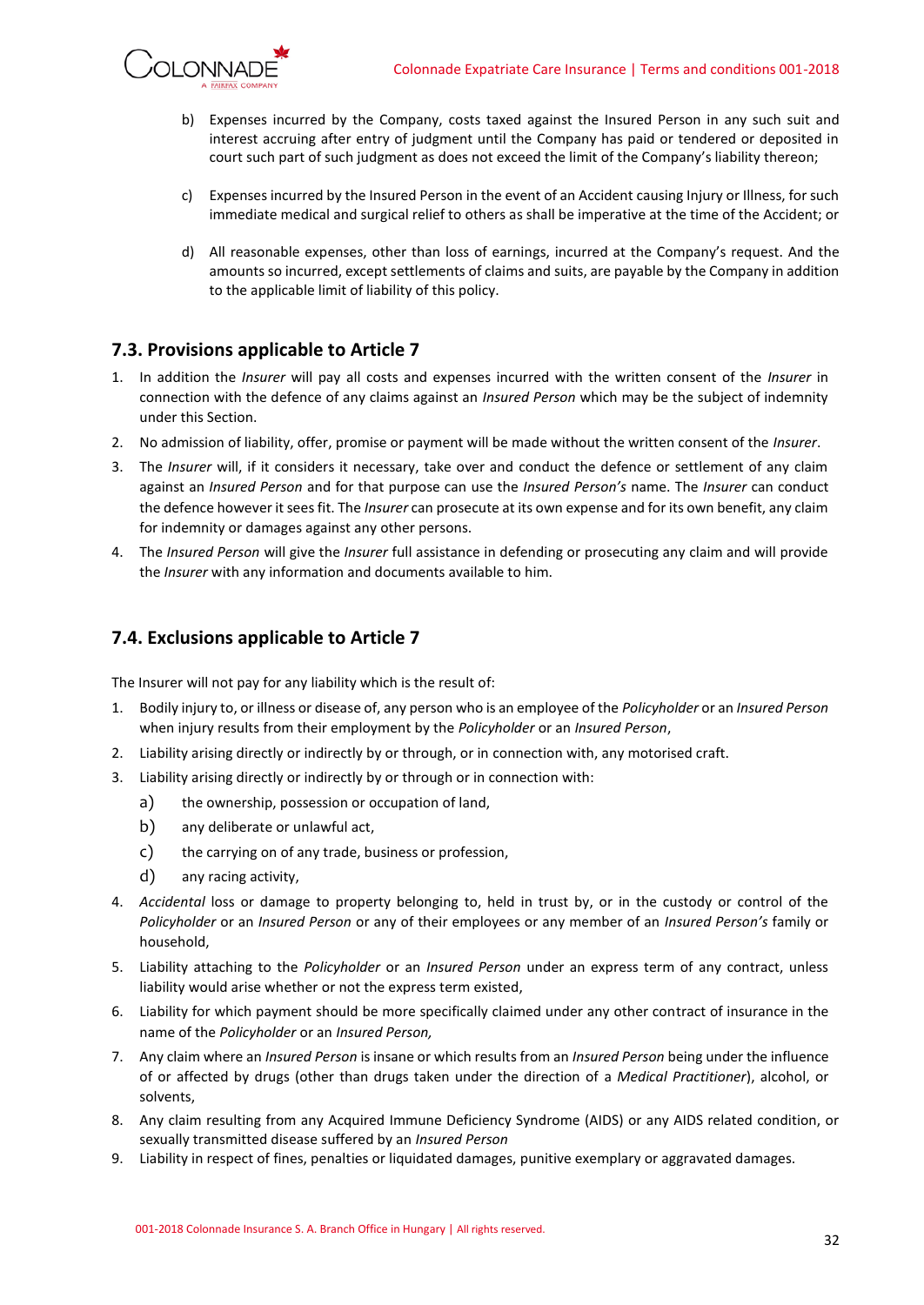

### <span id="page-32-0"></span>**7.5. Claims Procedure**

**7.5.1.** When an occurrence takes place, written notice thereof shall be given by or on behalf of the Insured Person as soon as practicable to:

Colonnade Insurance S. A. Branch Office in Hungary 1442 Budapest, Pf. 101. Telephone number: +36-1-460-1500 e-mail[: assistance@colonnade.hu](mailto:assistance@colonnade.hu)

Such notice shall contain the identity of the policy and Insured Person, reasonably available information on the time, place, and circumstances of the Accident or occurrence and names and addresses of any claimants and witnesses. At the request of the Company, the Insured Person shall help the Company to make settlement, enforce any right of contribution or indemnity against any person or organization who may be liable to an Insured Person, with the conduct of suits and attend hearings and trials and to secure and give evidence and obtain the attendance of witnesses.

- **7.5.2.** If claim is made or suit is brought against the Insured Person, the Insured Person shall immediately forward to the Company every demand, notice, summons or other process received by the Insured Person or his representative. The proceeding should be instituted within the prescriptive period settled by the legislation of the local law or within one year from the date of loss if any other legislation is applicable to the policy.
- **7.5.3.** The Insured Person shall cooperate with the Company and upon the Company's request, shall attend hearings and trials and shall assist in effecting settlements, securing and giving evidence obtaining the attendance of witnesses and in the conduct of suits. The Insured Person shall not, except at his own cost, voluntarily make any payment, assume any obligation or incur any expense other than for such immediate medical and surgical relief to others as shall be imperative at the time of the Accident.
- **7.5.4.** No action shall be taken against the Company unless, as a condition precedent thereto, the Insured Person shall have fully complied with all the terms of this policy, nor until the amount of the Insured Persons obligation to pay shall have been finally determined either by judgment against the Insured Person after actual trial or by written agreement of the Insured Person, the claimant and the Company. Any person or organization or the legal representative thereof who has secured such judgment or written agreement shall thereafter be entitled to recover under this policy to the extent of the insurance afforded by this policy. Nothing contained in this policy shall give any person or organization any right to join the Company as a codefendant in any action against the Insured Person to determine the Insured Person's liability. Bankruptcy or insolvency of the Insured Person or of the Insured Person's estate shall not relieve the Company of any of its obligations hereunder.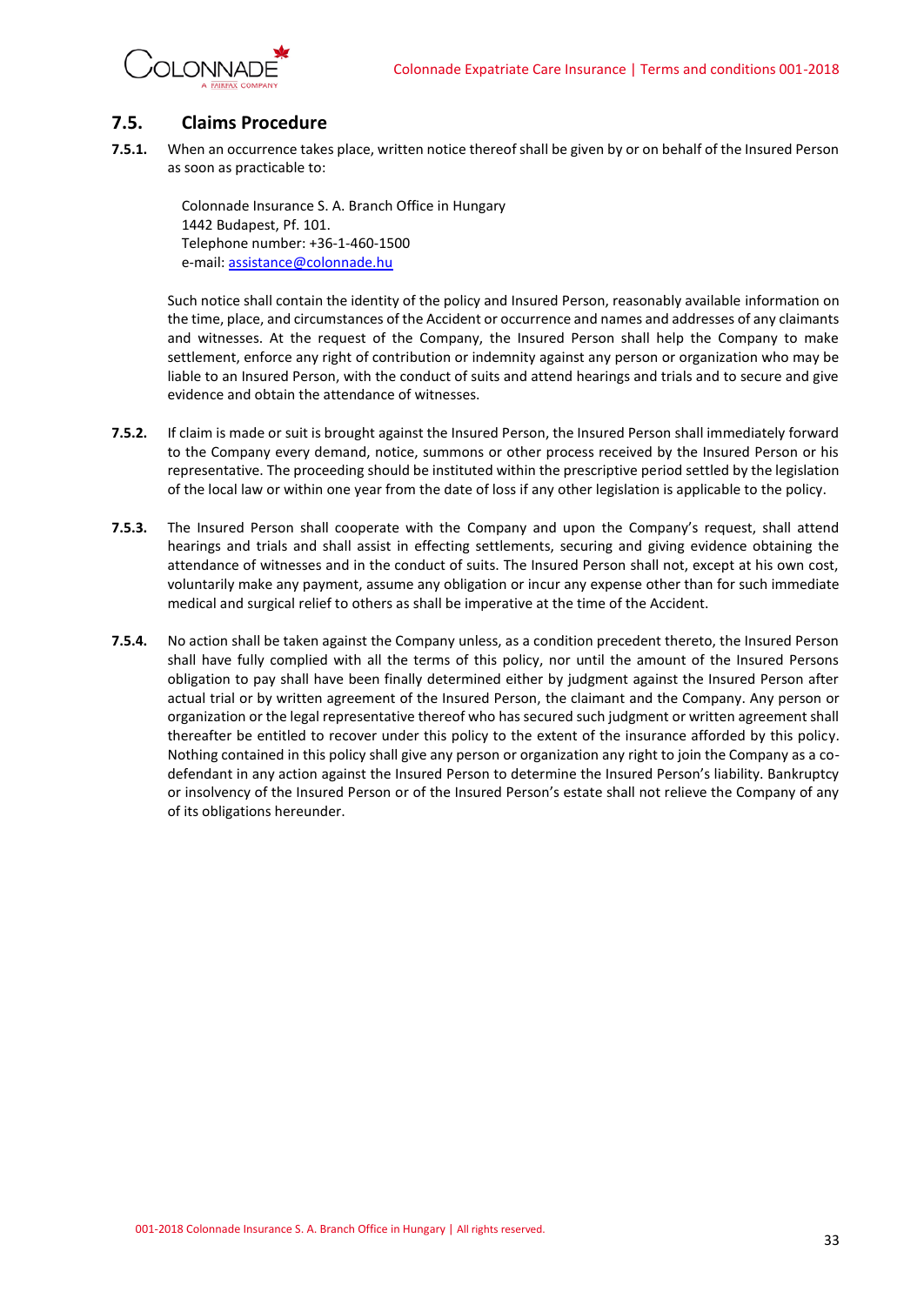

## <span id="page-33-0"></span>*ARTICLE 8 – LEGAL ASSISTANCE*

### <span id="page-33-1"></span>**8.1. Cover**

**Legal assistance**: The Company shall indemnify the Insured Person for the costs of Legal Expenses in connection with causes of action outside his Home Country arising during the Benefit Period, up to a maximum of EUR 15,000, except in the case of charges for or indictments for a criminal offense, in which case the maximum will be EUR 5,000. There is a deductible of 10% with a minimum of EUR 250.

**Bail bond**: In the event that the Insured Person is placed in or is threatened to be placed in detention outside his Home Country during the Benefit Period, the Company shall pay a bail bond up to a maximum of EUR 50,000. The Insured Person shall repay this sum within 3 months of the date of payment, or immediately upon repayment by the authorities or if the bail bond is forfeited by failure to appear in court, unless the latter could not reasonably be expected of the Insured Person.

### <span id="page-33-2"></span>**8.2. Stipulations**

- The Company has to consent to the intended action beforehand. Such consent is given if the Insured Person can convince the Company that:
	- o there are reasonable grounds for an action and,
	- o that the cost of legal assistance are reasonable.
- The Company shall take into account the opinion of the Representative hired by the Insured Person and of its own advisers. If the Company agrees to the proposed action, the Company shall pay the reasonable costs which the Insured Person has incurred in order to obtain such opinion.
- All claims and legal procedures, including any appeal arising from the same event or circumstances, are regarded as a single claim.
- If the action is successful, any legal costs awarded shall accrue to the Company up to the amount that the Company has paid in this respect.

### <span id="page-33-3"></span>**8.3. Exclusions**

The Company shall not pay any benefit if related to:

- an intentional crime, an offence against property or an offence against narcotics legislation committed by the Insured Person.
- **■** a claim from or against the Policyholder, the Company, or any organization or person who is involved in this insurance.
- business activities,
- contractual issues,
- family and succession law issues,
- <span id="page-33-4"></span>■ liabilities arising out or in relation to compulsory insurance.

### **8.4. Claims Procedure**

Contact information:

Colonnade Insurance S.A. Branch Office in Hungary 1442 Budapest, Pf. 101. Telephone number: +36 1 801 08 01 e-mail[: assistance@colonnade.hu](mailto:assistance@colonnade.hu)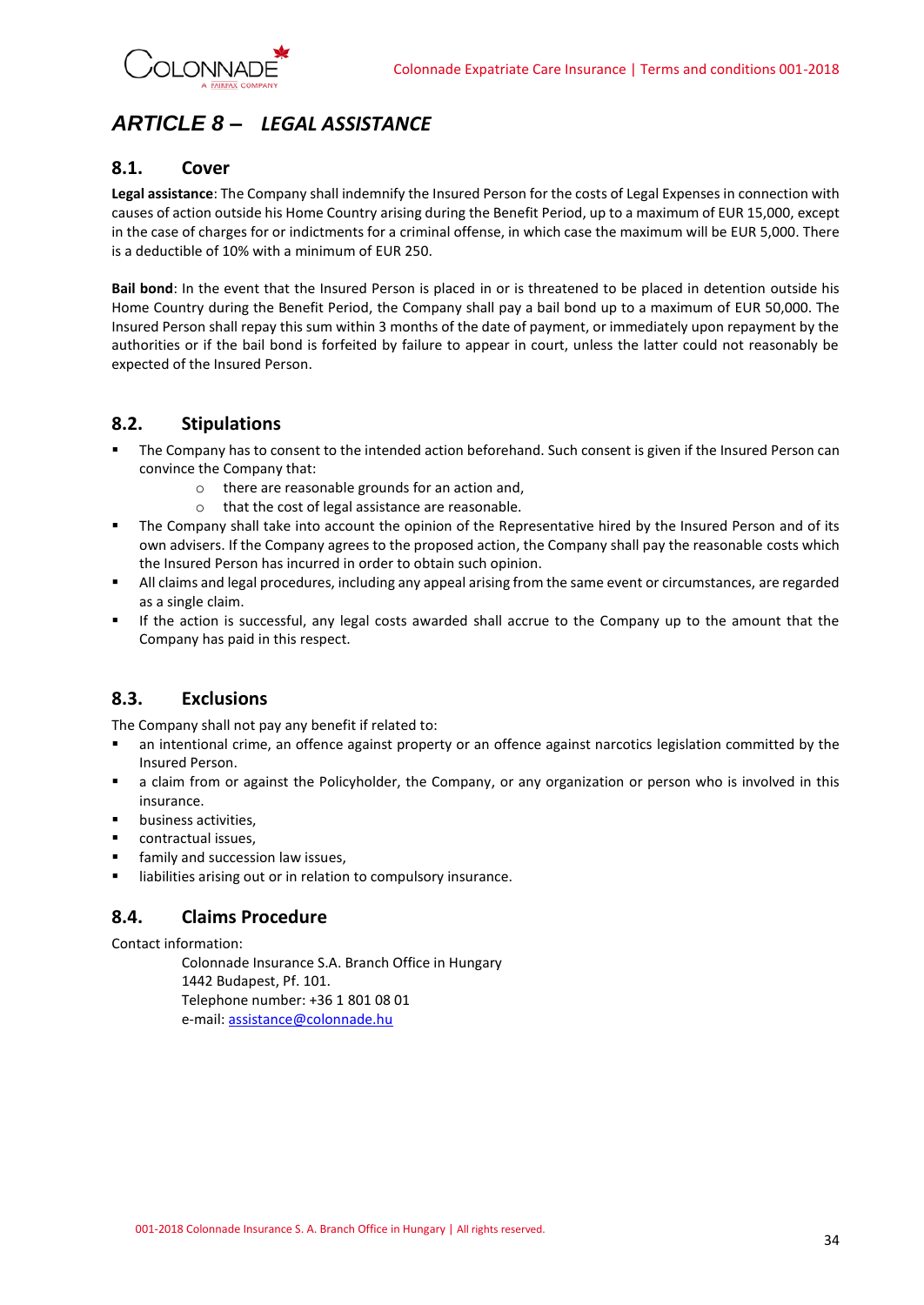

# <span id="page-34-0"></span>**SECTION B – OPTIONAL BENEFITS**

## <span id="page-34-1"></span>*ARTICLE 9 – PERSONAL ACCIDENT PLAN*

The optional Personal Accident Plan can only be taken insofar as the Insured Persons are covered by the Core Plan and only on a family level, i.e. for the Expatriated Employee and his Dependants together.

### <span id="page-34-2"></span>**9.1. Definitions**

- **9.1.1. Accumulation Limit** means the total maximum amount the Company will pay in the aggregate under this and any other accident insurance policy issued by the Company for Injuries suffered by all Insured Persons in the same Accident or series of Accidents contributed to, caused by or consequent upon the same original cause, event or circumstance.
- **9.1.2. Deferment Period** means the initial period of Temporary Disablement during which the benefit on the policy schedule is not payable.
- **9.1.3. Loss of Hearing** means total and permanent loss of hearing.

### **9.1.4. Loss of Limb** means:

- In the case of a leg or lower limb:
	- a. loss by permanent physical severance at or above the ankle, or
	- b. permanent and total loss of use of a complete foot or leg.
- In the case of an arm or upper limb:
	- a. loss by permanent physical severance of the four fingers at or above the meta carpo phalangeal joints (where the fingers join the palm of the hand), or
	- b. permanent and total loss of use of a complete arm or hand.
- **9.1.5. Loss of Sight** means permanent and total loss of sight in both eyes, or in one eye if the degree of sight remaining after correction is 3/60 or less on the Snellen Scale.
- **9.1.6. Loss of Speech** means total and permanent loss of speech.
- **9.1.7. Paraplegia** means the permanent and total paralysis of the two lower limbs, bladder and rectum.
- **9.1.8. Permanent Disablement** means permanent total or partial loss or disablement of any limb or organ (or a part thereof).
- **9.1.9. Quadriplegia** means the permanent and total paralysis of the two upper limbs and two lower limbs.
- **9.1.10. Temporary Disablement** means an Injury that prevents the Insured Person from carrying out all parts of his usual and paid professional occupation.

### <span id="page-34-3"></span>**9.2. Accidental Death**

If the Insured Person had an insured Accident during the Benefit Period and dies within two years as a direct and sole consequence of that Accident, the sum insured stated in the policy schedule is paid out.

The payment is made as soon as the investigation by the Company into the Accident, the cause of death and the connection between the two has been completed. All sums already paid out on this insurance policy for Permanent Disablement as a result of the same Accident are deducted from this payment.

If an Insured Person is missing and after an appropriate period of time it can reasonably be assumed that the Insured Person has died as the result of Injury, the sum insured stated on the policy schedule is paid out. In that case, the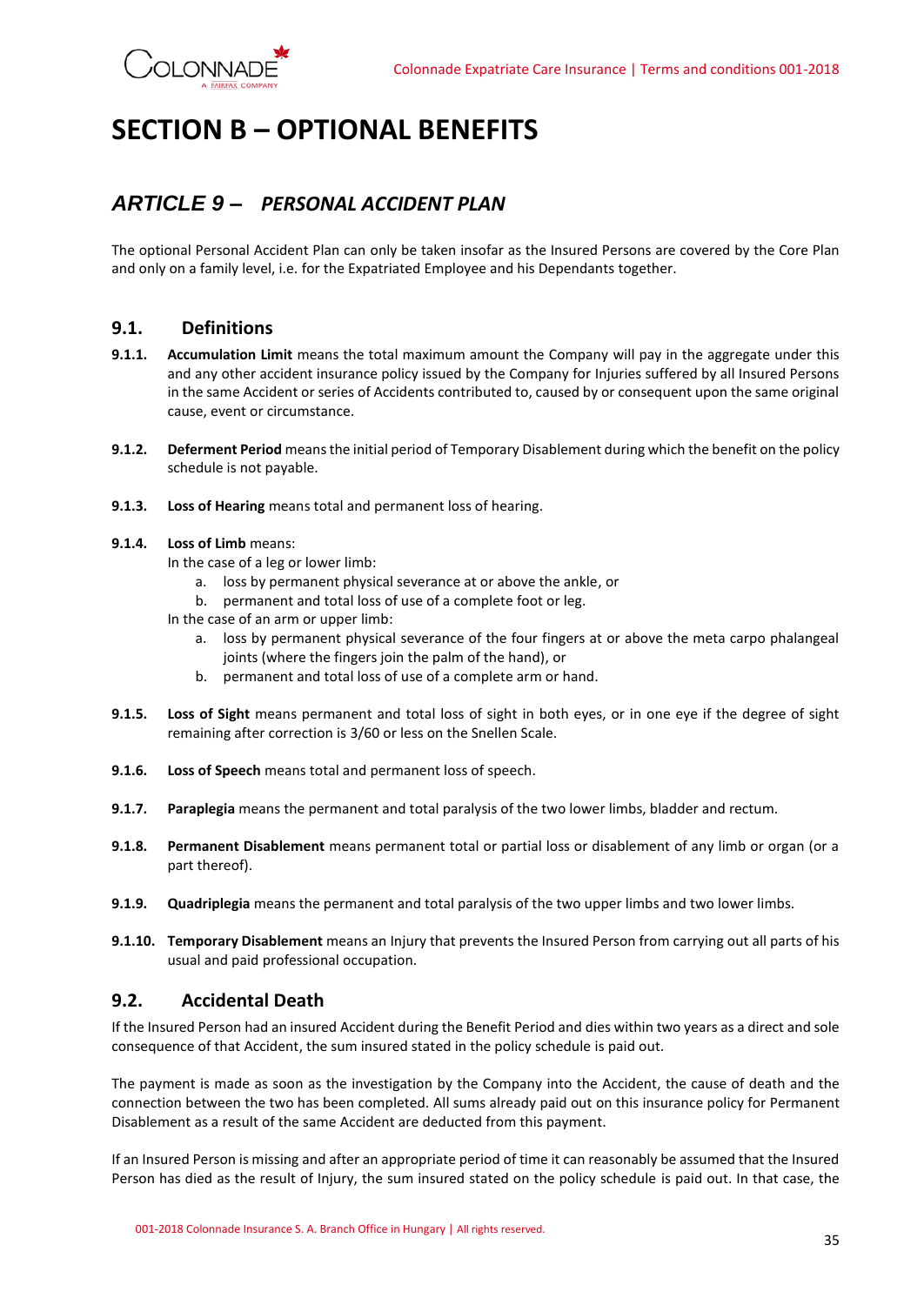

Beneficiary is required to sign an agreement stating that if it transpires later that the Insured Person has not died, any benefits received are repaid to the Company.

The sum insured for the death of an under age Insured Person is limited to EUR 15,000.

### <span id="page-35-0"></span>**9.3. Permanent Disablement**

In the event of Permanent Disablement as a result of an insured Accident during the Benefit Period, the Company shall pay out the percentages of the sum insured applicable to Permanent Disablement as set out below.

The degree of Permanent Disablement is assessed as soon as it has reasonably been concluded that the condition of the Insured Person is not likely to improve or deteriorate, but not later than two years after the Accident.

In the event that the Insured Person dies before the percentage has been determined, the Company is not obliged to pay any Permanent Disablement benefit. However, if the Insured Person dies more than 6 months after the Accident but not as a result of the Accident, the Company shall pay the amount that it would reasonably have expected to pay out for Permanent Disablement had the Insured Person not died.

In order to determine the percentage of disablement, the following disablement scale is used:

|   | Permanent complete loss or permanent total disablement of:         | Percentage of disablement: |
|---|--------------------------------------------------------------------|----------------------------|
| ٠ | at least one limb                                                  | 100%                       |
|   | loss of eyesight                                                   | 100%                       |
|   | total paralysis                                                    | 100%                       |
|   | incurable major brain damage                                       | 100%                       |
|   | loss of speech                                                     | 100%                       |
| ٠ | hearing in both ears                                               | 100%                       |
|   | hearing in one ear                                                 | 25%                        |
| ٠ | sense of touch or smell                                            | 10%                        |
|   | a thumb                                                            | 30%                        |
|   | an index finger                                                    | 20%                        |
|   | other finger                                                       | 10%                        |
|   | a big toe                                                          | 15%                        |
|   | other toe                                                          | 5%                         |
|   | spleen                                                             | 5%                         |
|   | kidney                                                             | 20%                        |
| ٠ | a shoulder or an elbow                                             | 25%                        |
| ٠ | a wrist, hip, knee or ankle                                        | 20%                        |
| ٠ | lower jaw as a result of surgical treatment                        | 30%                        |
| ٠ | the back or spine below the neck without damage to the spinal cord | 40%                        |
| ٠ | the neck or neck vertebrae without damage to the spinal cord       | 30%                        |

In the event of partial permanent loss or partial permanent disablement, a proportionate part of the percentage stated for complete loss or total disablement is paid out pro rata to the seriousness of such loss or disablement.

If a claim is payable for loss of or disablement of a whole part of the body, a claim for any component of that part cannot also be made.

In the event of disablement of several limbs or organs as a result of one or more Accidents, payment shall never exceed 100% of the sum insured for total Permanent Disablement.

When determining the percentage, any Permanent Disablement existing prior to the Accident are deducted from this percentage.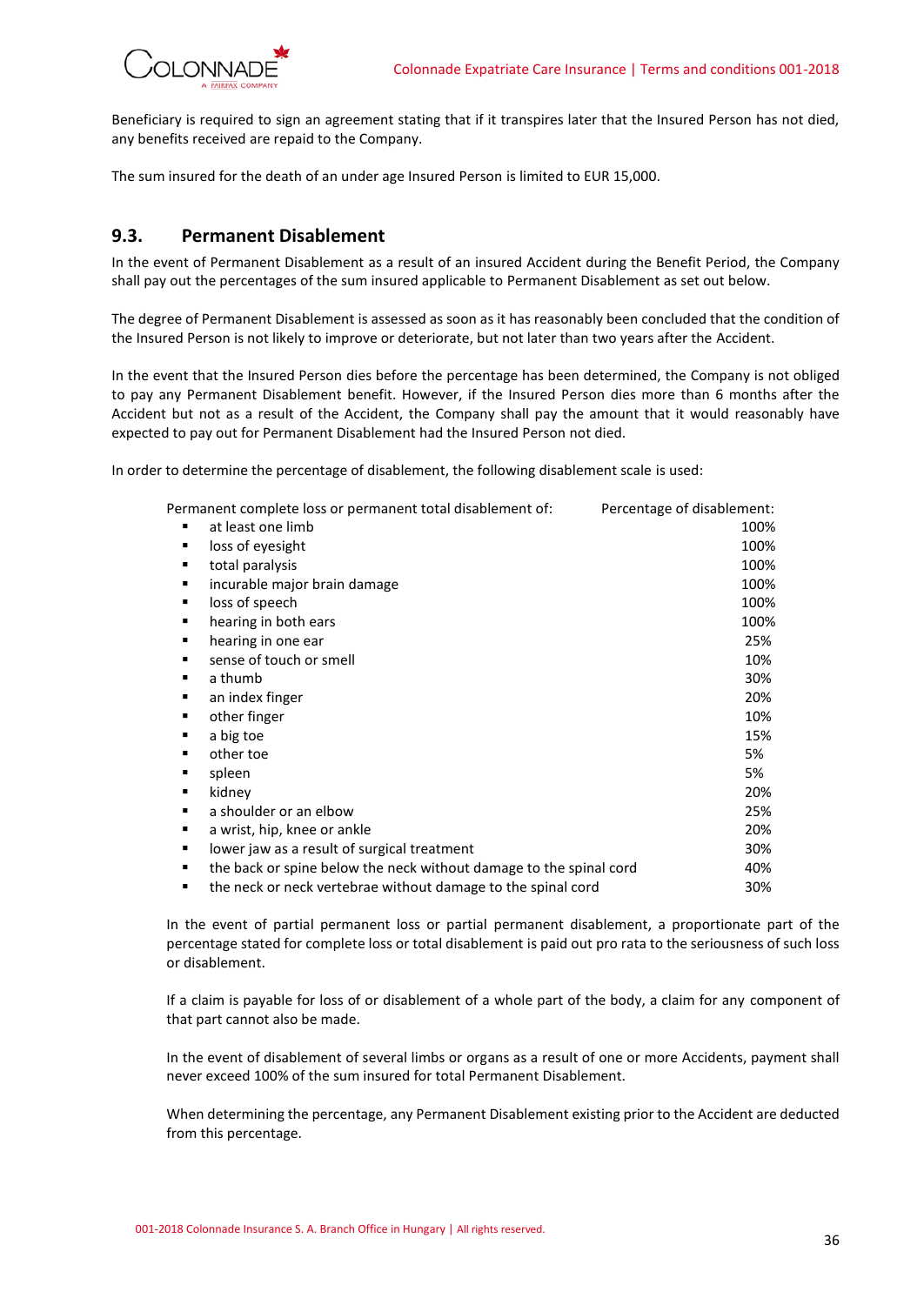

In the event of loss or disablement of any body parts, organs, etc. not listed above, the percentage is based on the general scale used in the medical sector, in which case the Insured Person can also opt for the following:

- a. his employment must not be taken into account;
- b. his employment and the activities he customarily performed prior to the Accident must be taken into account; considering also any suitable employment that may in all reasonableness be required of him regarding his disabilities, strengths, capabilities, education and social position.

### <span id="page-36-0"></span>**9.4. Temporary Disablement**

In the event of Temporary Disablement as a result of an insured Accident during the Benefit Period, the Company shall pay out the weekly sum insured as mentioned on the policy schedule.

The weekly sum insured will be payable for every full week after the Deferment Period as mentioned on the policy schedule, until the Insured Person can resume his usual and paid professional occupation, until the degree of Permanent Disablement is assessed, or until the number of weeks mentioned on the policy schedule is passed, whichever occurs first.

In case the Insured Person relapses within a period of 3 months because of the same Accident, the period of Temporary Disablement will be considered as a continuation of the previous period and no new Deferment Period will be applied.

The benefit shall not be payable if the Insured Person has no usual and paid professional occupation or if the Temporary Disablement has no impact on the remuneration.

### <span id="page-36-1"></span>**9.5. Additional Benefits**

An additional benefit is paid in the following cases:

### **9.5.1. Paraplegia & Quadriplegia**

In the event of Paraplegia or Quadriplegia, the following benefit is added to the benefit for Permanent Disablement:

- Paraplegia: EUR 25,000
- Quadriplegia: EUR 50,000.

### **9.5.2. Dependant Children**

In the event that a payment is made for Accidental Death by Accident, the amount to be paid is increased by EUR 5,000 for each insured Dependant child of the Insured Person, up to a maximumof 20% of the sum insured for Death by Accident.

### **9.5.3. Retraining Costs**

In the event that a payment is made for the loss of a limb or the loss of sight, the Company shall indemnify the Policyholder for the reasonable costs incurred for retraining the Insured Person to carry out suitable employment activities up to a maximum amount of EUR 5,000.

### **9.5.4. Replacement Costs**

In the event that a payment is made for Death by Accident, the Company shall indemnify the Policyholder up to an amount of EUR 5,000 in respect of any reasonable costs incurred for recruiting a replacement for the Insured Person.

#### **9.5.5. Personal Belongings**

If an insured Accident results in immediate hospitalization, the Company shall pay for damage to and the cost of lost, damaged or stolen personal belongings as a direct result of the Accident, up to a maximum of EUR 5,000.

### **9.5.6. Seatbelt**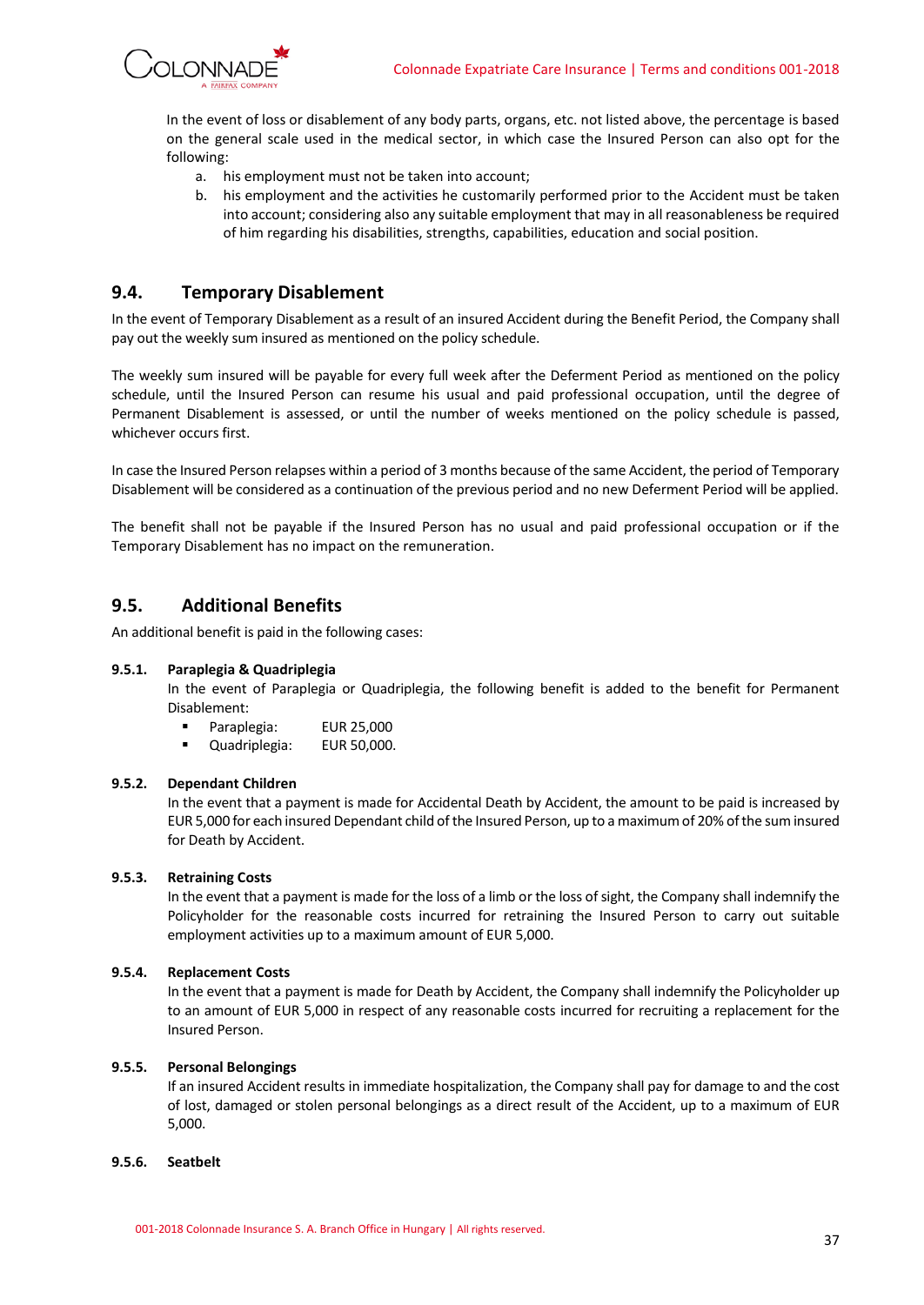

If the Insured Person dies as a result of a road traffic Accident and it has been established that he was wearing a seatbelt at the time, the benefit to be paid is increased by EUR 5,000.

### **9.5.7. Life Saver**

If a third party (not an Insured Person or the Policyholder) sustains Injury while trying to save the life of an Insured Person which subsequently results in the death or Permanent Disablement of this third party within two years of the event, the Company shall pay this third party on the basis of an insured sum of EUR 25,000. This benefit is paid in addition to any benefit paid to the Insured Person.

### **9.5.8. Home Modifications**

In the event that an Insured Person sustains Injury that require modifications to his home in his Home Country (including but not limited to the installation of ramps for external and internal wheelchair access, internal grab rails, emergency alarm system and similar aids) in order to be able to carry out day-to-day activities (such as washing, cooking, bathing and dressing) and to be able to function in and around his home in his Home Country, the Company shall pay 80% of the incurred cost of such adaptations up to a maximum of EUR 5,000. Such adaptations are to be made with prior written permission from the Company and need to be recommended by the Physician treating the Insured Person.

#### **9.6 Claims Procedure**

Colonnade Insurance S.A. Branch Office in Hungary 1442 Budapest, Pf. 101. Telephone number: +36 1 801 08 01 e-mail[: karrendezes@colonnade.hu](mailto:karrendezes@colonnade.hu)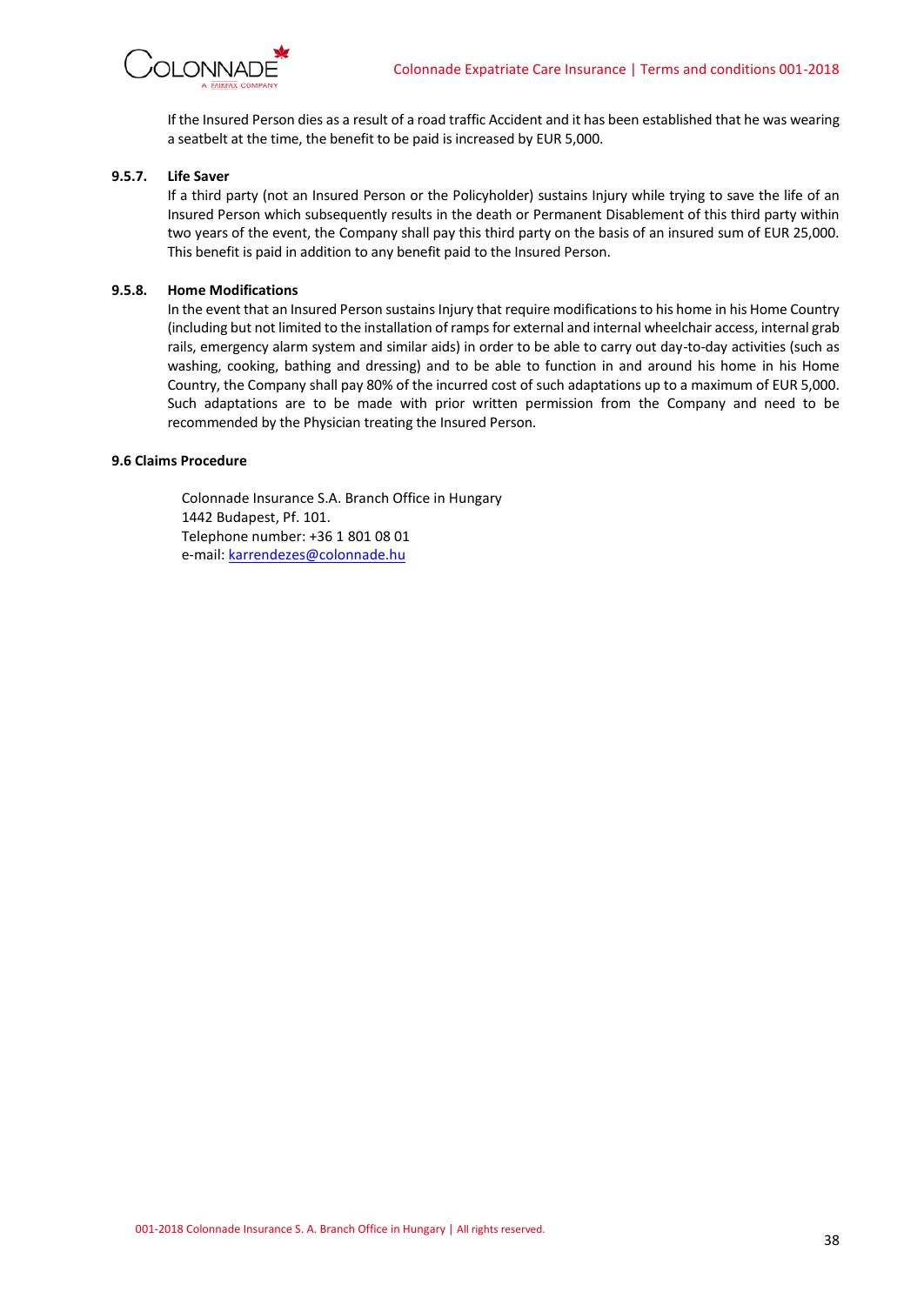

## <span id="page-38-0"></span>*ARTICLE 10 – DENTAL & VISION CARE*

The optional Dental & Vision Care Plan can only be taken insofar as the Insured Persons are covered by the Core Plan and only on a family level, i.e. for the Expatriated Employee and his Dependants together.

### <span id="page-38-1"></span>**10.1. Claims Procedure**

Contact information:

### 24/365 telephone number: **Tel: (+351) 21 829 03 70**

Email: [colonnade.expat@henner.com](mailto:colonnade.expat@henner.com) Website: [http://www.henner.com](http://www.henner.com/)

(ID will be communicated to the Insured Person with the Welcome Package)

Non-Emergency Hospitalization and Outpatient Surgery need pre-certification from the Medical Plan Administrator. The Medical Plan Administrator will guarantee the medical expenses to the Hospital.

The Insured Person must pay other expenses to the provider and submit a claim for reimbursement in writing to the Medical Plan Administrator within 90 days of the Date of Service.

Claim forms can be obtained by contacting the 24/365 telephone number or can be found on the website. The claim form must be completed and sent to the Medical Plan Administrator together with the original documentation, invoices and receipts (photocopies or scans are not accepted).

In case the Insured Person can claim from the National Health Service or any other insurance policy, he should first request reimbursement from that organization. The Insured Person shall afterwards forward the original settlement confirmation from that organization with photocopy of the submitted documentation, invoices and receipts to the Medical Plan Administrator. The Medical Plan Administrator shall deduct the amounts that are or could have been received from that organization.

### <span id="page-38-2"></span>**10.2. Definitions**

- **10.2.1. Dental prosthesis** means crowns, inlays, onlays, adhesive reconstructions/restorations, bridges, dentures and implants as well as all necessary and ancillary treatment and repairs required.
- **10.2.2. Dentist** means a properly qualified medical practitioner who is licensed to render dental treatment by the competent medical authorities of the country in which treatment is provided, and who is practicing within the scope of his licensing and graduation.
- **10.2.3. Routine Dental Treatment** means dental examinations, tooth extractions, tooth cleaning, normal compound filling, root canal treatment, paradental treatment, paradontosis treatment, gum treatment, and X-ray examinations.
- **10.2.4. Major Restorative Dental Treatment** means removal of impacted, buried or unerupted teeth, removal of solid odontomes, and apicectomy.
- **10.2.5. Vision Treatment** means ophthalmic examinations and treatments, excluding any eye surgery.
- **10.2.6. Eye Surgery** means ophthalmic surgery, such as laser eye surgery, cataract surgery, glaucoma surgery, canaloplasty, refractive surgery, corneal surgery, vitreo-retinal surgery, eye muscle surgery and oculoplastic surgery.
- **10.2.7. Optical Devices** means Medically Necessary glasses, frames and contact lenses prescribed by an Ophthalmic Physician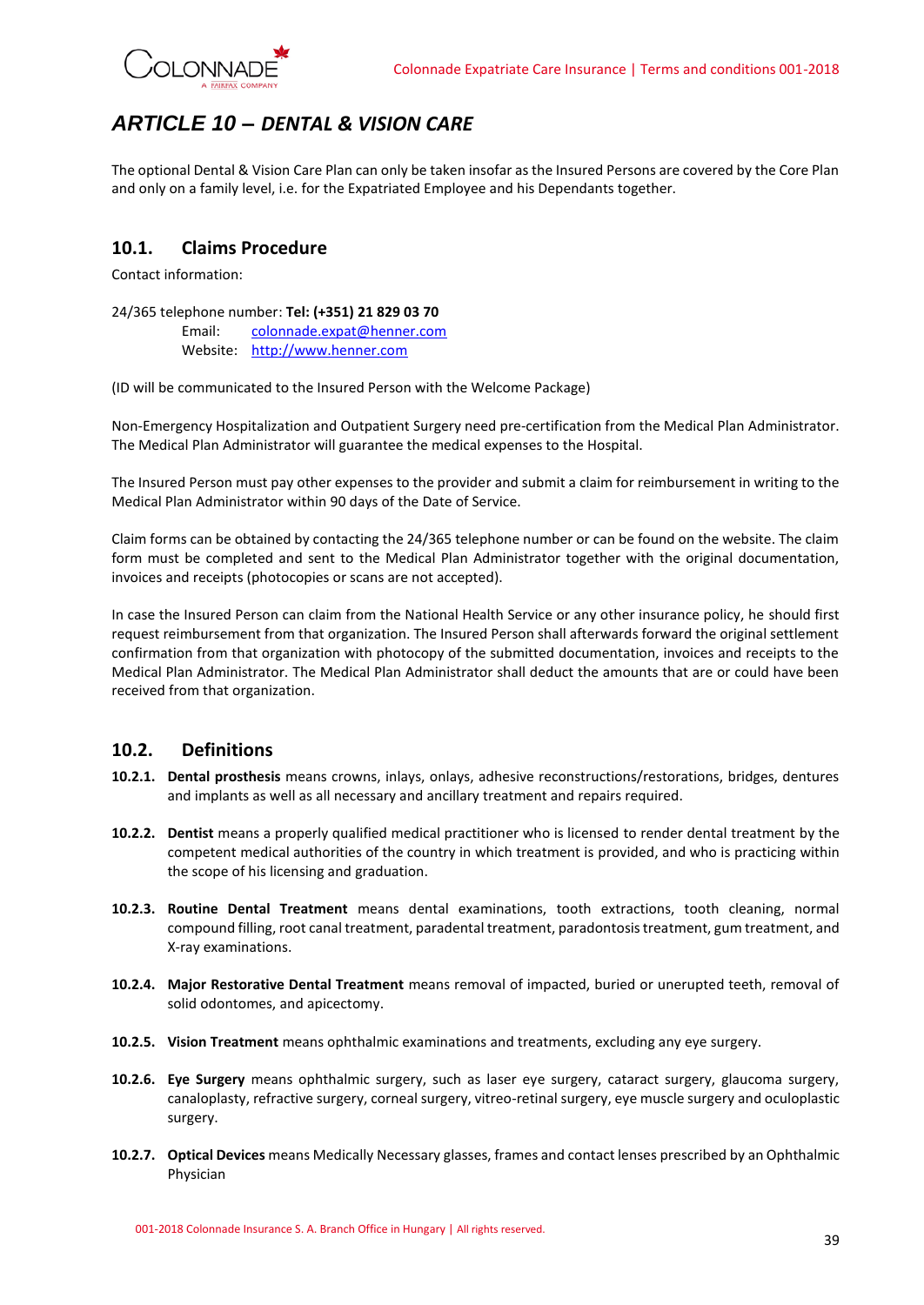

### <span id="page-39-0"></span>**10.3. Dental Care**

This Policy shall provide cover:

- within the limitations stated in the policy schedule;
- **•** for the actual, Reasonable and Customary Expenses incurred by the Insured Person;
- for the services listed below;
- that are prescribed and certified Medically Necessary by a Dentist or Dental Physician;
- that are general accepted and scientifically recognized medical services, excluding any experimental or pioneering services; and
- that have a Date of Service during the Benefit Period.

The insured services are:

- Routine Dental Treatment (sums insured listed on the policy schedule);
- Major Restorative Dental Treatment (sums insured listed on the policy schedule);
- Dental Prosthesis (sums insured listed on the policy schedule);
- **•** Orthodontic Treatment (sums insured listed on the policy schedule).

The reimbursement of the expenses is reduced or refused to the extent that the Insured Person's teeth are deemed by a Dentist or Dental Physician to be in a considerably worse condition than the teeth of persons of the same age who have at least annual dental checks and receive the recommended dental treatment, or if the cause of the worse condition of the Insured Person's teeth is prior to the Benefit Period.

Indemnity for Major Restorative Dental Treatment, Dental Prosthesis and Orthodontic Treatment is limited to treatments that begin more than 10 months after the Effective Date of the cover for the Insured Person, unless the waiting period was waived by the Company because of a Preceding Policy. Orthodontic treatment is only covered if started before age 16.

### <span id="page-39-1"></span>**10.4. Vision Care**

This Policy shall provide cover:

- within the limitations stated in the policy and the policy schedule;
- for the actual, Reasonable and Customary Expenses incurred by the Insured Person;
- for the services listed below;
- that are prescribed and certified Medically Necessary by the attending ophthalmic Physician;
- that are general accepted and scientifically recognized medical services, excluding any experimental or pioneering services; and
- that have a Date of Service during the Benefit Period.

The insured services are:

- Vision Treatment (sums insured listed on the policy schedule);
- Eye Surgery (sums insured listed on the policy schedule);
- Optical Devices (sums insured listed on the policy schedule).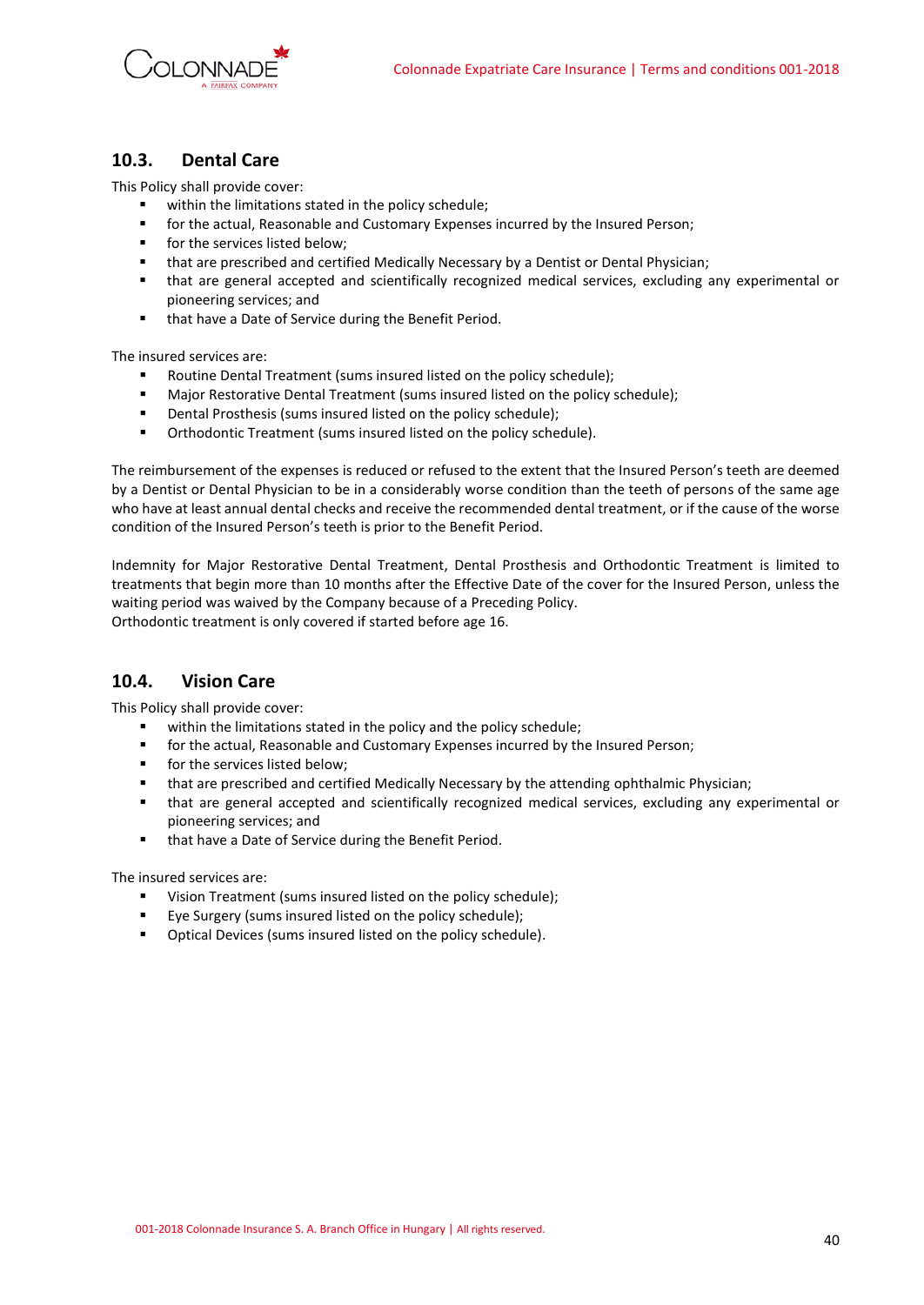## <span id="page-40-0"></span>*ARTICLE 11 – PERSONAL PROPERTY*

The optional Personal Property Plan can only be taken insofar as the Insured Persons are covered by the Core Plan and only on a family level, i.e. for the Expatriated Employee or the Individual Expatriate and his Dependants together.

### <span id="page-40-1"></span>**11.1. Cover**

Personal property (including, but not limited to, personal effects, household furniture and household goods) owned or used by an Insured Person, is insured against risk of direct loss caused by a peril listed below, when it is located on the Insured Premises:

- **11.1.1.** Fire and/or lightning.
- **11.1.2.** Windstorm or hail. This peril does not include loss to the property contained in a building caused by rain, snow, sleet, sand or dust unless the direct force of wind or hail damages the building causing an opening in a roof or wall and the rain, snow, sleet, sand or dust enters through this opening. This peril includes loss to watercraft and their trailers, furnishings, equipment, and outboard engines or motors, only while inside a fully enclosed building.
- **11.1.3.** Explosion.
- **11.1.4.** Aircraft, including self-propelled missiles and spacecraft.
- **11.1.5.** Vehicles.
- **11.1.6.** Smoke, meaning sudden and accidental damage from smoke. This peril does not include loss caused by smoke from agricultural smudging or industrial operations.
- **11.1.7.** Vandalism or malicious mischief.
- **11.1.8.** Theft, including attempted theft from a known place. This peril does not include loss caused by theft or attempted theft when the theft is:
	- a) Committed by an Insured Person;
	- b) Loss of property when it is unlikely that the property has been stolen;
	- c) From that part of an Insured Premise rented by an Insured Person to other than an Insured Person;
	- d) Theft in or to a dwelling under construction including materials and supplies for use in the construction; or
	- e) Theft of personal property from a motor vehicle or other motorized land conveyance.
- **11.1.9.** Falling objects. This peril does not include loss to property contained in a building unless the roof or an outside wall of the building is first damaged by a falling object. Damage to the falling object itself is not included.
- **11.1.10.** Weight of ice, snow or sleet which causes damage to property contained in a building.
- **11.1.11.** Accidental discharge of water or steam from within a plumbing, heating, air condition or automatic fire protective sprinkler system or from within a household appliance.
- **11.1.12.** Sudden and accidental tearing apart, cracking, burning or bulging of a steam or hot water heating system, an air conditioning or automatic fire protective sprinkler system or an appliance for heating water.
- **11.1.13.** Freezing of a plumbing, heating, air conditioning or automatic fire protective sprinkler system or of a household appliance. This peril does not include loss on the Insured Premises while the dwelling is unoccupied, unless you have used reasonable care to maintain heat in the building, or shut off the water supply and drain the system and appliances of water.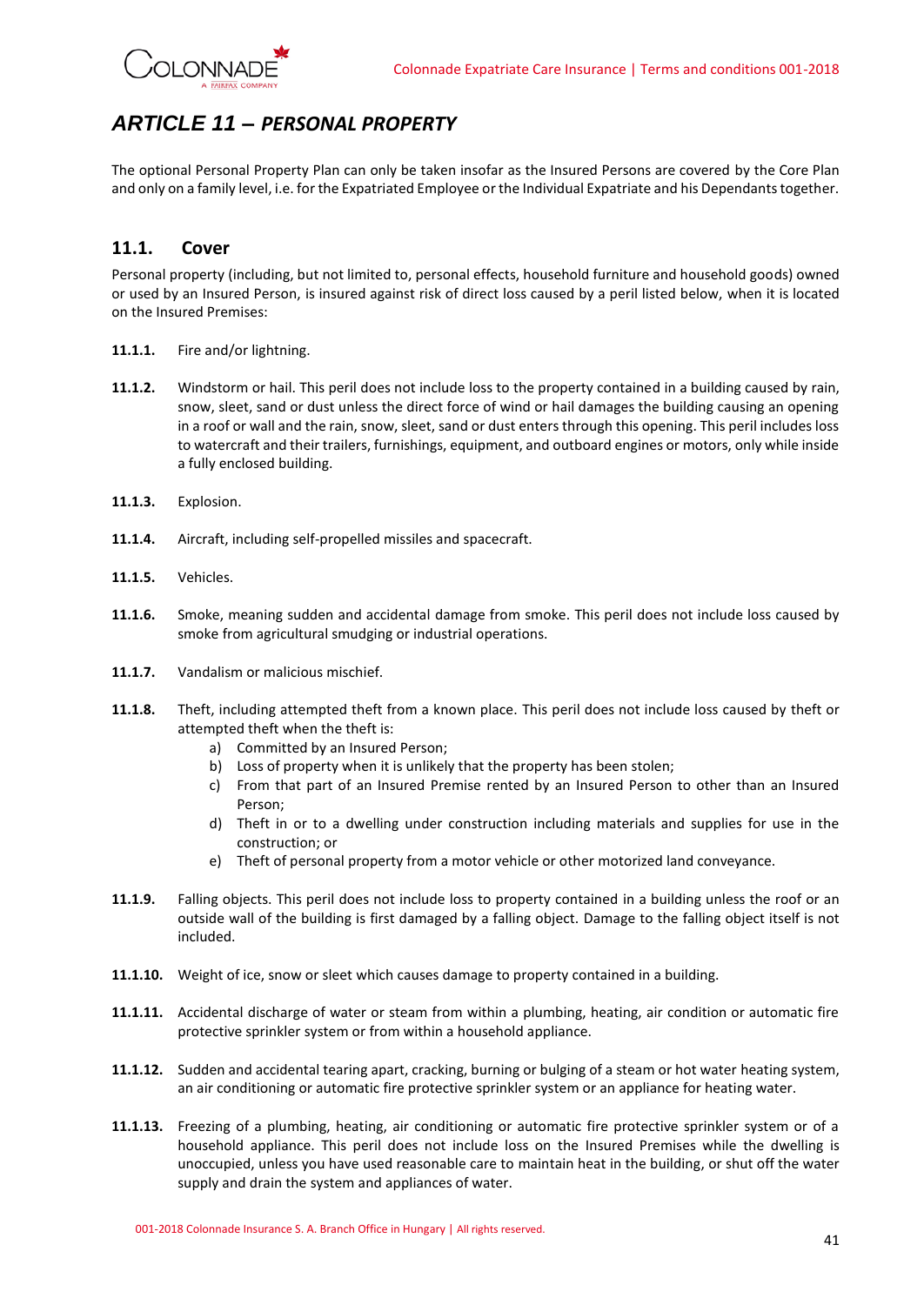

**11.1.14.** Sudden and accidental damage from artificially generated electrical current. This peril does not include loss to a tube, transistor or similar electronic component.

### <span id="page-41-0"></span>**11.2. Valuables**

Unless otherwise specified on the policy schedule, the Company's liability for loss of the following types of property is limited to:

- EUR 300 per occurrence on cash, currency, money, bullion, numismatic property and bank notes. If a loss which is covered under the terms and conditions of this policy consists only in the loss of money, then the deductible specified in the certificate of coverage does not apply.
- EUR 450 per occurrence on manuscripts, securities, accounts, bills, deeds, evidences of debt, letters of credit, notes other than bank notes, passports, railroad and other travel tickets or stamps;
- EUR 1,000 per occurrence for theft of stereo equipment. Stereo equipment includes accessories, antennas, tapes, wires, records, discs or other media for use with any electronic stereo equipment.
- EUR 1,000 per occurrence on coin and philatelic collections, with a limit of EUR 250 for any one stamp, coin or individual article or any one pair, strip, block, series sheet, cover, frame or card.
- EUR 1,500 per occurrence for theft of jewelry, watches, furs, fine arts, antiques, golfers equipment, cameras and computer hardware; and

### <span id="page-41-1"></span>**11.3. Exclusions**

- **11.3.1.** Property not covered:
	- a) Summer cottages, buildings under construction, buildings used for commercial purposes, living accommodations in tenement house, their constructive elements (together or separately);
	- b) Animals, automobiles, motorcycles, aircraft, boats or other vehicles, or their equipment or furnishings except when the equipment or furnishings are removed from the vehicles and actually located on the Insured Premises of the Insured Person;
	- c) The property of any Insured Person while he is engaged in any form of professional entertainment, or property relating to a business, profession or occupation of an Insured Person;
	- d) The property while aboard any overseas vessel or during loading or unloading there from except such property which accompanies an Insured Person as person baggage;
	- e) The property ordinarily located throughout the year at a residence(s) other than the Insured Premises of the Insured Person;
	- f) The property on exhibition at fairgrounds or on the premises of any national or international exposition;

### **11.3.2.** Risks not covered:

- a) To the marring or scratching of any property or breakage of eyeglasses, glassware, statuary, marble, bric-a-brac, porcelains and similar fragile articles unless such marring, scratching or breakage is caused by theft, burglary or robbery or attempt thereat, vandalism, malicious mischief, fire, lightning, windstorms, cyclone, tornado, hurricane, explosion, falling aircraft, riot, strike, collapse of building or accident to transporting vehicle other than an overseas vessel. The exclusion of breakage does not, however, apply to jewelry, watches, bronzes, photographic equipment or binoculars;
- b) To mechanical breakdown; against loss or damage to electrical apparatus caused by electrical breakdown other than lightning, unless fire results and then only for loss or damage by such resultant fire;
- c) Against loss or damage occasioned by or through or in consequence, directly or indirectly, of the following occurrences:
	- 1) War or the act of any person acting on behalf of, or in connection with, any organization with activities directed toward the overthrow by force of any government, dejure of defacto, or to the influencing of it by terrorism or violence; or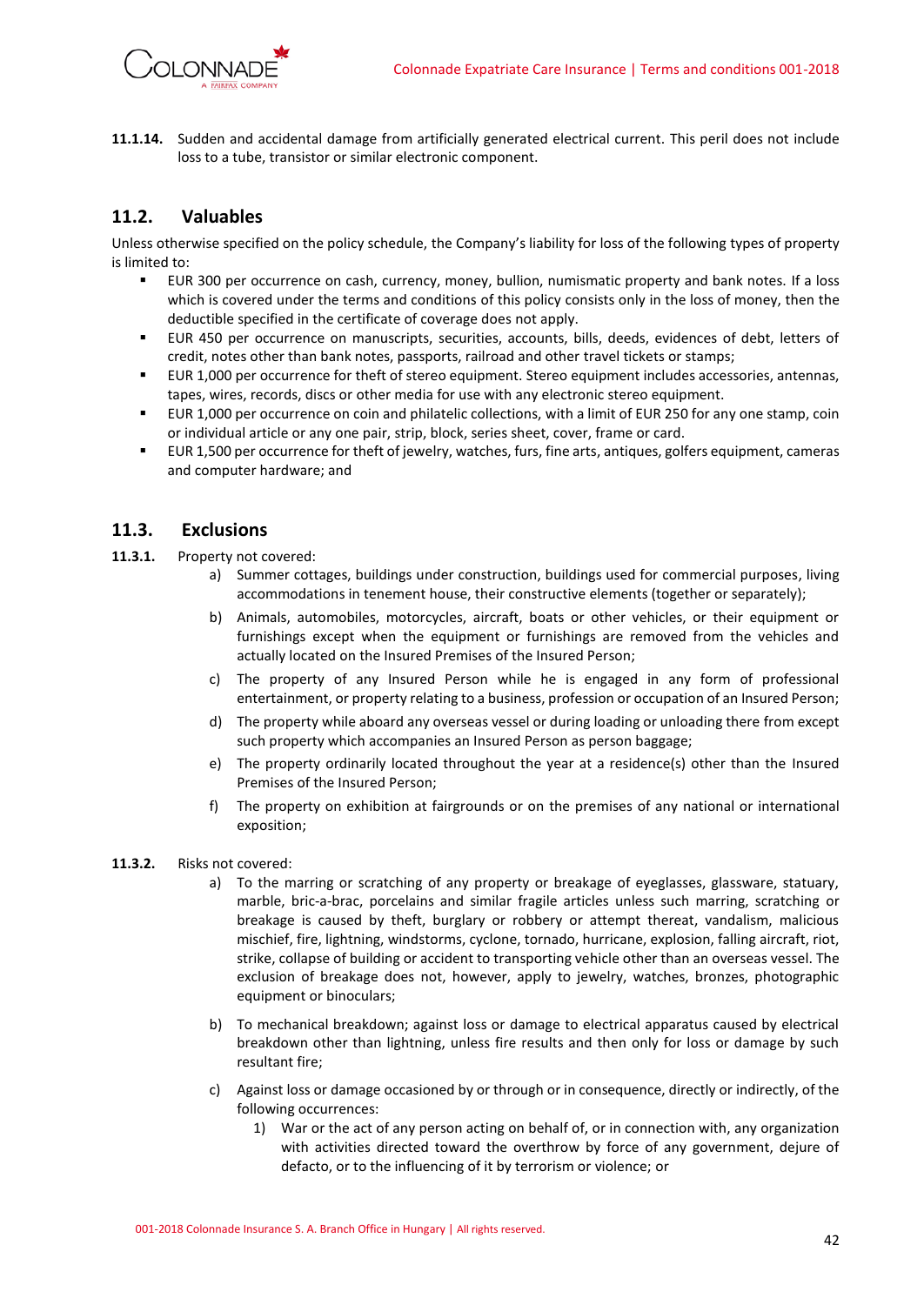

- 2) Risks of contraband or illegal transportation or trade, seizure or destruction under quarantine or customs regulations, confiscation by order of any government or public authority.
- d) For loss caused directly or indirectly by any of the following. Such loss is excluded regardless of any other cause or event contributing concurrently or in any sequence to the loss.
	- 1) Ordinance or law, meaning enforcement of any ordinance or law regulating the construction, repair, or demolition of a building or other structure.
	- 2) Earth movement, meaning earthquake including land shock waves or tremors before, during or after a volcanic eruption; landslide; mine subsidence; mud flow; earth sinking, rising or shifting; unless direct loss by fire or explosion. If the abovementioned caused fire; explosion; or breakage of glass or safety glazing material which is part of a building, storm door or storm window, the Company will indemnify the loss ensued by these occurrences. This exclusion does not apply to loss by theft;
	- 3) Water damage, meaning:
		- Flood, surface water, waves, tidal water, overflow of a body of water or spray from any of these, whether or not driven by wind;
		- Water which backs up through sewers or drains or which overflow from a sump; or
		- Water below the surface of the ground, including water which exerts pressure on or seeps or leaks through a building sidewalk, driveway, foundation, swimming pool or other structure.
		- Direct loss by fire, explosion of theft resulting from water damage is covered;
	- 4) Power failure, meaning the failure of power or other utility service if the failure takes place off the Insured Premises. But if an insured peril ensues on the Insured Premises, only that ensuing loss will be paid;
	- 5) Neglect, meaning neglect of the Insured Person to use all reasonable means to save and preserve property at and after the time of a loss;
	- 6) Intentional loss, meaning any loss arising out of any act committed by or at the direction of an Insured Person or beneficiary, and with the intent to cause a loss.
- e) Personal property is not insured for loss caused by any of the following. However, any ensuing loss to personal property which is not excluded or excepted in this policy is covered:
	- 1) Weather conditions. However, this exclusion only applies if weather conditions contribute in any way with a cause or event excluded above to produce the loss.
	- 2) Acts or decisions, including the failure to act or decide, of any person, group, organization or governmental body;
	- 3) Faulty, inadequate or defective:
		- Planning, zoning, development, surveying, siting;
		- Design, specifications, workmanship, repair, construction, renovation, remodeling, grading, compaction;
		- Materials used in repair, construction, renovation or remodeling; or
		- Maintenance, of part or all of any property.

### <span id="page-42-0"></span>**11.4. Loss Settlement**

- **11.4.1.** The limit of the Company's liability for loss shall not exceed the replacement cost of the property at the time of the loss, up to the limits shown on the policy certificate.
- **11.4.2.** Any loss to any property listed below will be settled at actual cash value at the time of loss but not exceeding the amount necessary to repair or replace:
	- a) Coin and philatelic collections, antiques, fine arts, paintings, statuary and similar articles which by their inherent nature can not be replaced with new articles;
	- b) Articles whose age or history contributes substantiality to their value. This includes but is not limited to memorabilia, souvenirs and collectors items;
	- c) Property which is obsolete or unusable for the purpose for which it was originally intended because of its age or condition;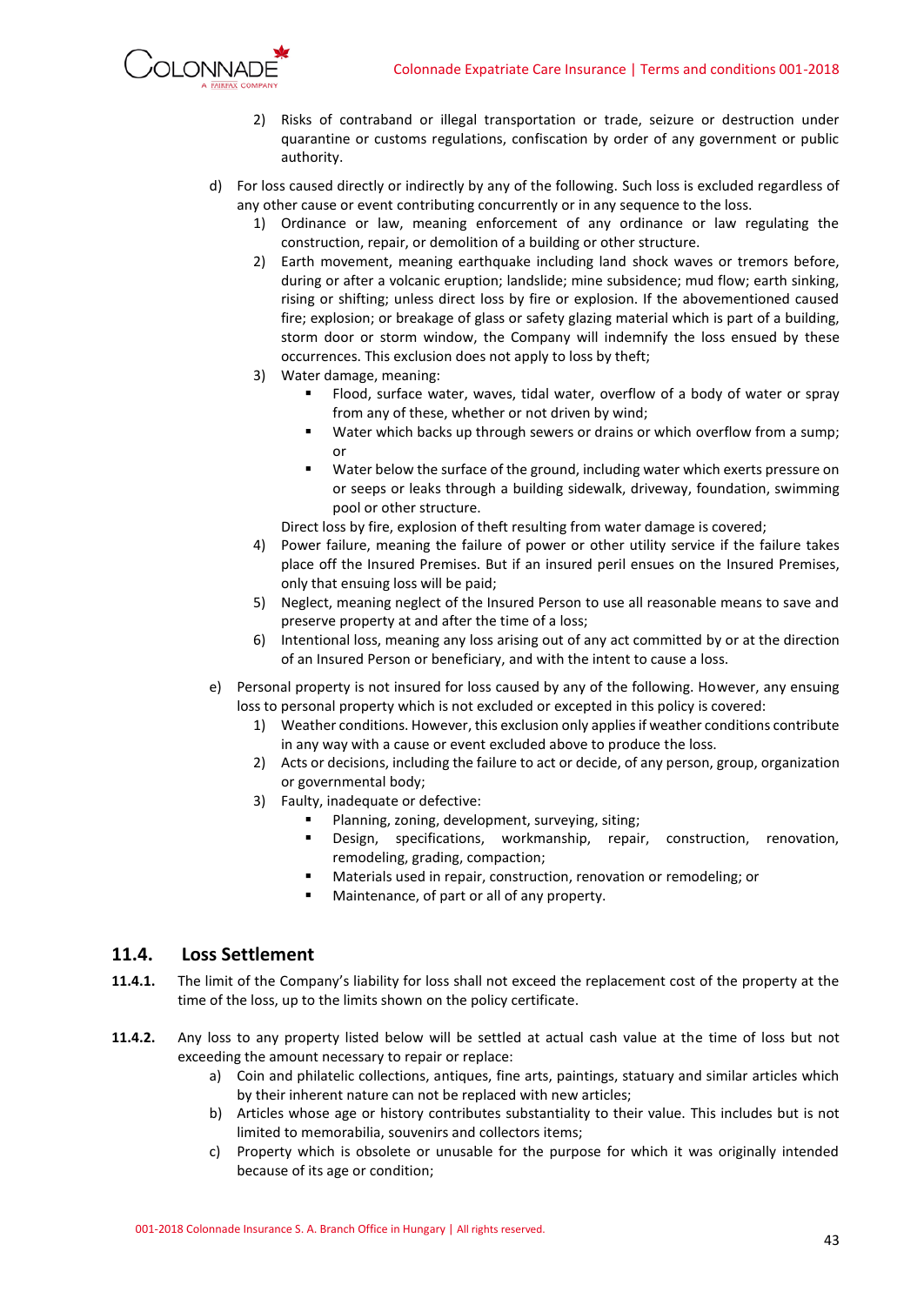

- d) Watercraft, including their trailers, furnishings, equipment and outboard motors when this class of property is covered on the conditions of its location on the Insured Premises;
- e) Personal items which are separately described and specifically insured in this or other insurance.

### **11.4.3.** Other property:

- a) The Company will pay no more than the least of the following amounts:
	- 1) replacement cost at the time of loss without deduction for depreciation;
	- 2) the full cost of repair at the time of loss; or
	- 3) the specific limit of liability stated in the policy schedule in case of loss, if any.
- b) When replacement cost for the entire loss under this coverage is more than EUR 1,500, the Company will not pay more than actual cash value of the damage until repair or replacement is completed;
- c) The Insured Person may make a claim under this coverage for loss or damage on an actual cash value basis and then make claim within 180 days after the loss for any additional cost on a replacement cost basis with the condition of proper and complete documentary substantiation and confirmation of such claims.
- **11.4.4.** The Company may pay for the loss in money or may repair or replace the property and may settle any claim for loss of property either with the Insured Person or the owner thereof with the condition that the claimant has a property interest in this property and (or) other foundations for making the claim. Any property so paid for or replaced will become the property of the Company. The Insured Person, Beneficiary or the Company, upon recovery of any such property, will give notice thereof as soon as practicable to the other and the Insured Person or Beneficiary will be entitled to the property upon reimbursing the Company for the amount paid or the cost of replacement. Any loss there under will not reduce the amount of insurance afforded under the policy. Application of the insurance to property of more than one person shall not operate to increase the Company's liability.

### <span id="page-43-0"></span>**11.5. Claims Procedure**

**11.5.1.** Upon knowledge of loss, the Insured Person or Beneficiary shall give notice thereof as soon as practicable to:

Colonnade Insurance S. A. Branch Office in Hungary 1442 Budapest, Pf. 101. Telephone number: +36-1-460-1500 e-mail[: karrendezes@colonnade.hu](mailto:karrendezes@colonnade.hu)

In case of loss by burglary, robbery, theft or larceny, the Insured Person or Beneficiary must notify the police or other official authorities having jurisdiction, and in case of theft of a credit card or fund transfer card, notify the credit card or fund transfer card company. The Insured Person or Beneficiary must also protect the remaining property from further damage, prepare an inventory of damaged personal property showing the quantity, description, actual cash value and amount of loss, attach all bills, receipts and related documents that justify the figures in the inventory.

As often as the Company reasonably require, the Insured Person or Beneficiary must show the damaged property, provide the Company with records and documents requested and permit the Company to make copies.

The Insured Person or Beneficiary must send to the Company, as soon as practicable after the request, a signed, sworn proof of loss which sets forth, to the best of the Insured Person's or Beneficiary's knowledge and belief, the time and cause of loss, the interest of the Insured Person or Beneficiary and all others in the property involved and all liens on the property, other insurance which may cover the loss, changes in title or occupancy of the property during the term of the policy, the inventory of damaged personal property or receipts for additional living expenses incurred and records that supports the fair rental value loss and evidence.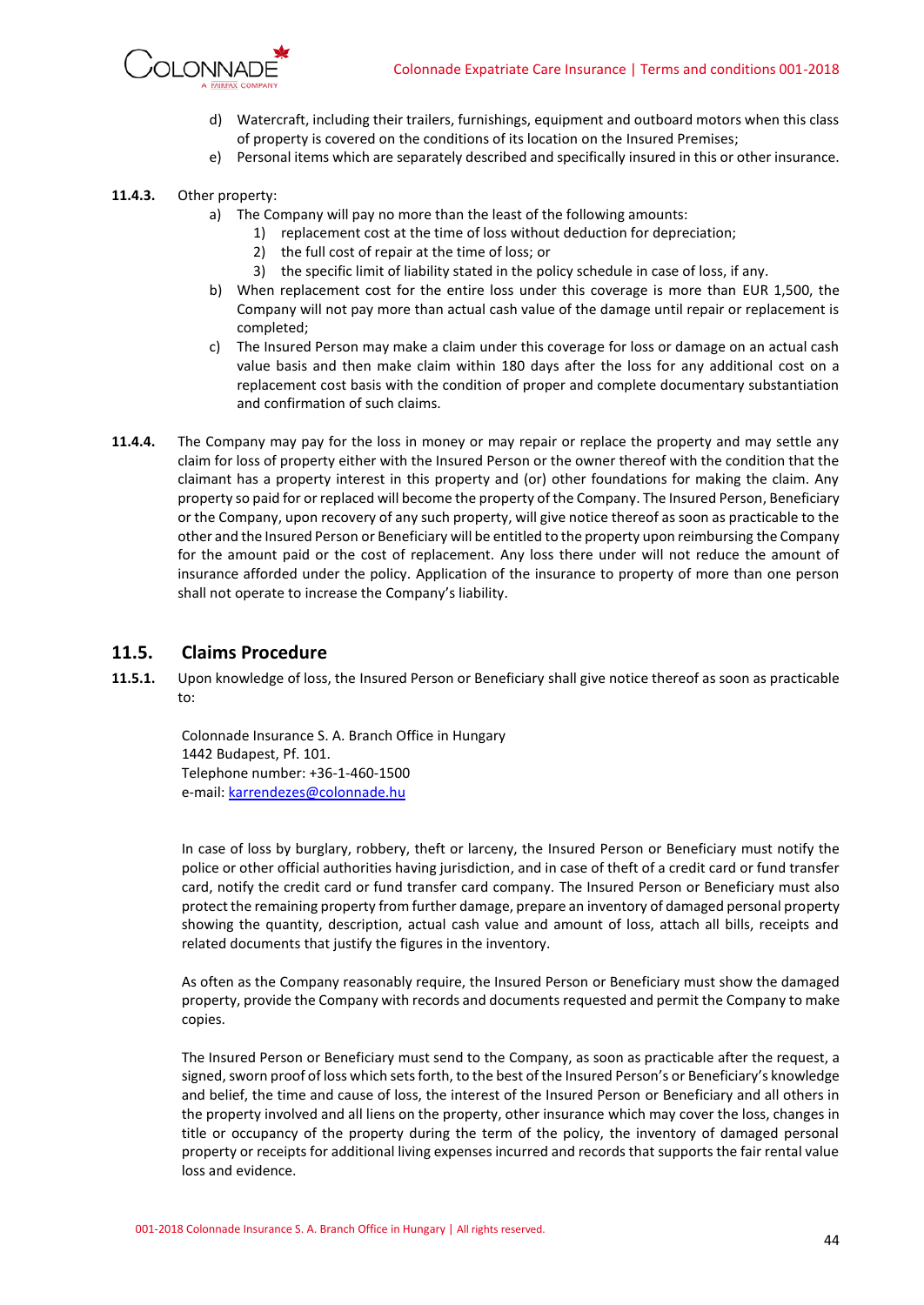

- **11.5.2.** The Insured Person or Beneficiary shall file proof of loss with the Company at the above address as soon as practicable after the discovery of loss. Upon the Company's request, the Insured Person or Beneficiary shall submit (and, so far as is within his or her power, shall cause all other persons interested in the property and household members and employees to submit), to examination by the Company, sign a sworn statement referring to the loss, and produce for the Company's examination all pertinent records at such reasonable times and places the Company may designate, and shall cooperate with the Company in all matters pertaining to the loss.
- **11.5.3.** In the case the Insured Person or Beneficiary and the Company shall fail to agree as to the amount of loss, it shall be determined by competent and disinterested appraisers, one to be selected by the insured or Beneficiary and another by the Company; the two appraisers so chosen shall select a competent and disinterested umpire; the appraisers then shall estimate and appraise the loss, stating separately the sound values and damage; should they fail to agree, they shall submit their differences to the umpire; an agreement and award in writing of any two shall determine the amount of the loss. The Insured Person or Beneficiary and the Company shall pay the fees and expenses of the appraisers respectively selected by them, and shall bear equally the fees and expenses arising from the appraisal proceedings.
- **11.5.4.** In case of loss, it shall not only be lawful but also necessary for the Insured Person or Beneficiary, or the Insured Person's or Beneficiary's representatives, to sue, labor, and travel for the defense, safeguard and recovery of the property insured, without prejudice to this insurance. The Company will contribute to the expenses for such efforts in the proportion which the Limit of Liability applicable in the policy bears to the total value of the property.
- **11.5.5.** Each claim for loss shall be adjusted separately and from the amount of each loss, when determined, the deductible amount stated in the policy schedule shall be subtracted. All adjusted claims shall be paid or made good to Beneficiary as soon as practicable after the presentation and acceptance of satisfactory proof of interest and loss to the Company at the address shown above. No loss shall be paid hereunder if the Insured Person or Beneficiary has collected the same from others.
- **11.5.6.** This insurance shall not accrue directly or indirectly to the benefit of any carrier or bailee.
- **11.5.7.** If a loss covered by this policy is also covered by other insurance, the Company will pay only the proportion of the loss that the limit of liability that applies under the policy bears to the total amount of insurance covering the loss.
- **11.5.8.** The Company cannot be brought to trial unless the Insured Person or Beneficiary complied with all provisions of the policy. The proceeding should be instituted within the prescriptive period settled by the legislation of the local law or within one year from the date of loss if other legislation is applicable to the policy.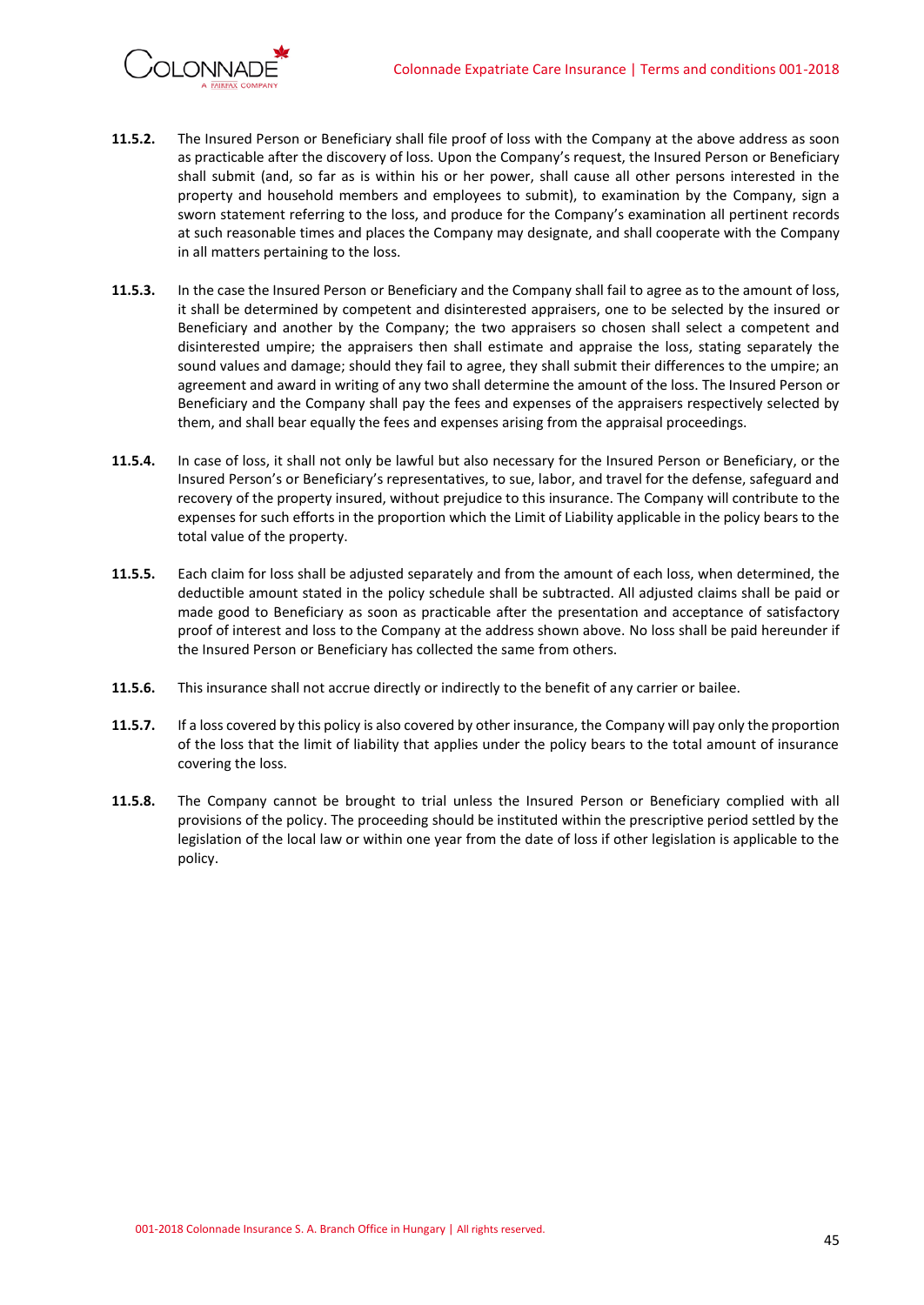

## <span id="page-45-0"></span>*ARTICLE 12 – LEISURE TRAVEL*

The optional Leisure Travel insurance can only be taken insofar as the Insured Persons are covered by the Core Plan and only on a family level, i.e. for the Expatriated Employee and his Dependants together.

This benefit covers the Insured Person during Leisure Travel within the Benefit Period and within the limitations described in this policy, as well as during the journey to and from the destination.

The cover provided under this article for an Insured Person shall always end on the 91st day of a consecutive period of travel and/or stay outside the Host Country, unless this period is exceeded due to an unforeseen delay outside the control of the Insured Person. In that case, cover shall continue to be provided until the earliest possible date of return.

The benefits, insured under the core plan, also apply during Leisure Travel:

- **Medical Expense Benefit**
- **Medical Service Provider Referral**
- **Telephone Medical Advice**
- Second Medical Opinion Benefit
- **Country Guides**
- **E** Assistance Benefit (Monitoring of Medical Condition, Emergency Medical Evacuation, Compassionate Visit, Return of Minor Child, Delivery of Essential Medication, Repatriation of the Body, Interpreter Referral and Legal Referral).
- Third Party Liability Benefit
- Legal Assistance.

### <span id="page-45-1"></span>**12.1. Definitions**

**Business Equipment** means goods that belong to the Policyholder and that the Insured Person carried or acquired during the Leisure Travel.

**Cash and Valuable Documents** means coins, banknotes, physical securities, bank drafts, funds, letters of credit, meal vouchers, bank cards, telephone cards, postal orders or cheques, traveler's cheques, tickets, fuel or other vouchers with a monetary value or credit vouchers that are in the possession of, managed or supervised by the Insured Person and that are intended only for travel, meals, accommodation and personal expenditure.

**Leisure Travel** means any trip that is not related to work, which takes place during the Benefit Period and that last no longer than 90 consecutive days.

**Personal Belongings** means the objects and travel documents that the Insured Person has taken with him on a trip for personal use, as well as objects purchased during the trip, with the exception of business equipment.

### <span id="page-45-2"></span>**12.2. Travel Assistance**

Assistance Centre shall use its best endeavours to provide assistance services but any help and intervention depends upon, and is subject to local availability and has to remain within the scope of national and international law and regulations and intervention depends on Assistance Centre obtaining the necessary authorizations issued by the various authorities concerned.

Assistance Centre shall not be required to provide assistance services to the Insured Person, who is located in areas which represent war risks, political or other conditions that make assistance services impossible or reasonably impracticable.

### **12.2.1. Assistance Procedure**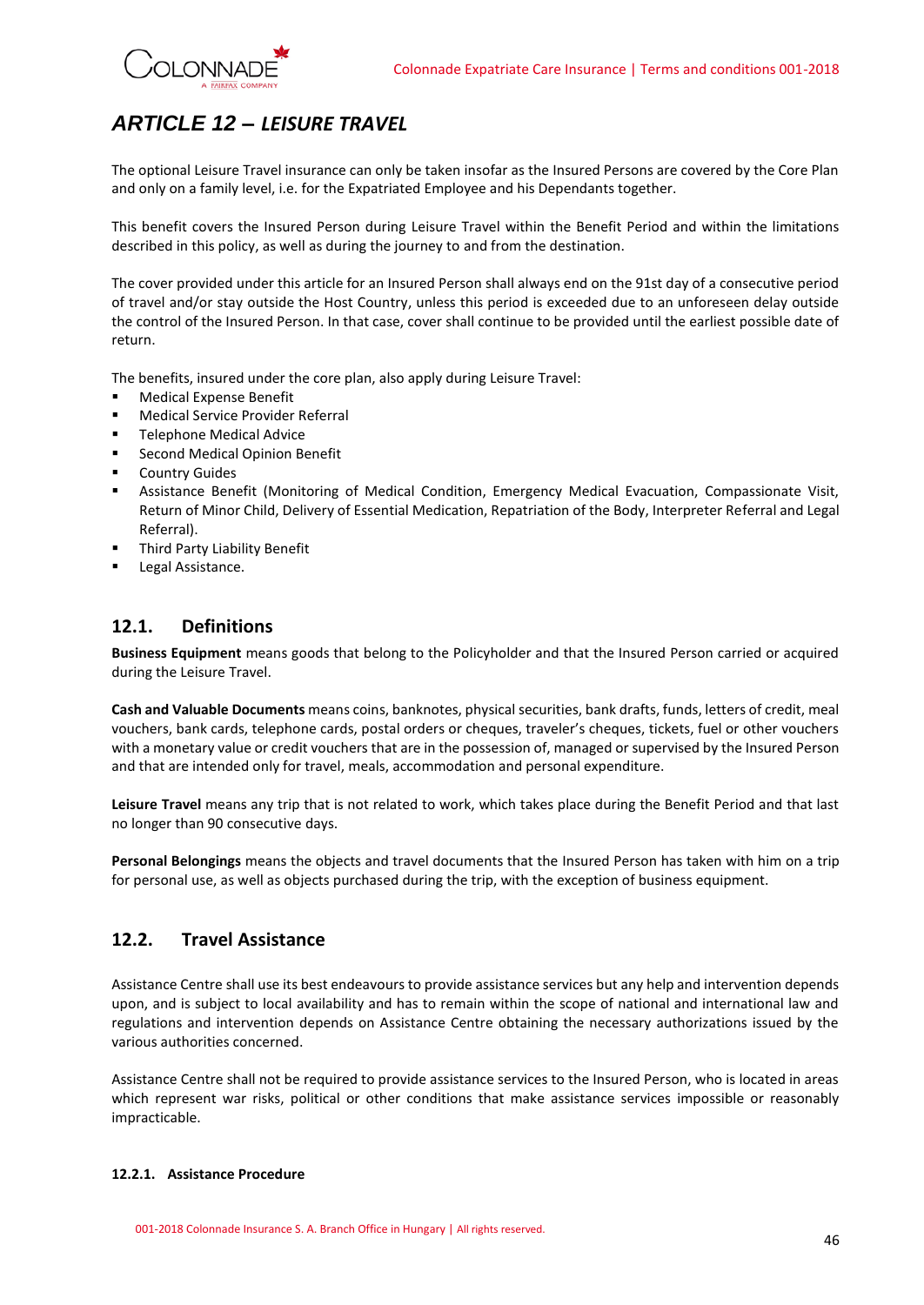

As described in article 5.1. above.

### **12.2.2. Cover**

**Medical Repatriation**: If the Insured Person falls Ill or sustains Injury during a Leisure Travel, the Assistance Centre shall organize and pay for repatriation to the Host or Home Country of the Insured Person where appropriate as soon as he is fit to travel. The decision to repatriate as well as the choice of the most appropriate means of transport is made by the Medical Consultants of the Assistance Centre, if necessary in consultation with the local Physician in attendance.

**Accommodation expenses**: If the Insured Person falls Ill or sustains Injury during a Leisure Travel, and the Insured Person cannot be repatriated, his condition does not justify a further Hospital stay and his stay outside his Host Country has ended, the Company shall pay additional accommodation expenses until the earliest possible date of return.

**Search and Rescue**: If the Insured Person falls Ill or sustains Injury during a Leisure Travel, the Company shall pay up to a maximum of EUR 15,000 for the cost of search and rescue as a result of the Accident or the Illness, up to a maximum of 365 days from the day of the Accident or first diagnosis of the Illness.

**Emergency return**: the Assistance Centre shall organize and pay for the return of the Insured Person in the event of mortal danger or death of a relative in the first or second degree of the Insured Person or his partner, or in case of considerable material damage to the house where the Insured Person resides in the Host Country, while the said Insured Person is on a Leisure Travel. The travelling costs incurred by the Insured Person to return to the destination are reimbursed if this takes place within the originally scheduled travel period.

**Travel Advice**: At the request of the Insured Person, the Assistance Centre shall provide useful and relevant information in preparation of a Leisure Travel, including bank and currency regulations, information about obtaining a visa, health regulations and reciprocal agreements.

**Message Relay**: At the request of the Insured Person and in an emergency, the Assistance Centre shall relay messages to relatives and business partners. Colonnade Atlasz Assistance shall pay for the dispatching costs.

**Lost Documents**: At the request of the Insured Person and in an emergency, the Assistance Centre shall provide assistance in obtaining replacements for lost or stolen tickets, passports or travel documents.

**Lost Luggage**: At the request of the Insured Person and in an emergency, the Assistance Centre shall provide assistance in tracing lost luggage.

### **12.2.3. Limitations & Exclusions**

The benefit in case of flights is limited to public transport in economy class, unless the Medical Consultants of the Assistance Centre decide otherwise.

The Company shall not pay any benefit:

- **For services that were not organized or approved in advance by the Assistance Centre.**
- If the purpose of the trip is to obtain medical treatment or medical advice, unless in the course of an approved Emergency Medical Evacuation.
- **If the Insured Person is traveling against the advice of a Physician.**
- For services that are excluded in the Medical Expense cover or have their Date of Service during a waiting period mentioned under the Medical Expense cover.

### <span id="page-46-0"></span>**12.3. Personal Belongings and Business Equipment**

**12.3.1. Theft and Damage:**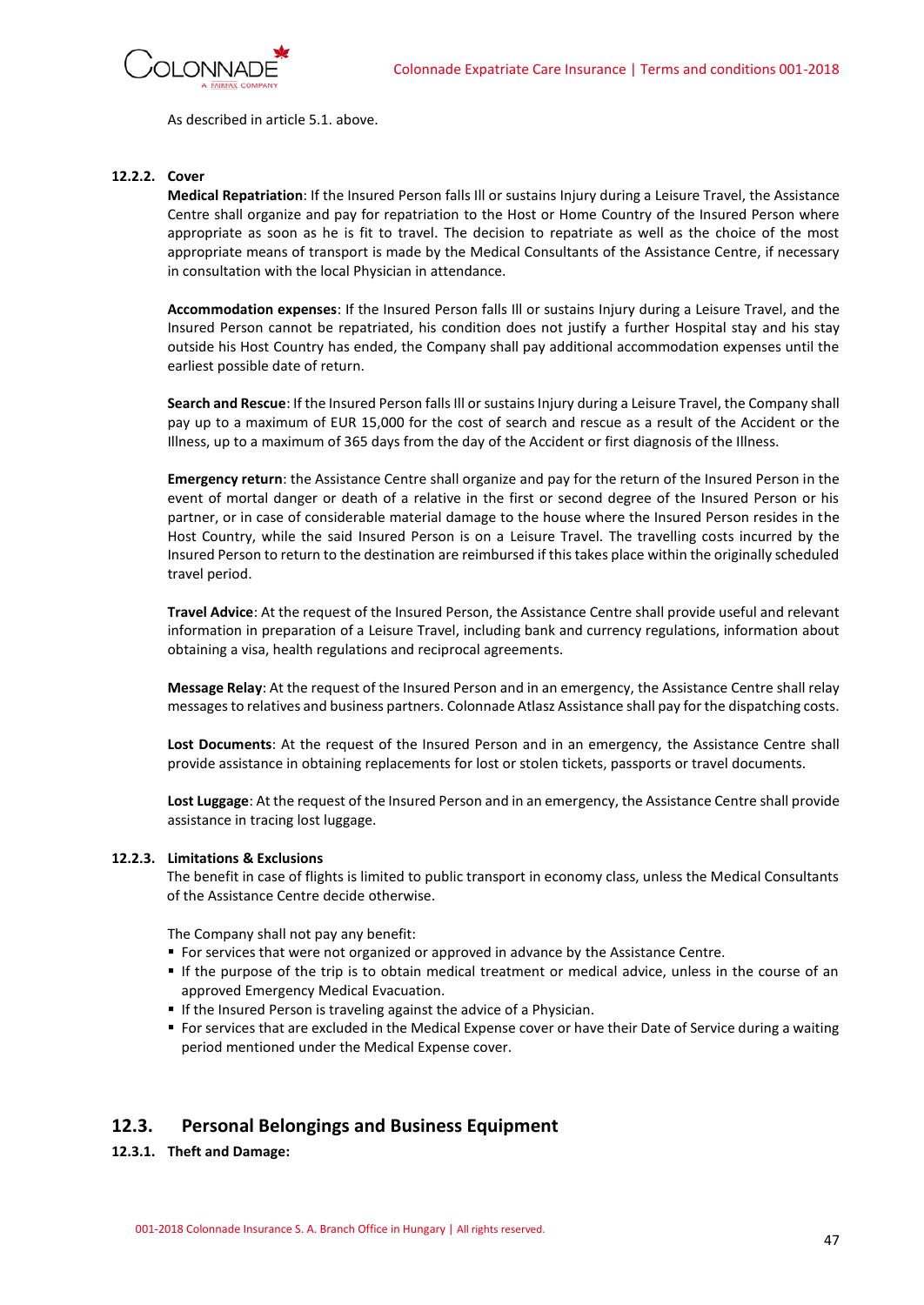

The Company shall pay the replacement value in the event of theft, total damage, or permanent loss by an airline company, or the repair costs in the event of partial damage, of the Personal Belongings and the Business Equipment of the Insured Person during a Leisure Travel, up to a maximum of EUR 7,500, or the sum insured stated in the policy schedule if different.

The replacement value is 75% of the purchase price during the first year after the purchase. The replacement value will be further reduced by 10% of the purchase price per year as from the second year, but will not be less than 25% of the purchase value.

### **12.3.2. Personal Baggage Delay:**

The Company shall pay the additional expenditure up to EUR 1,500 that the Insured Person is forced to make during a Leisure Travel as a result of the delayed arrival of his Personal Belongings on the outward journey of a Leisure Travel.

Such additional costs are taken to mean expenditure for essential and reasonable replacement of critical items such as toiletries and clothing.

Delayed arrival of baggage means that on the outward journey or an intermediate flight, the Personal Belongings have not arrived within four hours of the Insured Person having arrived at the airport of destination. Only delays of scheduled flights operated by recognized airline companies are considered.

In the event of permanent loss, payment made for delay is deducted from the amount of any total claim compensation.

### **12.3.3. Loss or Damage of Travel Documents:**

If during a Leisure Travel the passport, visa, money, tickets or other essential travel documents of the Insured Person are lost, damaged or stolen, the Company shall pay any reasonable and essential extra travelling and accommodation costs that the Insured Person incurs to replace such documents up to a maximum of EUR 2,500 per Insured Person.

### **12.3.4. Cash and Valuable Documents:**

The Company shall compensate any damage due to theft of Cash and Valuable Documents, or as a result of the fraudulent use of bank cards, during a Leisure Travel up to a maximum of EUR 2,500 per Insured Person.

Currency and traveler's cheques purchased for a Leisure Travel are covered from the moment they are collected but not longer than 120 hours before the start of the Leisure Travel and up to the moment they are used or cashed in and not longer than 120 hours after the Insured Person has returned from the Leisure Travel.

#### **12.3.5. Limitations & Exclusions**

For any object with a value of over EUR 2,000, the first 25% of any sum higher than EUR 2,000 is excluded from the cover. This 25% is applied to the replacement value of the object or to the sum insured if this is lower.

The Insured Person must request a PIR report in case of a loss by an airline company.

The Insured Person must file a complaint at the local policy office in case of a theft.

The Company shall not pay any benefit if related to:

- An object that has been lost, other than mentioned under the topics "permanent loss by an airline company", "Personal Baggage Delay" and "Loss or Damage of Travel Documents".
- The first 25% of the replacement value of Business Equipment.
- Loss or damage:
	- $\circ$  of glass, china or other fragile objects, unless caused by fire in, theft of or an accident with a means of transport in which these objects were being transported.
	- o caused by moths, vermin, wear and tear, atmospheric or climatic conditions, scratches or scrapes.
	- o caused by mechanical or electronic failure or defect.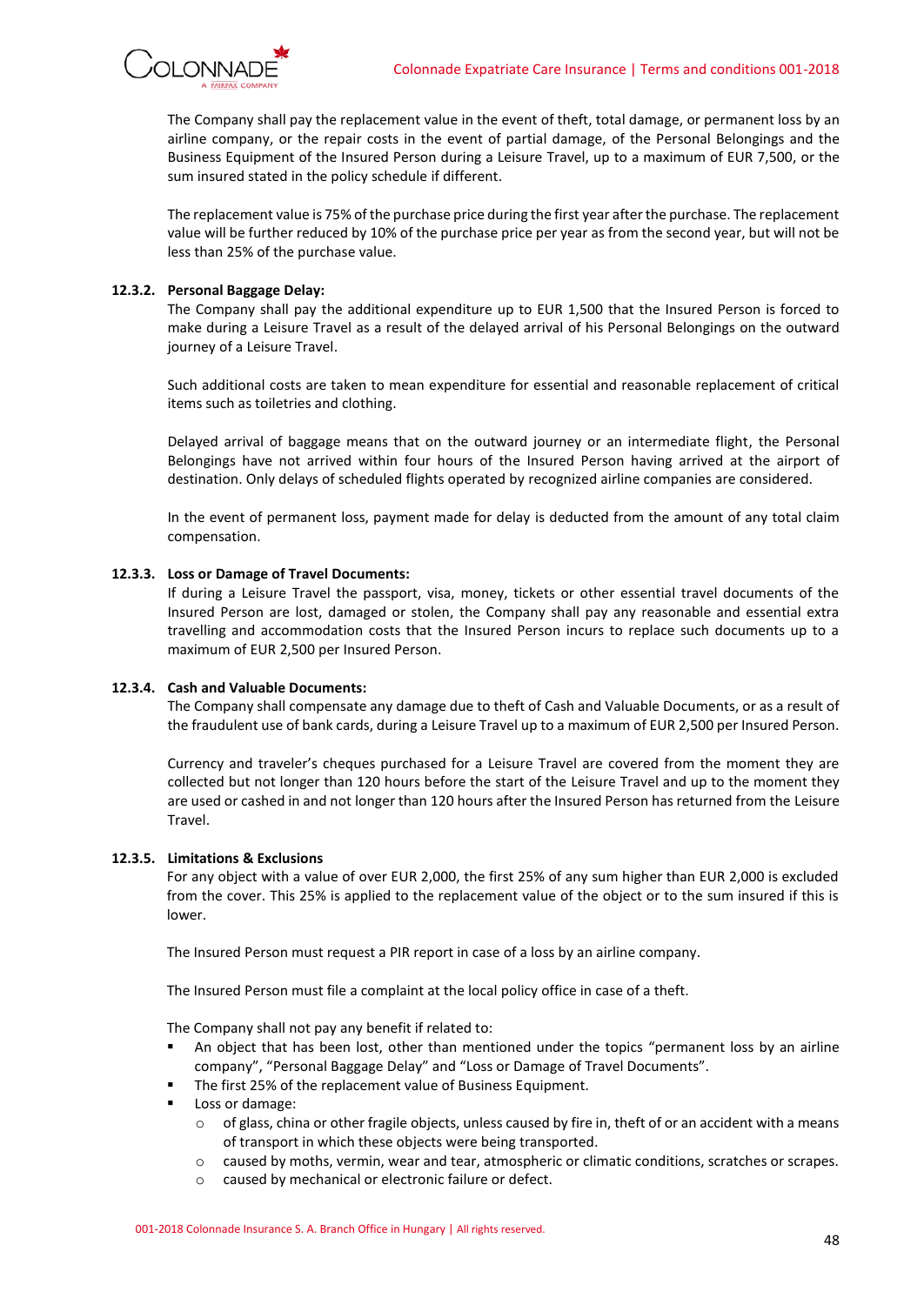

- o caused by cleaning, painting, restoration, repair or changes made by the Insured Person.
- o caused by delay, seizure or confiscation by an authority.
- o to vehicles, accessories or parts thereof.
- $\circ$  of personal property that is carried as freight on the basis of a transportation document.
- Loss or theft of a debit or credit card, which resulted in fraudulent use; unless the Policyholder or an Insured Person fulfilled all the conditions under which the card was issued.

### <span id="page-48-0"></span>**12.4. Cancellation, Interruption, Delay and Replacement**

### **12.4.1. Cancellation and interruption**

The Company shall pay up to EUR 10,000, or the sum insured stated in the policy schedule if different, if during the Benefit Period a Leisure Travel has to be cancelled, interrupted or changed as a direct result of an unforeseeable cause outside the control of the Insured Person.

If the Leisure Travel has to be cancelled before departure, the Company shall pay the travelling and accommodation costs that have been paid or have to be paid, insofar as these cannot be recovered from any other party.

If the Leisure Travel has to be interrupted after departure, the Company shall pay all the travelling or accommodation costs that have been paid or have to be paid and that are related to the period after such interruption, insofar as these cannot be recovered from any other party.

If pre-booked Leisure Travel arrangements have to be changed after departure, the Company shall pay the associated extra travelling and accommodation costs, insofar as these cannot be recovered from any other party, and which are necessary to enable the Insured Person to continue the Leisure Travel or to return to his Host Country.

### **12.4.2. Delay**

If the departure of the aircraft, vessel or train on which the Insured Person is travelling on the outward or return journey of a Leisure Travel, is delayed as a direct result of a strike, industrial action, adverse weather condition or mechanical breakdown of the means of transport, the Company shall pay EUR 75 per Insured Person for each hour of delay after a delay of 4 hours, with a maximum of EUR 450 per Insured Person.

### **12.4.3. Exclusions**

The Company shall not pay any benefit if related to:

- A decision of the Insured Person, if this is not due to an unforeseeable cause outside the control of the Insured Person.
- **■** Dismissal or termination of the contract of employment or expatriate assignment of the Insured Person within 31 days prior to a scheduled Leisure Travel or during the Leisure Travel.
- The financial circumstances affecting the Policyholder or an Insured Person.
- Non-performance of contract by a provider (or their agent) of transport or accommodation services.
- Regulations of a government institution.
- Strike, work stoppage, work-to-rule, mechanical breakdown or failure of any means of transport, except if the departure of a vessel, aircraft or train with which the Insured Person was scheduled to travel is delayed by at least 4 hours, unless the cause of the delay had already been announced before the Leisure Travel was booked.
- If the Insured Person is traveling against the advice of a Physician.
- If the purpose of the trip is to obtain medical treatment or medical advice.
- Failure of the Insured Person to check in according to the travel schedule, unless checking in was not possible due to a strike or a labor dispute.
- A transport ban, flying ban or driving ban that has been imposed by a port authority, an aviation authority, a rail authority or another government institution.
- The use or possession of narcotics not having been prescribed by a Physician
- **•** Pregnancy or childbirth within one calendar month of the expected date of delivery.